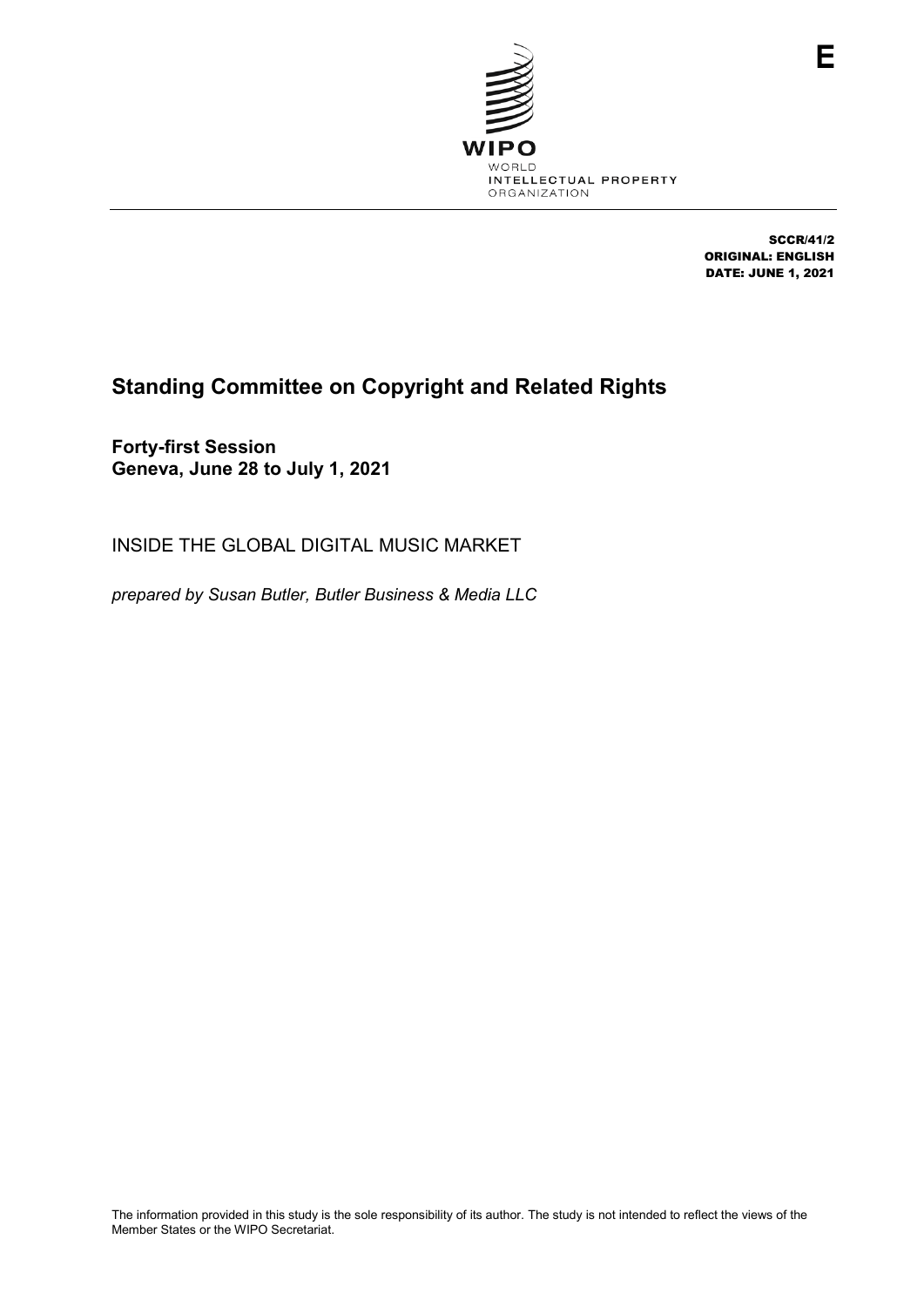## **TABLE OF CONTENTS**

| (iii) AGGREGATORS: ACCESS TO THE DIGITAL MARKET AND DATA31 |  |
|------------------------------------------------------------|--|
|                                                            |  |
|                                                            |  |
|                                                            |  |
|                                                            |  |
|                                                            |  |
|                                                            |  |
|                                                            |  |
|                                                            |  |
|                                                            |  |
|                                                            |  |
|                                                            |  |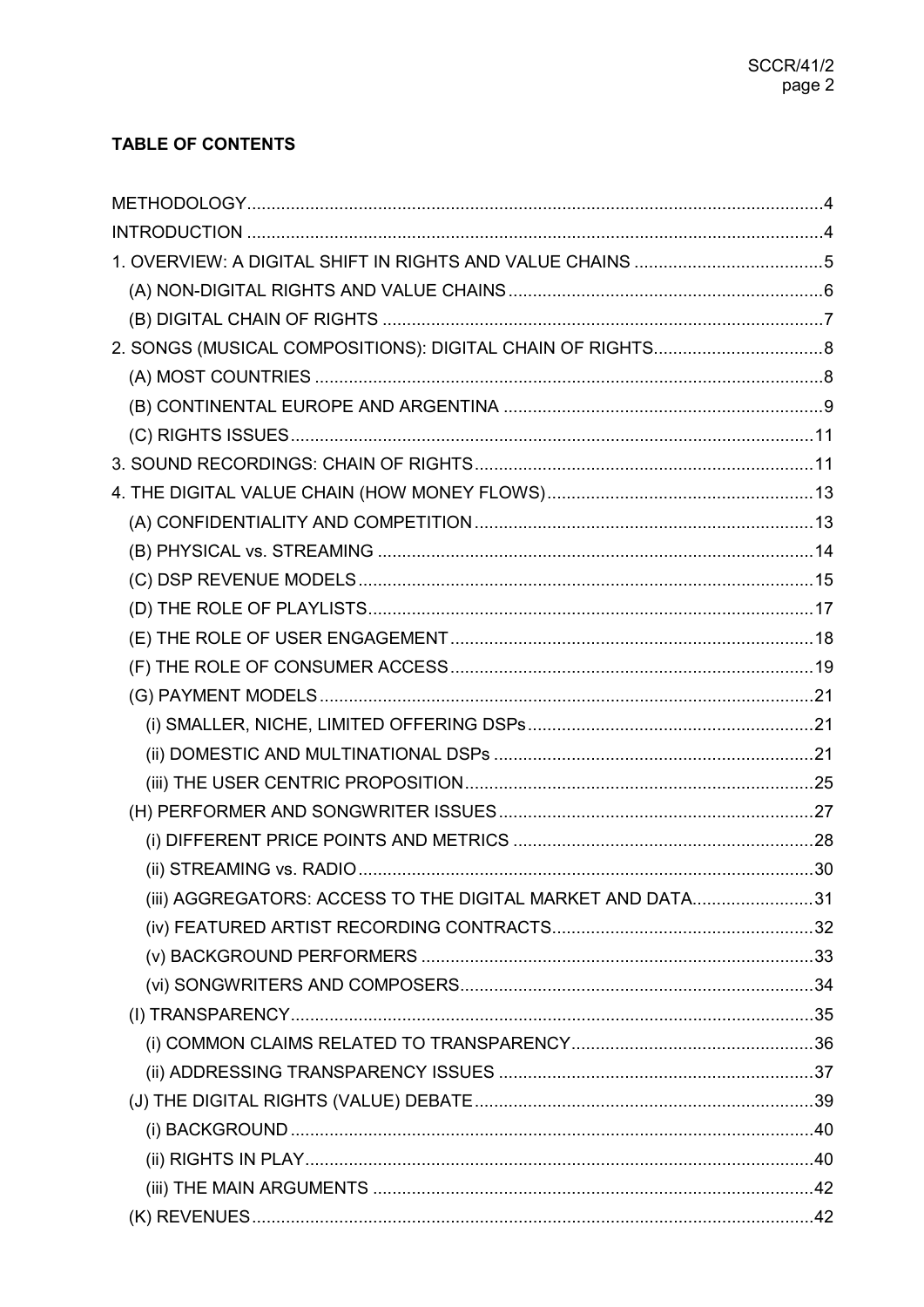| (M) VALUE GAP, UNAUTHORIZED SERVICES AND THE SHARE OF VALUE50 |  |
|---------------------------------------------------------------|--|
|                                                               |  |
|                                                               |  |
|                                                               |  |
|                                                               |  |
|                                                               |  |
|                                                               |  |
|                                                               |  |
|                                                               |  |
|                                                               |  |
|                                                               |  |
|                                                               |  |
|                                                               |  |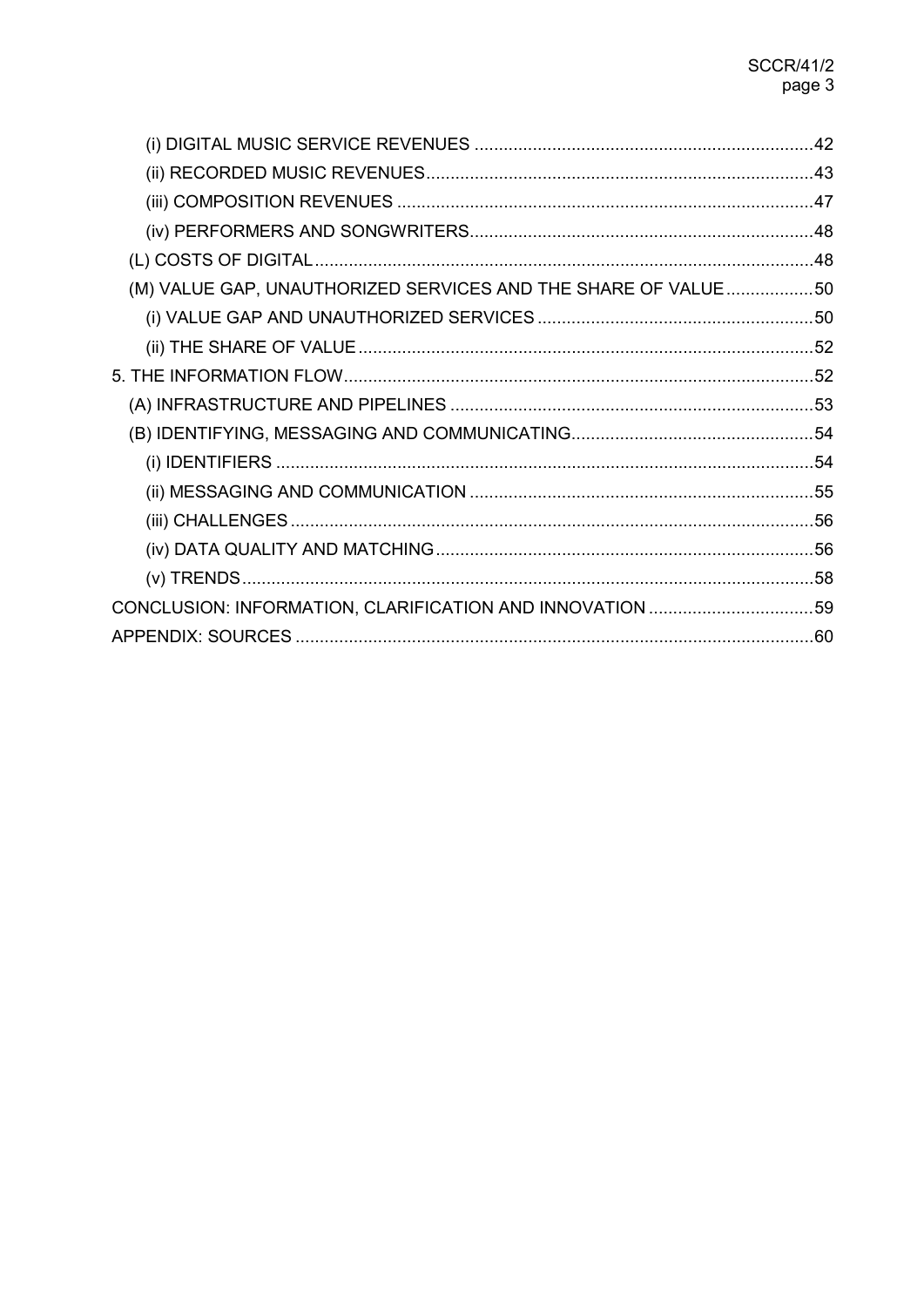#### **METHODOLOGY**

<span id="page-3-0"></span>The information provided in this report is the sole responsibility of the author. The report is not intended to reflect the views of the Member States or the WIPO Secretariat.

This report provides the results of investigative journalism by the author, consistent with journalistic standards. The goal is to provide objective facts and analysis and not recommendations or advice, proposals for change or adjudication of issues in debate.

This report represents the results of interviews of more than 85 individuals across 25 territories on six continents, together with the review of material as described throughout this report and in the appendix. The focus was on obtaining and confirming information from individuals with first-hand knowledge of the matters they discussed. Where possible, information was obtained from individuals' declarations filed with courts or judicial tribunals.

The author sought to verify second-hand information through further analysis and information from sources with first-hand knowledge, and when that was possible the information was included in the report.

Finally, when anonymity was requested, sources were not named in this report. This report reflects the information and data available as of May 2020.

#### **INTRODUCTION**

<span id="page-3-1"></span>The digital music market is evolving in every geographical region. Digital music services are continually expanding into new territories around the world. Changes that occur in every region are being spurred from both ends of the value chain, from new creative music collaborations to consumer responses. The music industry is working to support this evolution far more quickly today than ever before in the history of recorded music.

While each piece of music reflects the culture of the creators and often their homelands, and consumers will differ in preferences and digital behaviors from country to country, the business structures, operations and needs to support these creators and meet consumer expectations are strikingly similar from region to region depending on the stage of the country's digital and copyright development. From Asia to Africa, Europe to Australasia and across the Americas, the challenges and potential level of success, described in this report, in each particular country are much the same as those in other countries that are within the same stage of development, whether the countries are part of the underdeveloped markets, emerging markets or more advanced markets.

Within each category of digital market development, then, how effectively the marketplace anticipates and responds to changes depend on a number of factors, such as how well each market participant understands consumer preferences and behaviors; designs the digital music services and offerings; streamlines the operations of the music supply chain; overcomes any limited availability of mobile devices and wireless broadband access; adjusts the legal framework in each country where it fails to provide support for music and its creators; and strikes that delicate balance of sharing the current and potential financial rewards.

Many significant hurdles have been overcome by the music industry since strong competition for young consumers' attention first appeared from other forms of entertainment and the unlicensed peer-to-peer services sparked rampant digital piracy of recorded music in the late 1990s.

Still, the full transition from the sale of physical products to the consumption of recorded music through streams is not without quite sophisticated challenges. The global music network is a mix of commercial and not-for-profit entities working with performers and songwriters that must work together in ways that were never before necessary. Given its complexities and its fast-changing developments, there is a need for sharing information and improving the understanding about how the business of music operates today in a global digital music market and the new forms of remuneration.

Some of the challenges for making authorized recorded music available digitally to consumers stem from the nature of recorded music: a protectable sound recording of musical performances by musicians and often vocalists, and a separate copyrightable musical work of an arrangement of musical notes and often lyrics. Sound recordings and musical works (referred to as 'songs' in this report) each spawned entirely different business models and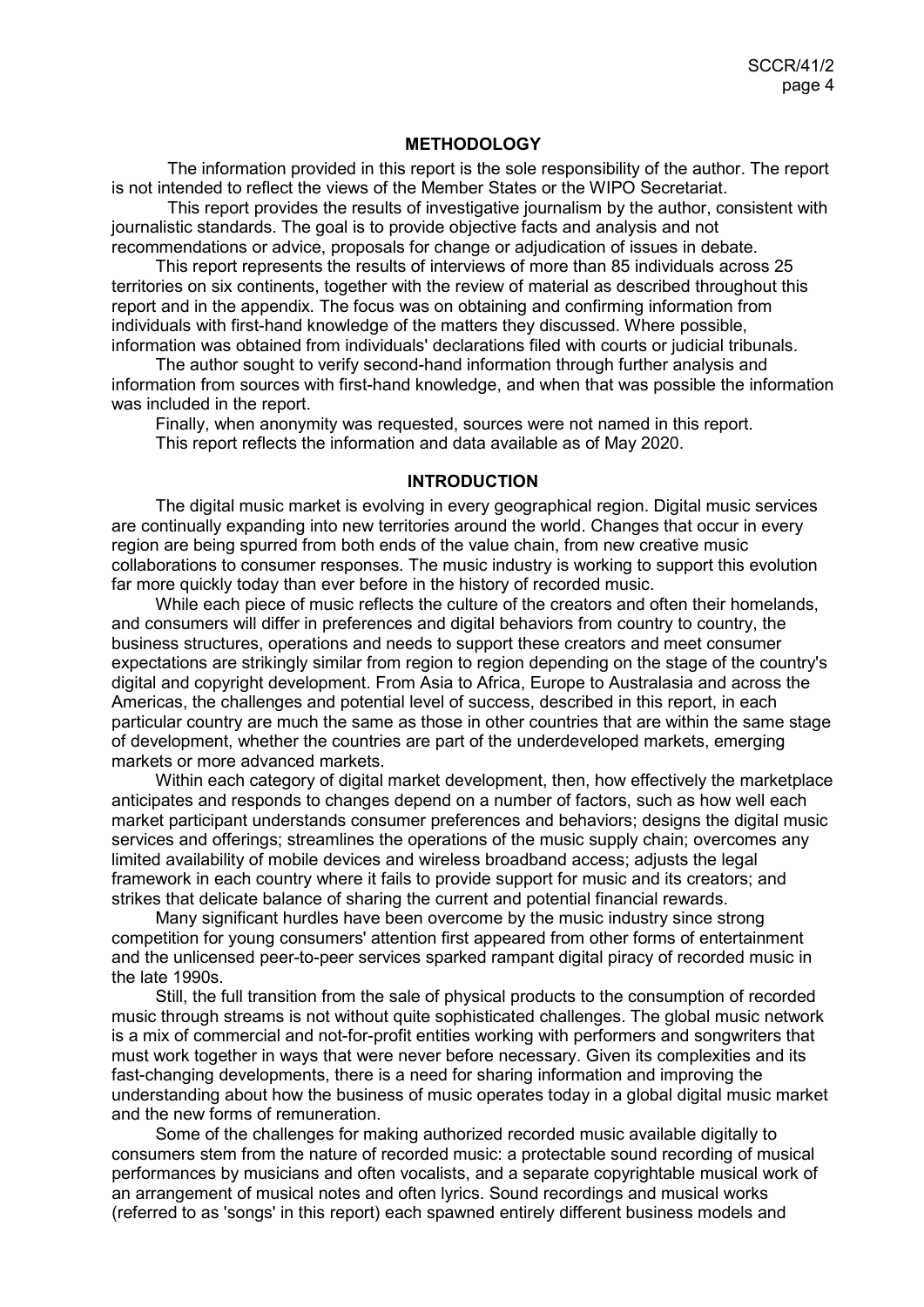industries around the globe and within each country that were developed over nearly a century. The digital music market demanded changes to long-held music business models.

Some of the challenges also come from the unique demand for recorded music and the duration of a single recorded song. The short form of this art makes it easier for individuals to listen to the same recorded music over and over again and to share the digital files of these recordings around the Internet without the permission from rightsholders, whether uploading to user-generated-content video sites or sharing on social media sites.

Finding solutions to overcome these sophisticated challenges requires expertise in a broad range of areas, including legal rights per territory, strategic business operations, commercial exploitation, rights administration, information technology ('IT') and more. Finding solutions also requires cooperation and a delicate balancing of interests.

Perhaps a most important first step to achieve a smoother and most effective transition to the continually evolving digital music market is, therefore, a better understanding of the digital music market. [1](#page-4-1)

## <span id="page-4-0"></span>**1. OVERVIEW: A DIGITAL SHIFT IN RIGHTS AND VALUE CHAINS**

The Internet was once called the information superhighway. People were grasping for a way to describe the new fast-paced way to communicate vast amounts of information and content across national borders through complex networks by using a more familiar term. A highway. But the Internet is not a highway and cannot be described accurately by comparing it to the physical world.

Likewise, the global digital music market cannot be accurately described, much less fully understood, by trying to compare digital to physical or the present to the past. Some basic structures, rights flow and value chains from the past still exist, but they are nearly all altered by digital, some more significantly than others.

Three different sectors related to the recording of musical compositions were developed in parallel over the past century and still operate in a complementary way.

The record companies (sometimes referred to as 'labels') work primarily to discover, develop, market and generate revenue for recording artists and the recordings. The foundations upon which this sector of the commercial record industry operate are the services provided by, and for, the recordings artists under contractual agreements with the companies and the legal rights in sound recordings.

Most record companies own the recordings and distribute the products globally through their subsidiaries or through other record companies in various territories around the world under contractual arrangements. Some record companies own the rights in recordings only for specific territories. Some record companies only hold a contractual right to distribute recordings of other record companies and within certain territories.

Music publishing companies ('publishers') work primarily to discover, develop, market and generate revenue for songwriters and songs as well as manage ('administer') the copyrights and related services. The foundations upon which this sector of the commercial publishing industry operate are the services provided by, and for, the songwriters under contractual agreements with the publishers and the legal rights in songs.

The music publishing industry operates within an international network. A music publisher that opens its business in one country may either enter into agreements (a 'subpublishing' agreement) with other publishers (the 'subpublisher') in several other countries or regions for local or regional representation (i.e., for the subpublisher to liaise with the local collective rights management organization ('CMO'), provide local market knowledge and have local sales and promotion personnel); open its own affiliated publishing company in one or more other countries; or a combination of both. This is the subpublishing network. As a result, the songs by songwriters who choose to enter into an agreement with a publisher may be represented by multiple publishers worldwide (unless the songwriter limits the territories represented by a particular publisher) for some specific period of time, although the cost of the subpublishers is usually borne by the original publisher.

<span id="page-4-1"></span> $1$  The author sincerely thanks everyone who contributed to this report.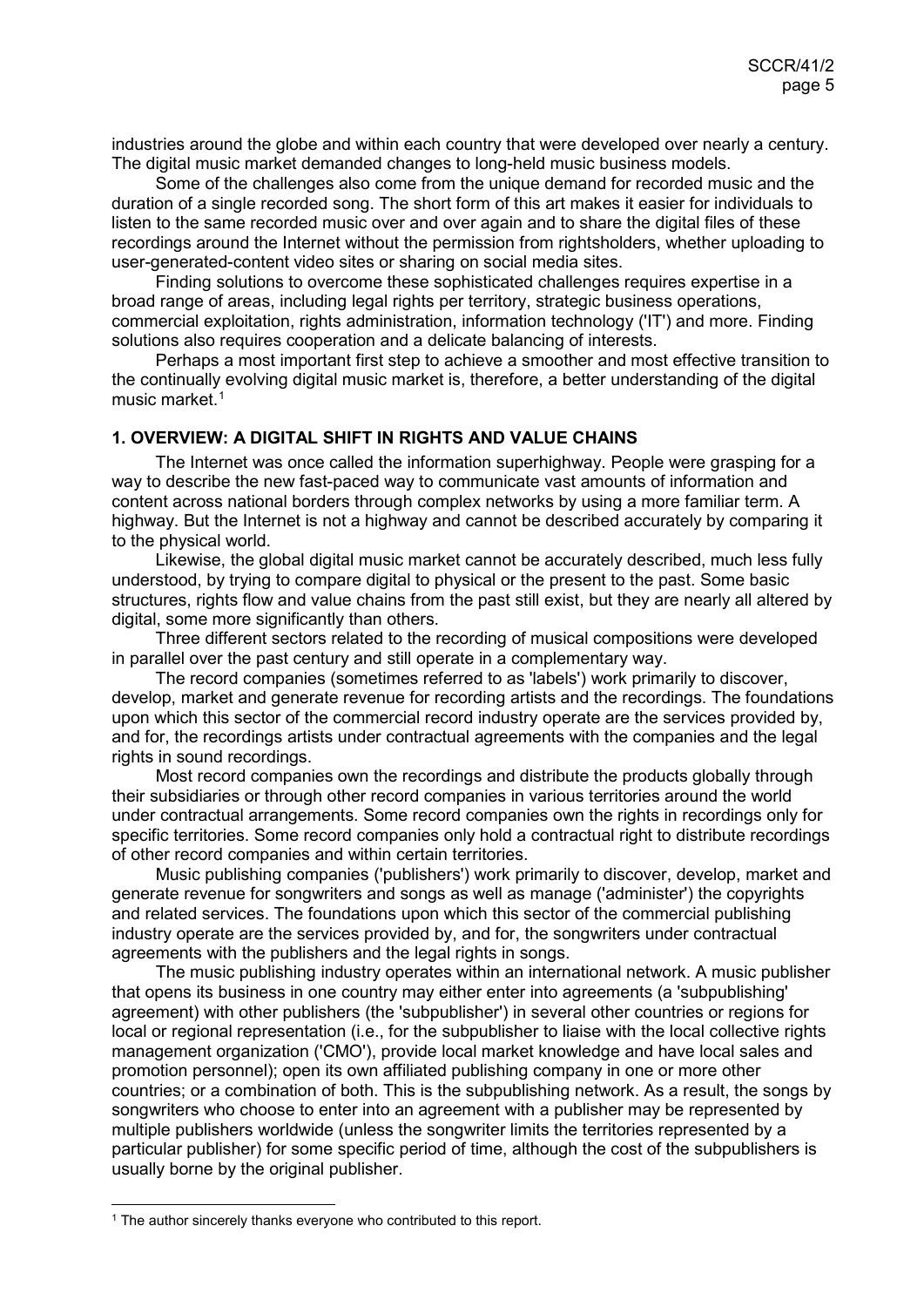In contrast to rights in a recording, the rights in a song are most often owned or controlled by multiple parties, especially when there are co-writers of a song. Most songs are co-written; most hip-hop and urban songs have many co-writers. A publisher and a songwriter may have entered into a publishing agreement under which the publisher owns the songwriter's fractional shares of copyrights in the songs; a co-publishing agreement under which the publisher and the songwriter (or the songwriter's own publishing company) co-own the songwriter's fractional shares of copyrights in the songs; an administration agreement under which the publisher administers the rights in the songs (e.g., controls the right to license, keeps track of monies due, and collects and distributes monies to the songwriter); or other business arrangements. Each co-writer of a song may have a different publisher than the other co-writers. Publishers compete with each other for rights commercially, often on the efficiency of their administration services.

Depending on the part of the world in which they have developed, the CMOs work to collectively manage certain rights for authors (songwriters) or for performers and/or producers (producers are typically record companies). In general, a CMO's mission is a business-oriented role for the private interests of those whom they represent. In addition to the business functions, some CMOs embrace a broader mission that includes fulfilling a cultural role, which in some countries is set forth in legislation.

The CMOs that represent performers, producers or both represent them mostly for the communication to the public, broadcast or public performance rights in recordings. To date, the CMOs that administer rights for online uses of recordings do so for solely non-interactive streaming with a couple of exceptions (noted in this report).

The CMOs that represent songwriters, or songwriters and publishers, represent certain reproduction rights (a.k.a. 'mechanical' rights) and/or performing rights or multiple rights. Typically, CMOs require the exclusive assignment of rights from members or affiliates (except in the U.S. where some CMOs hold non-exclusive rights) or receive some other type of mandate from rightsholders to represent them, such as a trust, an agency, a license and so on. The CMO membership or affiliate agreements set out the terms of these transfers, which, in some territories, are governed or guided by local laws. Most (not all) of these CMOs represent rights for online uses, although some hold the right to license rights for digital uses only within their national borders.

CMOs began as domestic entities that generally operated within their national borders with national-only copyright databases (reflecting rights as held in that country). CMOs typically have entered into bilateral, reciprocal agreements with other CMOs that represent the same or similar rights around the world ('bilateral' because each agreement is only between two CMOs; 'reciprocal' because each CMO grants the same or similar rights to each other). As a result, CMOs operating only within their own borders nevertheless usually represent rights in nearly all songs from around the world but may only license for use within that CMO's national borders.

#### <span id="page-5-0"></span>(A) NON-DIGITAL RIGHTS AND VALUE CHAINS

In the non-digital market, past and present, the chain of rights and the value chain in each sector are fairly easily described. They essentially move in parallel like the rails along a train track.

For recordings, the rights typically flow from the recording artists (the 'featured artists' who sign a recording contract with the record company), background performers (including 'session musicians') and those individuals who contribute protectable work for the recording to a record company. Rights are retained by the record company. Products (physical copies of the recordings) are made that are shipped to a distributor (which were mostly owned by record companies in the past) to retail stores to consumers. The money paid by the consumer flows back through to the record company, which shares certain amounts as ongoing royalties (a percentage of some amount per unit) with the recording artists and sometimes the hands-on creative record producers. The money retained by the record company is used, in part, to promote and market the artists and the recordings, make and exploit the recordings and invest in more recording artists and recordings, among other services.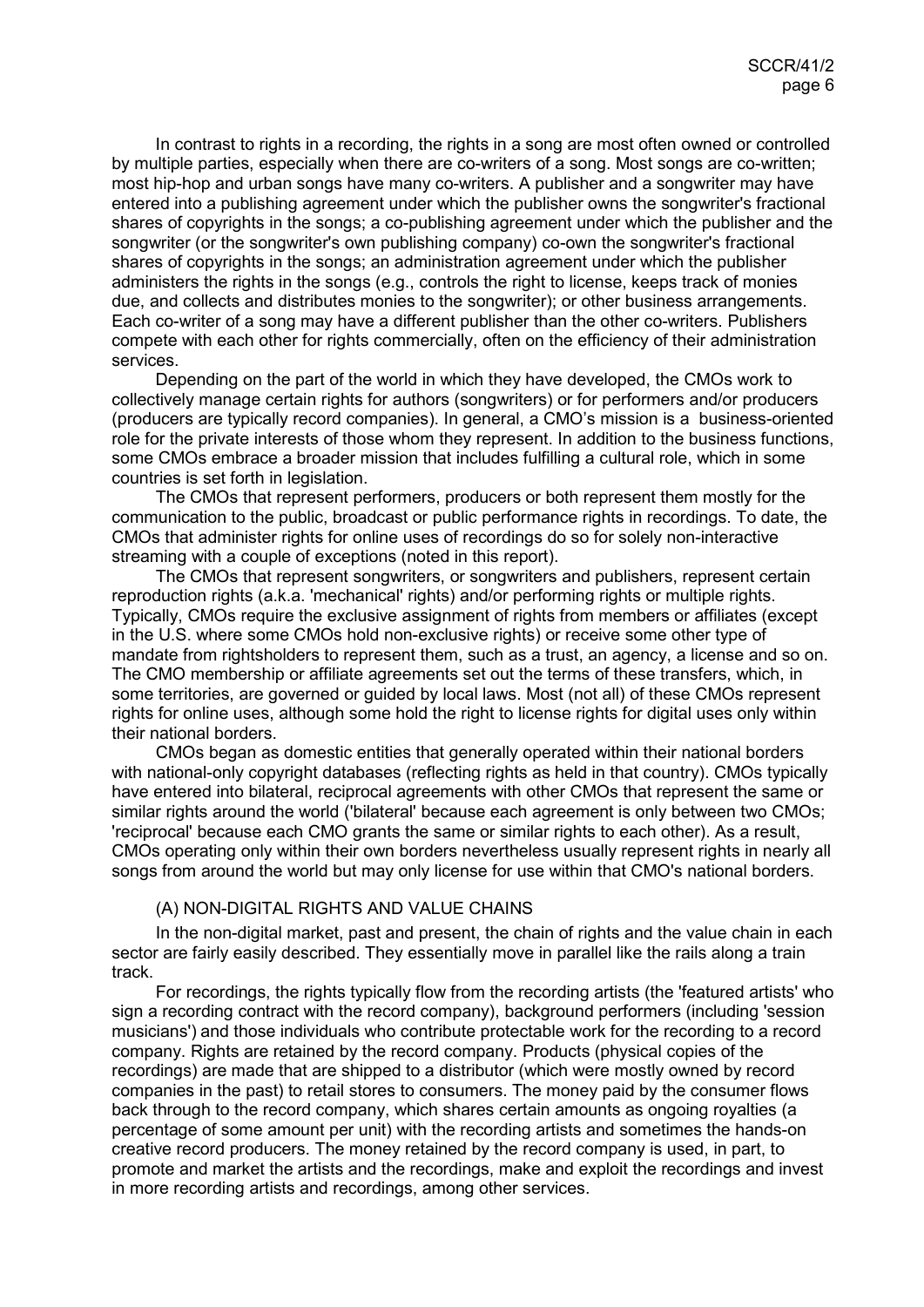For songs (musical compositions), the digital market has upended the chain of rights (how rights flow) and the value chain (how money flows). How these flows occur in the non-digital market and the digital market may be more easily understood by starting from the point of view of a user/licensee of songs.

Rights for non-digital uses have been, and still are, typically licensed within one territory (except for synchronization (audiovisual) and print licenses). Licenses are obtained territory by territory. This process reflects the ways in which the publisher and the CMO networks have been set up and operated. As a result, obtaining a license for the use of songs for non-digital uses leads a licensee down a fairly well-defined path, as follows.

In most instances, a licensee secures mechanical rights from the local music publishers (or local subpublishers) and/or the local mechanical rights CMO, either of which controls rights for use of songs within that territory. For the most part, a licensee secures performing rights from the local performing rights CMO for use within that territory. These licenses would typically cover all or nearly all songs from around the world for use only within that territory.

The publishers that grant the licenses for that territory secured their rights from songwriters or from other publishers, the latter of which secured their rights from songwriters or, in the case of song catalog acquisitions, from other publishers (and so on until rights are traced back to the original publisher-songwriter agreement).

The CMO that grants the licenses for that territory secured its rights from local publishers and/or songwriters or from other CMOs under their bilateral, reciprocal agreements. The other CMOs secured their rights from local publishers and/or songwriters.

For non-digital uses, how many parties own or control the rights in a song (or a fractional share of rights in a single song) do not generally impact the licensing process in most countries because, for a single-territory license, the CMO typically represents nearly all songs for use within a single country, and any publishers that grant the licenses would control the songs for that territory.

The money also typically flows in parallel with the flow of rights. Money from the licensee that flows to the publishers then flows to the songwriters. Money from the licensee that flows to a CMO either flows to the publishers and/or songwriters that are members of that CMO or flows to one or more CMOs that then flows to the publishers and/or songwriters.

Like recordings, following the chain of rights and the value chain for songs in the nondigital market is like following the parallel rails along a train track, except there are typically multiple sets of tracks that cross one another along the way.

#### <span id="page-6-0"></span>(B) DIGITAL CHAIN OF RIGHTS

For recordings, there are some significant differences in the flow of rights for the digital market.

One difference is that traditional record companies—those that hold some ownership interest in the recordings and then market and promote the artists and recordings—now make and deliver digital files of recordings under typically complex contractual agreements negotiated with digital music service providers ('DSPs').

Another difference is the formation of an organization, Merlin, by a group of larger independent ('indie') record companies in order to negotiate the complex contractual agreements with DSPs more effectively and with more leverage as a group of small companies.[2](#page-6-1)

Still another notable difference, there is now an exponentially greater number of smaller traditional record companies, non-traditional record companies and individual artists (musicians or bands) that make recordings and deliver digital files, typically with the assistance of third parties, through any one of hundreds of aggregators or digital distributors to DSPs.

For songs, the fast-paced, digital market has demanded significant changes in the way in which rights in songs are licensed and, therefore, in the flow of rights. Many of the leading

<span id="page-6-1"></span><sup>&</sup>lt;sup>2</sup> Merlin has over 800 members representing tens of thousands of 'labels' from 63 countries. Through this organization, DSPs can obtain a single license for rights in the recordings of Merlin members rather than licensing rights through hundreds of individual separate agreements. Members typically have the option to become a party of a Merlin-negotiated agreement or to opt out of that agreement.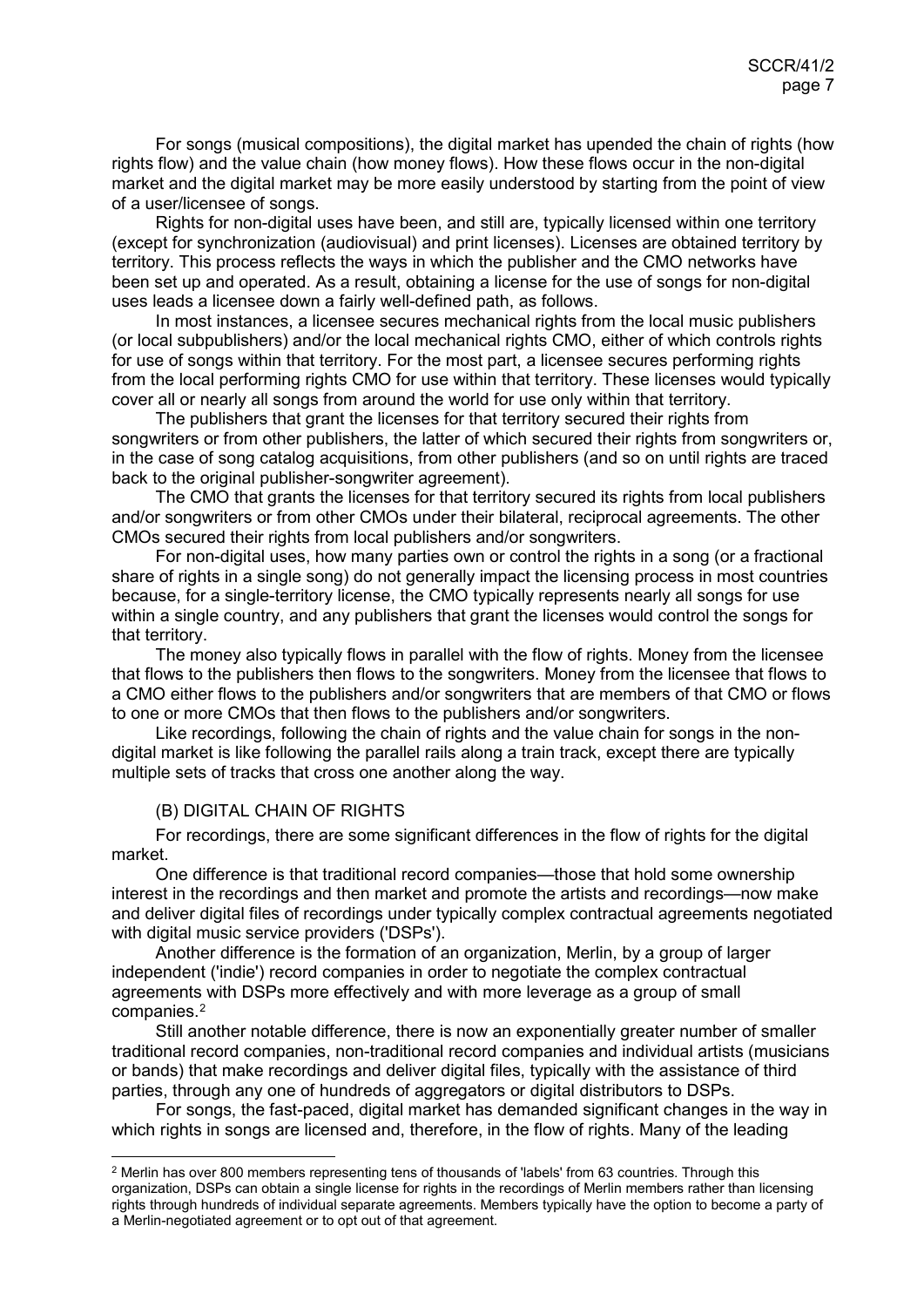DSPs are nearly global in their music offerings, and many other DSPs provide recorded music in multiple territories. Often the needs of DSPs are to license songs more easily for use in multiple territories without the requirement of obtaining a separate license from each CMO in each and every territory plus, in a few territories, each and every publisher.

Now, there are many factors connected with rights that play a very big part in the digital music market, including the number of co-songwriters, the number of publishers, which CMOs represent each of them, what fractional shares of a co-written song are controlled by each and for which territories. The answers impact how, and from whom, each license is obtained; with whom each license for each right in a song is negotiated; and how money flows from DSPs to rightsholders to creators.

Multinational DSPs now obtain multi-territorial rights in catalogs of songs from multiple CMOs, multiple publishers and other licensing hub entities (multinational DSPs often report this approach is still far less burdensome and more effective than the traditional territory-by-territory licensing process, typically resulting in faster monetary distributions to songwriters).

Given the way in which songs are licensed for multi-territory and global uses by some DSPs and licensed for local uses by many of the same and other DSPs, following the chain of rights in the digital market for songs is like tracing the threads of multiple spider webs. The chain of rights and the value chain are inextricably linked.

#### <span id="page-7-0"></span>**2. SONGS (MUSICAL COMPOSITIONS): DIGITAL CHAIN OF RIGHTS**

The ways in which rights are secured by DSPs and, therefore, the ways that rights flow from songwriters to DSPs, largely depend on the country in which the song was created or a publishing agreement was enter into.[3](#page-7-2)

#### <span id="page-7-1"></span>(A) MOST COUNTRIES

In most countries, songwriters who choose to enter into agreements with publishers typically grant by contract all rights in their songs, including mechanical and performing rights, to the publisher. There are some exceptions for performing rights in some territories. The songwriters may grant these rights for the songs that they compose during a specific period of years or for past songs as well. The publisher either owns the copyrights, co-owns the copyrights with the songwriter (or songwriter's publishing company), or controls the songs (controls the right to license and to collect license fees and royalties), but generally the songwriters nevertheless collect their share of performing rights royalties directly from the performing rights CMO of their choice. Other songwriters may act as their own publishers ('selfpublished' songwriters).

The performing rights CMOs hold either exclusive rights or non-exclusive rights from the songwriters and publishers. When the societies hold non-exclusive rights, publishers may also license the performing rights in those songs.

In these countries, DSPs secure mechanical licenses directly from publishers or from their mechanical rights agents or CMOs mandated by the publishers.

Notably in the U.S., there is a statutory mechanical license that requires the copyright owner to license a song that has been previously recorded (an authorized recording by the songwriter/publisher) and released to the public in the U.S. as a phonorecord or a digital phonorecord delivery (i.e., an audio recording in physical or digital format) upon request and compliance with certain statutory conditions. While a license must be granted, a DSP may obtain rights directly from a publisher or other copyright owner of a song on voluntarily negotiated terms rather than statutory terms. [4](#page-7-3)

<span id="page-7-2"></span> <sup>3</sup> This report provides a general summary and not a complete, in-depth explanation of this process or a country-bycountry description.

<span id="page-7-3"></span><sup>&</sup>lt;sup>4</sup> The statutory mechanical license is mentioned because it is of high current interest internationally with the creation of the new Mechanical Licensing Collective: "Our compulsory license in the United States is also an anomaly. Virtually all other countries that at one time provided for this compulsory license have eliminated it in favor of private negotiations and collective licensing administration." Testimony of Marybeth Peters, U.S. Register of Copyrights,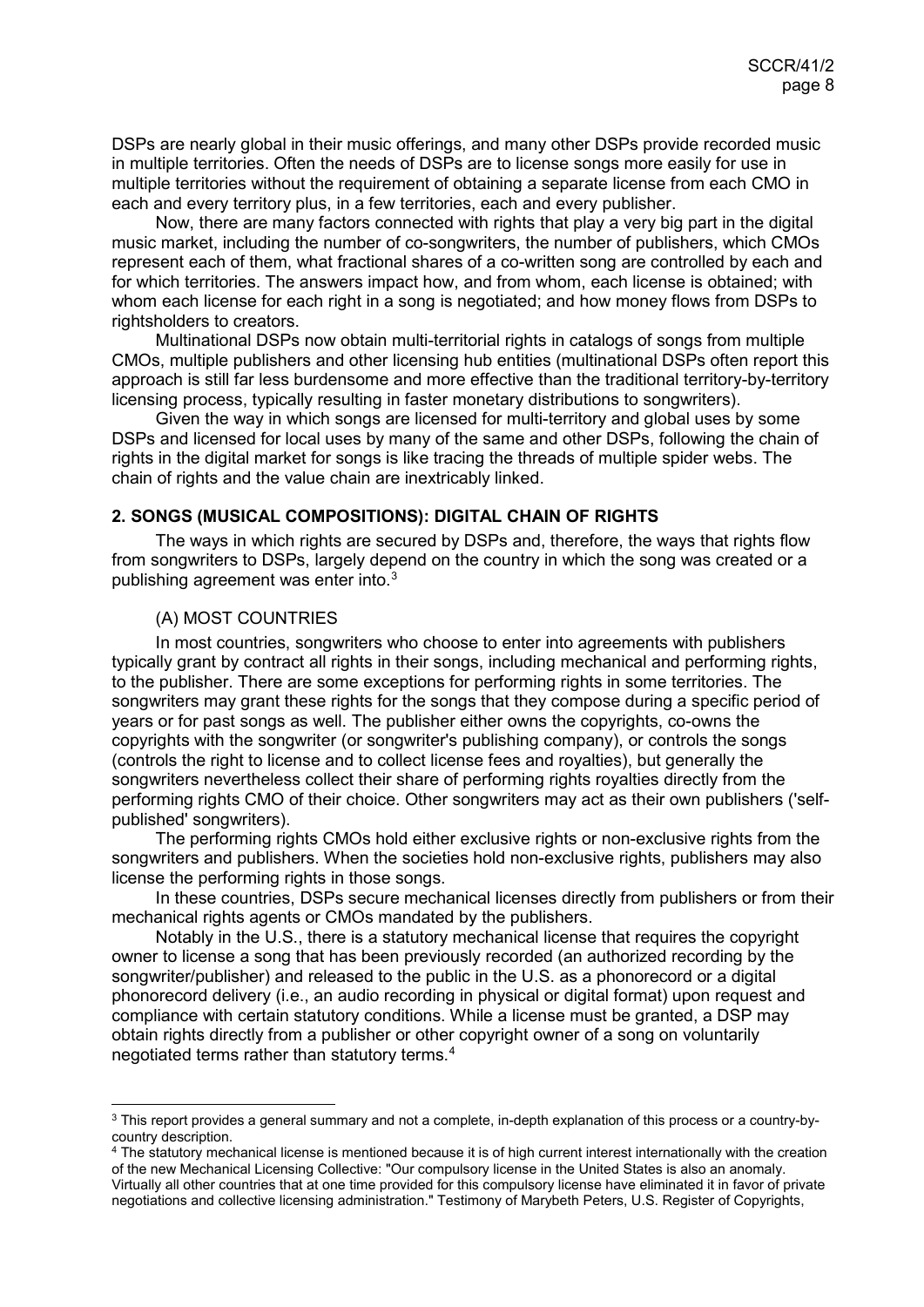In connection with this statutory license, a 2018 U.S. law (Music Modernization Act) created a new Mechanical Licensing Collective (MLC) that will license and administer mechanical rights under this statutory license for all songs used in the U.S. for digital downloads, interactive streams and any other 'digital phonorecord delivery' as defined in that law. This new collective will automatically represent all such songs unless they have been licensed directly by rightsholders to DSPs. This is somewhat akin to a new provision for CMOs in the European Union's Copyright Directive, although the European provisions are far more limited than in the  $U.S.^5$  $U.S.^5$ 

Regional multi-territory licensing hubs have emerged to facilitate the licensing of mechanical rights controlled by publishers pursuant to publishing agreements; where selfpublished songwriters control their mechanical rights but choose to have those rights managed by a mechanical rights CMO; and where DSPs seek a license that covers multiple territories. Such hubs exist in Europe, Latin America, Africa and Australasia/Southeast Asia and can license for extended territories. [6](#page-8-2)

In most countries, DSPs obtain performing rights licenses from performing rights CMOs. The CMOs operating the hubs aggregate the performance rights that match the songs licensed to operate as a 'one-stop shop.' If a CMO holds non-exclusive performing rights, a publisher may also license performing rights to DSPs.

## <span id="page-8-0"></span>(B) CONTINENTAL EUROPE AND ARGENTINA

In countries where songwriters are typically required to grant both mechanical and performing rights to the mechanical and performing rights CMOs, respectively, the mechanical rights CMOs belong to BIEM, the Paris-based group representing mechanical rights CMOs. Therefore, the way in which the music industry refers to those territories in which CMOs control mechanical rights in songs pursuant to direct grants by songwriters (rather than from publishers) are known as BIEM-member territories. They include the mechanical rights CMOs across Continental Europe and in Argentina.<sup>[7](#page-8-3)</sup> When songwriters in these countries sign

https://eur-lex.europa.eu/legal-content/EN/TXT/?qid=1588898690952&uri=CELEX:32019L0790

Before the U.S. Senate Committee of the Judiciary, July 12, 2005.

https://www.judiciary.senate.gov/imo/media/doc/peters\_testimony\_07\_12\_05.pdf

<span id="page-8-1"></span><sup>5</sup> In the European Union, the Directive on Copyright and Related Rights in the Digital Single Market, which has not yet been implemented across Europe, states that Member States may provide [for] use in their territory… and subject to the safeguards provided for in this Article, that where a [CMO] … in accordance with its mandates from rightholders, enters into a licensing agreement for the exploitation of works or other subject matter: (a) such an agreement can be extended to apply to the rights of rightholders who have not authorised that [CMO] to represent them by way of assignment, licence or any other contractual arrangement; or (b) with respect to such an agreement, the [CMO] has a legal mandate or is presumed to represent rightholders who have not authorised the [CMO] accordingly." The licensing mechanism may only be applied within well-defined areas of use "where obtaining authorisations from rightholders on an individual basis is typically onerous and impractical to a degree that makes the required licensing transaction unlikely, due to the nature of the use or of the types of works or other subject matter concerned, and shall ensure that such licensing mechanism safeguards the legitimate interests of rightholders." Safeguards include that rightsholders may withdraw their works from the licensing mechanism "easily and effectively" at any time, and that the CMO take appropriate publicity measures to inform rightsholders of this mechanism. EU Directive 2019/790 on copyright and related rights in the Digital Single Market, 17 April 2019, Article 12.

<span id="page-8-2"></span><sup>&</sup>lt;sup>6</sup> The hubs formed to date are: Armonia, ICE Services, and Polaris in Europe; LatinAutor for Latin America and most Caribbean countries excluding Argentina, Brazil and Mexico; the Pan African Licensing Hub for Africa; and the APRA/AMCOS Pan Asian Licensing (PAL) hub for Australasia and Southeast Asia. Specific country-by-country licensing descriptions are beyond the scope of this report. For example, Brazil has a very complex CMO and licensing structure.

<span id="page-8-3"></span><sup>7</sup> The key factor in determining whether or not mechanical rights in repertoire are controlled by publishers or by CMOs is whether or not the author/composer/songwriter is affiliated with a CMO that obtains the exclusive mechanical rights directly from songwriters. Often publishers and DSPs refer to the latter CMOs as BIEM-member societies. BIEM members include all Continental European CMOs plus SADAIC in Argentina (SADAIC, by law, controls mechanical and performing rights). Authors/composers/songwriters affiliated with a performing right CMO in a country where the mechanical right CMO does not require acquiring exclusive CMO representation of mechanical rights directly from the songwriter (which include Anglo-American and many Latin American, African and Asian CMOs) retain, and can grant, reproduction/mechanical rights to publishers. Note, however, there are additional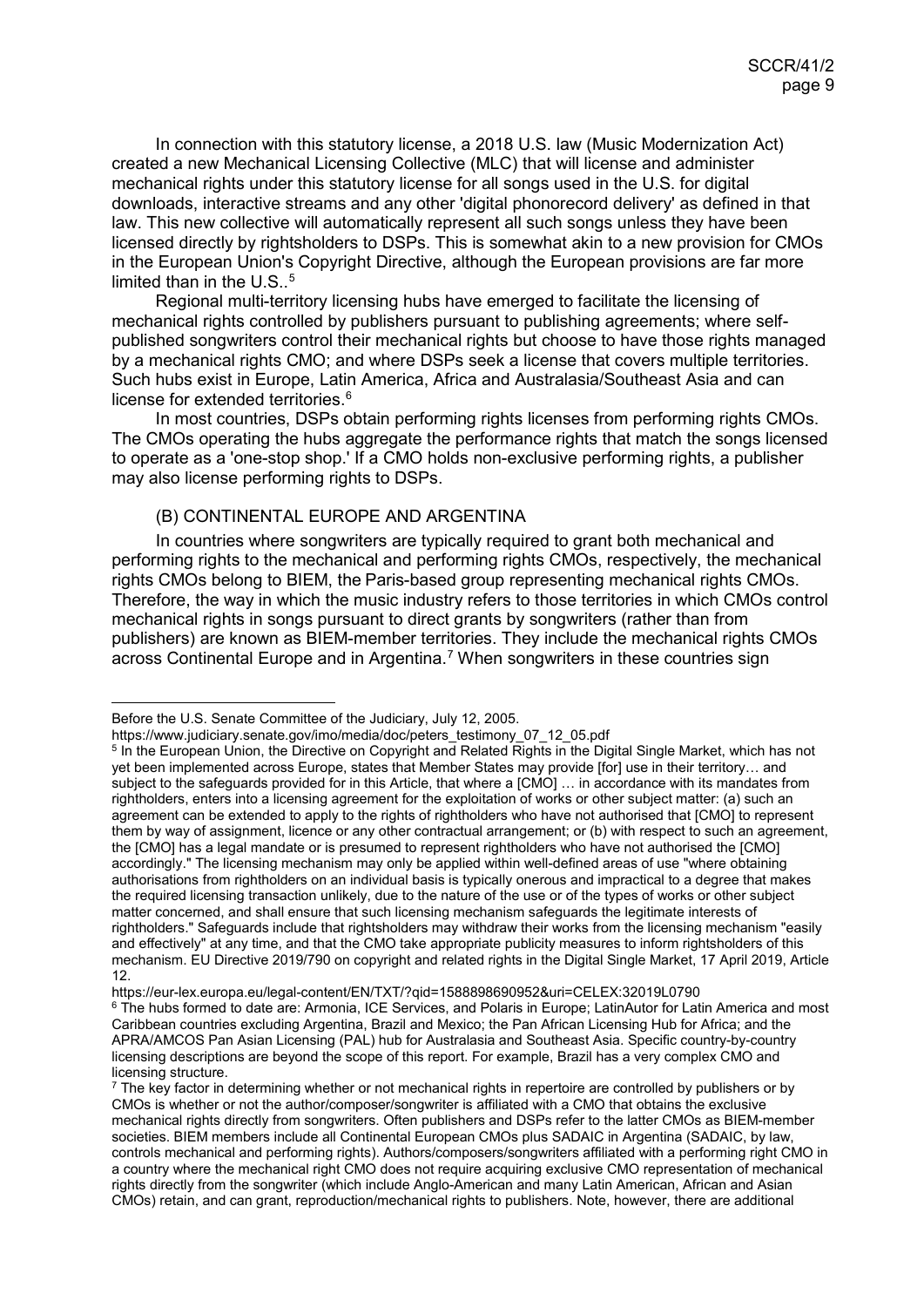agreements with music publishers, the publishers typically collect a share of their songwriters' income from the CMOs as compensation for the services performed by the publishers.

In the European Union, competition law requires CMOs to permit rightsholders to withdraw their songs from collective representation entirely; to withdraw for certain categories of rights; or withdraw for certain categories of use. An explanation of the right to withdraw songs from collective representation in each country is beyond the scope of this report.<sup>[8](#page-9-0)</sup>

After 2005 specifically for the digital music market in Continental Europe, the major music publishers (i.e., the largest multinational music publishers) and a group formed by many indie music publishers began setting up entities called Special Purpose Vehicles ('SPV') or entering into other business arrangements in order to directly license and negotiate license fees for the mechanical rights in what they referred to as their Anglo-American repertoire to DSPs for multiterritory or pan-European digital or mobile uses. Each SPV or alternative arrangement has been set up in cooperation with one or more specified CMO in Europe selected by that publisher or group of indie publishers to provide one-stop licensing solutions; the SPV works with the selected CMO to administer the licenses (process usage reports and invoice the DSPs), keeping information separate from the CMO's administration of national-only licensing for its members.

To ensure that DSPs obtain mechanical and performing rights for these multi-territory and pan-European licenses in a smooth process, arrangements were made with most of the performing rights CMOs that represent this repertoire for the license to cover mechanical and performing rights. The partner CMOs have obtained mandates from other performing rights CMOs enabling them to aggregate and contribute performing rights to match the mechanical rights contributed by the publishers.

The shift to this way of licensing songs in Europe resulted for many reasons. The general and perhaps simplest reason is that the way in which CMOs were set up throughout the collective network worldwide—to license rights territory by territory—did not allow for granting a single license for multiple territories; licensing the rights in a speedy manner; negotiating more customized royalty rates; or processing and distributing royalty collections as accurately, as often or as cost-effectively as the publishers wanted to receive those distributions.

Indeed, the European Commission recommended, and essentially encouraged, this kind of shift in order to support a faster growing digital music market throughout the European Union and to support competition in collective rights management.<sup>[9](#page-9-1)</sup>

Today, a license for use by a DSP in multiple European territories through one of these arrangements covers the mechanical rights and corresponding performing rights of the participating publisher's repertoire from around the world excluding those songs controlled by BIEM-member societies, i.e., songs from Continental Europe and Argentina (unless the CMO facilitating the hub has managed to aggregate such rights or, is itself, contributing BIEM repertoire under the license). DSPs must license all rights in the latter from the respective BIEM CMOs. The multinational DSPs reportedly prefer this arrangement to licensing rights country by country.

Since the early formation of these SPVs/licensing partnerships in Europe and others since then, there has been a trend in Europe and other regions to better support multi-territory licensing for digital uses through the formation of other SPVs to license mechanical rights in publisher-controlled repertoire and to form licensing hubs. The hubs are created by multiple CMOs from different countries to more easily grant a DSP a multi-territory license that covers all songs and all necessary rights as represented by each CMO in a single license.

Indeed, the regional hubs established for multi-territorial licensing for digital uses in Europe, Latin America, Africa and Australasia/Southeast Asia, mentioned above, are the result of this early formation of SPVs/licensing partnerships struck in Continental Europe.

<span id="page-9-1"></span><sup>9</sup> European Commission Recommendation 2005/737/EC of 18 May 2005 on collective cross-border management of copyright and related rights for legitimate online music services (Official Journal L 276 of 21 October 2005)

BIEM-member CMOs in territories where publishers may or may not control mechanical rights under their publishing agreements.

<span id="page-9-0"></span><sup>&</sup>lt;sup>8</sup> See footnote 6 on the European Union Directive on Copyright and Related Rights, Article 12, regarding extended rights of CMOs for licensing all works for use within the CMO's territory and the right to opt out of such licensing mechanism.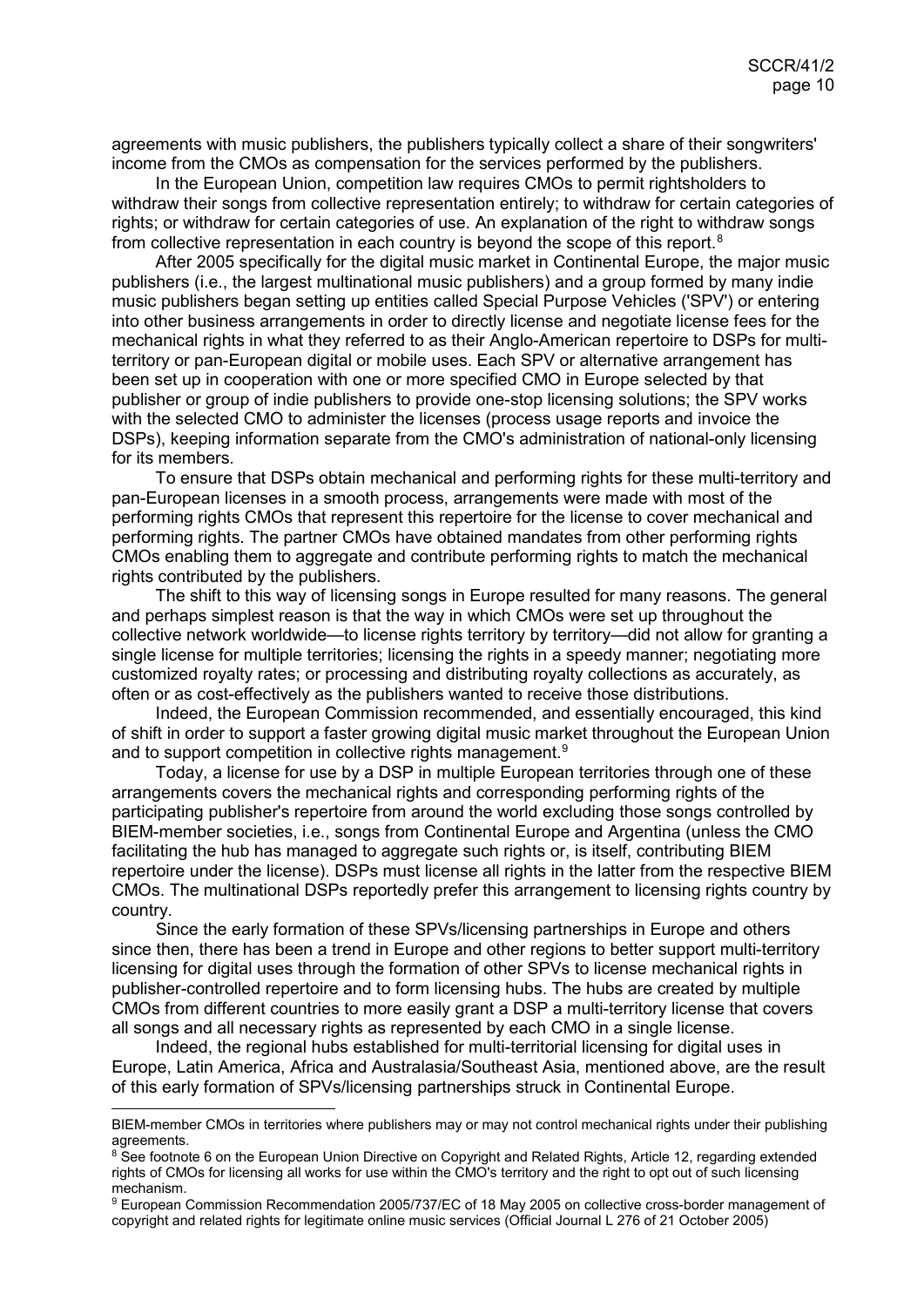#### <span id="page-10-0"></span>(C) RIGHTS ISSUES

When DSPs license rights from a multinational publisher for all rights in the repertoire controlled by that publisher, the agreements are generally for near-global use of the songs, although they only cover the rights in the repertoire that are not controlled by individual CMOs in some countries. However, these near-global license agreements often break out the repertoire for licensing via local hubs to benefit from local market expertise of partner CMOs. Depending on their needs and type of service, DSPs may also license rights for a single territory from the CMO in that territory.

Yet across the Middle East and Africa, even though there are DSPs that have launched in these territories, rightsholders view many of these countries in need of more development to support rights in songs in the digital music market. They say there are either no CMOs even where there are multiple publishers or rightsholders in songs; small CMOs that have not yet developed their song registration systems and local databases to identify songs, songwriters and rightsholders; in some countries insufficient laws that define or protect the rights of authors/songwriters; often a lack of information known by songwriters about rights in music either locally or generally; or a combination of these factors.

#### <span id="page-10-1"></span>**3. SOUND RECORDINGS: CHAIN OF RIGHTS**

Understanding how rights are created, controlled or transferred in sound recordings of music around the world can be challenging. Since rights and commerce are forever interconnected in the digital music market, they should be considered from both perspectives: the legal perspective (internationally and domestically); and the commercial (in-practice) perspective.

From the legal perspective, there are multiple international conventions that grant protection to performers and phonogram producers. The ways in which the different countries (the contracting parties) enact or do not enact each provision varies.<sup>[10](#page-10-2)</sup>

Also, there are differences among some countries in how economic rights of performers are framed and how performers are therefore remunerated. For example, the conventions do not distinguish between the roles of music performers<sup>11</sup>, although the roles of performers recording music (such as a "featured" recording artist) may be distinguished in contractual practices, or the rights to remuneration for certain uses of recorded performances may vary from country to country.<sup>[12](#page-10-4)</sup>

From the commercial perspective, the following describes the general custom and practice in the music industry.

When a performer enters into a contractual agreement for any one of a variety of reasons with a record company or other company as a featured performer, most commonly the worldwide rights in recordings made during the time of the agreement are owned or controlled by one company at a particular point in time (rights in recordings may be bought and sold over time).

However, there are a variety of business relationships formed to record and/or distribute recordings.

The major record companies and many indie record companies typically enter into agreements with featured artists (or the members of a band or musical group) under an exclusive services agreement. The terms of these types of agreements typically state that the artist agrees to provide recording services exclusively for the record company for a period of time and assigns all rights in the recordings made during that time to the record company.

<span id="page-10-2"></span><sup>&</sup>lt;sup>10</sup> The conventions include: Rome Convention for Protection of Performers, Producers of Phonograms and Broadcasting Organizations (1961); Geneva Convention for the Protection of Producers of Phonograms Against Unauthorized Duplication of their Phonograms (1971); WIPO Performances and Phonograms Treaty (1996).

<span id="page-10-3"></span><sup>&</sup>lt;sup>11</sup> Article 2(a) WPPT: "'performers' are actors, singers, musicians, dancers, and other persons who act, sing, deliver, declaim, play in, interpret, or otherwise perform literary or artistic works or expressions of folkl

<span id="page-10-4"></span><sup>&</sup>lt;sup>12</sup> U.S. Copyright Act, Chapter 1, Section 114, refers to "featured" recording artists. Also, U.S. law does not provide a remuneration right for terrestrial broadcasts to performers or producers. A full analysis of these rights is beyond the scope of this report on the digital music market.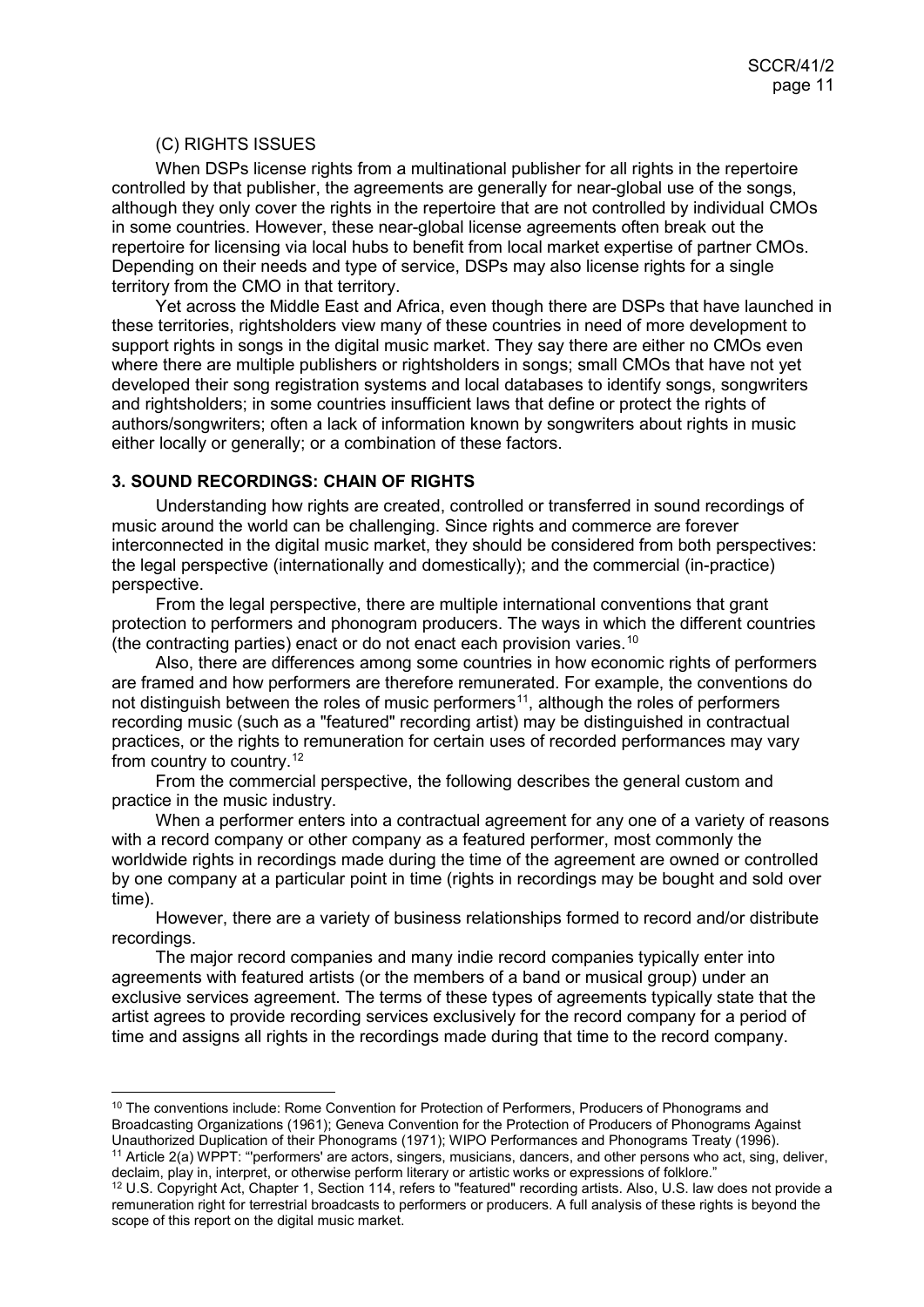There may also be a provision restricting the artist from re-recording a particular song for some period of time after the contract ends, but not prohibiting the artist from ever recording a particular song again. In other words, the sound recordings of songs recorded during the contractual period may be owned by the record company, but typically the artist may re-record the same song after some time has elapsed after the end of the contractual period, and that recording would not be owned by the company.

Some featured artists enter into an exclusive agreement with an indie record company, a production company or other entity, and that company may enter into an agreement with a larger company to either provide the artist's services and/or rights in the recordings to the larger company. Sometimes featured artists enter into agreements with a company but limit the territories in which the artist's recordings services are provided or the recordings may be released.

Featured artists may enter into an agreement to simply deliver a specific number of recordings to the company, either assigning all rights, a share of the rights or only licensing the rights for use to the company.

Featured artists may also produce their own recordings (as 'self-released' artists) and enter into agreements with digital aggregators or distributors to deliver those recordings to DSPs. Smaller record companies also deliver their recordings to DSPs through aggregators or digital distributors.<sup>[13](#page-11-0)</sup>

Typically, most record companies grant DSPs worldwide rights for the use of the recordings, although there may be some territorial restrictions and music catalog restrictions depending on any contractual restrictions that may be in place for specific artists, record companies or distributors. For example, some artists may have negotiated in their agreements with record or distribution companies that the artists are entitled to first approve any, or certain, recordings to be provided for certain types of digital service offerings, although this only occurs with superstar artists. Some artists or companies that have restricted the territories in which another company may distribute the recordings may result in those recordings not being available in some territories; the other company would have to provide the recordings in its territories.

Major record companies negotiate agreements with DSPs directly. The entity formed by many indie record companies as referred to above, Merlin, negotiates agreements for the member indie labels and some aggregators directly with DSPs, and members may then choose to accept those terms or opt out of (not provide rights to its recordings under) that agreement. The larger aggregators may have direct agreements with DSPs; the contractual terms with aggregators are typically not individually negotiable because entering into that many individual agreements would be too costly and disruptive to business operations.

When multinational DSPs cannot license worldwide rights from a record company or an aggregator, the DSP may elect to not include their recordings because obtaining licenses in each territory, tracking the use in each territory and then reporting use (and paying royalties) in each territory are likely to be too costly and burdensome.

Performers (musicians and vocalists) who perform on recordings but are not parties to featured artist recording agreements with record companies are generally called background performers. The general practice in the recording industry worldwide has been obtaining an assignment of all rights they may hold in the recordings to the record company that has the featured artist under contract or to the featured artist (or artist's company).

Although with some important differences in the legal characterization of the rights to be transferred, the hands-on creative record producers, recording engineers and mixers who produce, engineer or mix the recordings, respectively, also customarily assign any and all rights they may hold in the recordings to the record company or to the featured artist (or artist's company). These parties are paid for their services in return for those agreements.

<span id="page-11-0"></span><sup>&</sup>lt;sup>13</sup> An aggregator is a company that aggregates the rights of many companies and/or individuals to deliver to DSPs, among other services. A digital distributor may be an aggregator or may simply deliver recordings in digital form to DSPs.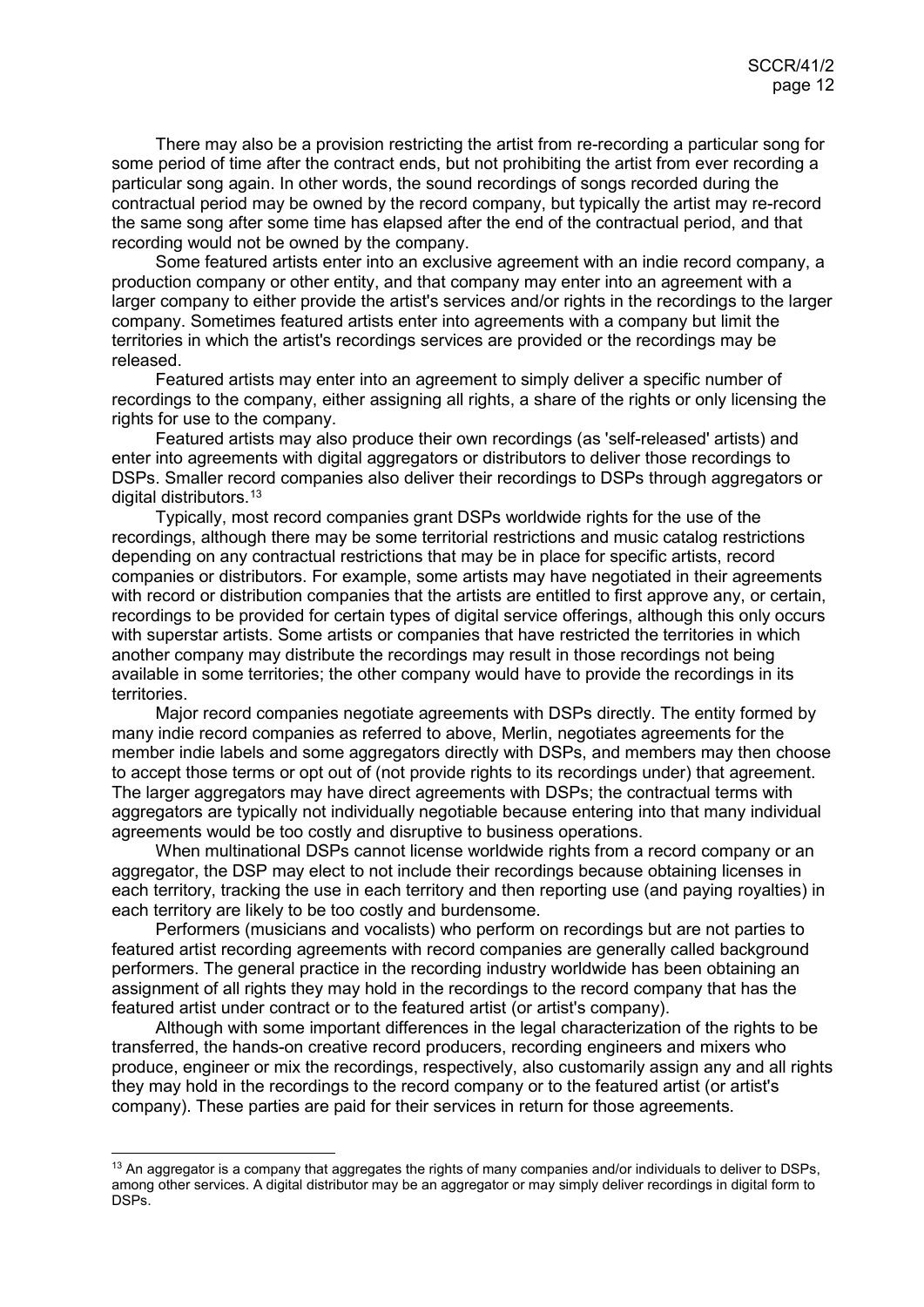The role of CMOs for recordings outside of the U.S. and for the performers whom they represent is generally limited in the digital marketplace to certain types of digital offerings.<sup>[14](#page-12-2)</sup> These rights are discussed in The Digital Rights Debate in this report (section 4J)

In the U.S., there is no right of remuneration or right of performance for sound recording copyright owners or performers except for digital uses. Due in part to the size of the U.S., there is a statutory license for the non-interactive digital performance of sound recordings. These services are webcasts, satellite and cable broadcasts. The terms of the license and royalty rates for the producers (record companies) and performers are set by the Copyright Royalty Board (CRB). The CRB designated SoundExchange to be the exclusive CMO to administer these licenses and to collect and distribute these royalties.

Nevertheless, U.S. copyright law also permits non-interactive digital service providers to enter into voluntary agreements with rightsholders under negotiated terms and royalty rates. When DSPs or other companies, such as broadcasters, offer a combination of non-interactive and interactive services, they often enter into voluntary licenses that cover the entire services with those rightsholders in sound recordings that hold rights in large catalogs of music. Major record companies, larger indie record companies and the indie companies represented by Merlin have entered into such agreements.

#### <span id="page-12-0"></span>**4. THE DIGITAL VALUE CHAIN (HOW MONEY FLOWS)**

A countless number of contractual agreements—easily hundreds of thousands over time—transfer or grant rights throughout the global music industry between authors, composers, performers, record producers (in this context, the hands-on producers of recordings), record companies, publishers, CMOs, aggregators and digital music distributors, DSPs, commercial users of music and myriad third parties. In addition to national legislation, the provisions or terms of these contracts, and in a few countries the orders by copyright tribunals, govern how money, and how much money, is meant to flow to music rightsholders. The parties to these contracts make up the digital music value chain.

Music streaming services have become the dominant form of digital music offerings for recorded music around the globe. The business models for streaming services are also the most complex among digital music offerings. This is an area of the market in which there is much misunderstanding, misinterpretation and a lack of information inside and outside of the music business. Therefore, this report focuses primarily on streaming services.

## <span id="page-12-1"></span>(A) CONFIDENTIALITY AND COMPETITION

In the global digital music market where DSPs are the link between paying consumers and music providers, the terms of the contracts that DSPs enter into with record companies and, to a lesser extent, directly with larger music publishers are often highly sought after by various industry participants and some members of the press. They are also nearly always confidential because they contain highly sensitive business information that forms the foundation of a competitive digital music market.

While record companies and music publishers in the past rarely had formal confidentiality provisions in most of their contracts, the custom and practice in the industry was for the parties to not disclose sensitive information to third parties in order to protect the privacy of the contracting parties.

In contrast, the extremely competitive computer hardware and software industries, which often experience theft of their ideas and innovations, have nearly always included confidentiality and non-disclosure ('NDA') provisions in all of their contracts, even with employees. Since most digital music service operators come from the technology sector, and the DSPs are competing with other technology innovators, the NDA practice has been carried over to the digital music industry.

<span id="page-12-2"></span><sup>&</sup>lt;sup>14</sup> To the extent that CMOs for recordings (performers or producers) license digital transmissions, they have been applied only to purely non-interactive uses of recordings (most commonly simulcasting where a terrestrial broadcast is simultaneously transmitted by the broadcaster in an unaltered manner online). There are exceptions at least in Spain and Hungary. See section 4(J), The Digital Rights Debate.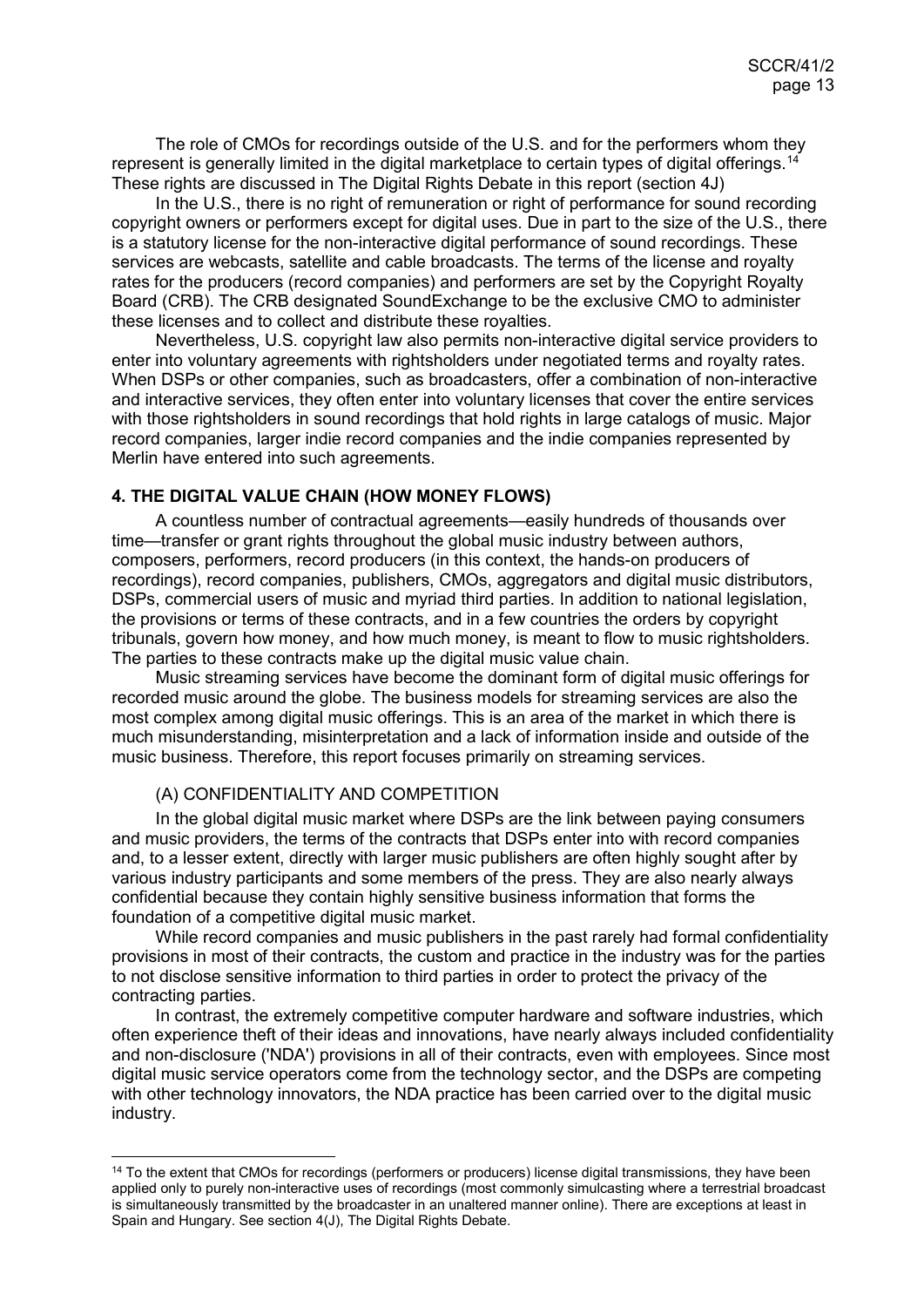The purpose for defining in contracts what the parties agree will be confidential (the confidentiality provision) and then for the parties to promise not to disclose that confidential information to others (the NDA provision) is directly related to competition. If companies are acting in a non-competitive manner, they may be violating antitrust laws.

In the music industry, there are three (or four) major recorded music and music publishing groups that each control a substantial share of their music markets. The remainder of the markets are shared among dozens, hundreds or thousands of companies, depending on the territory. Among DSPs, there are less than 10 multinational companies that each represent large shares of that sector.<sup>[15](#page-13-1)</sup>

In this kind of marketplace, the companies' activities are often under scrutiny by competition authorities. While respecting business secrets, the recent European Directive on the Digital Single Market includes several provisions aimed at increasing the transparency level in the copyright industries<sup>[16](#page-13-2)</sup>; at the same time, competition authorities would not permit all of the pricing details, business secrets and other information that could lead to competitors harmonizing commercial terms to be shared among competing companies as it appears evident from written decisions of past competition reviews by the European Commission.

For example, the Commission in its public version of the 2012 decision approving Universal Music Holdings Ltd.'s acquisition of certain recorded music assets of EMI Group stated: "Confidentiality restraints preclude the Commission from including the terms and conditions of all of Universal's competitors in the comparison and from disclosing those details to [Universal]."<sup>17</sup>

The Commission also noted: "For confidentiality reasons, the Commission anonymized the identity of the [digital] platforms." Further, the Commission wrote: "The Commission's investigation confirmed that digital wholesale prices are negotiated with each service provider on a confidential and bilateral basis. Digital retailers do not know the licensing rates of their competitors and do not pass such information to the majors in light of their confidentiality clauses."[18](#page-13-4)

When a company's proprietary, confidential or sensitive information must be shared in court proceedings, the judges typically review the information privately first to decide if it is something that should not be shared under the law. The confidential information is then usually only shared with the litigation lawyers representing the parties in the proceedings; those lawyers cannot share it with their clients (the parties) or their clients' in-house lawyers.<sup>[19](#page-13-5)</sup>

As a result, there is limited accurate information, and in some cases no accurate information, available in some areas of the digital music value chain. $^{20}$  $^{20}$  $^{20}$ 

#### <span id="page-13-0"></span>(B) PHYSICAL VS. STREAMING

There is often a desire and a tendency to try comparing the digital music market to the recorded music physical goods market (CDs, vinyl albums). This occurs in connection with revenues and revenue streams.

Record company revenue in the physical goods market are mostly generated from sales per unit. The primary metrics and financial criteria for measuring that market are the number of

https://www.wipo.int/meetings/en/doc\_details.jsp?doc\_id=456065

<span id="page-13-1"></span> <sup>15</sup> The DSPs are described in part one of this report: An Introduction to the Global Digital Music Market, WIPO, prepared by Susan Butler, Oct. 9, 2019, Document SCCR 39/3,

<span id="page-13-2"></span> $16$  Recital (68) of the 2019 Directive on Copyright in the Digital Single Market states: "Online content-sharing service providers should be transparent with rightsholders with regard to the steps taken in the context of cooperation. As various actions could be undertaken by online content-sharing service providers, they should provide rightsholders, at the request of rightsholders, with adequate information on the type of actions undertaken and the way in which they are undertaken. Such information should be sufficiently specific to provide enough transparency to rightsholders, without affecting business secrets of online content-sharing service providers."

<span id="page-13-4"></span><span id="page-13-3"></span><sup>17</sup> European Commission, Case No COMP/M.6458 - Universal Music Group/EMI Music, Sept. 9, 2012, pg. 135. <sup>18</sup> id. pgs. 236, 189.

<span id="page-13-5"></span> $19$  This is the approach taken by the courts assigned to determine royalty rates and license terms for U.S. performance rights CMOs ASCAP and BMI as well as the U.S. Copyright Board and other tribunals.

<span id="page-13-6"></span> $^{\rm 20}$  There are many press reports about financial terms in the digital music industry, especially over royalty rates and per-stream royalty rates, all of which, in the authors' view, are inaccurate or misleading unless they have been provided by the party directly involved in the transaction.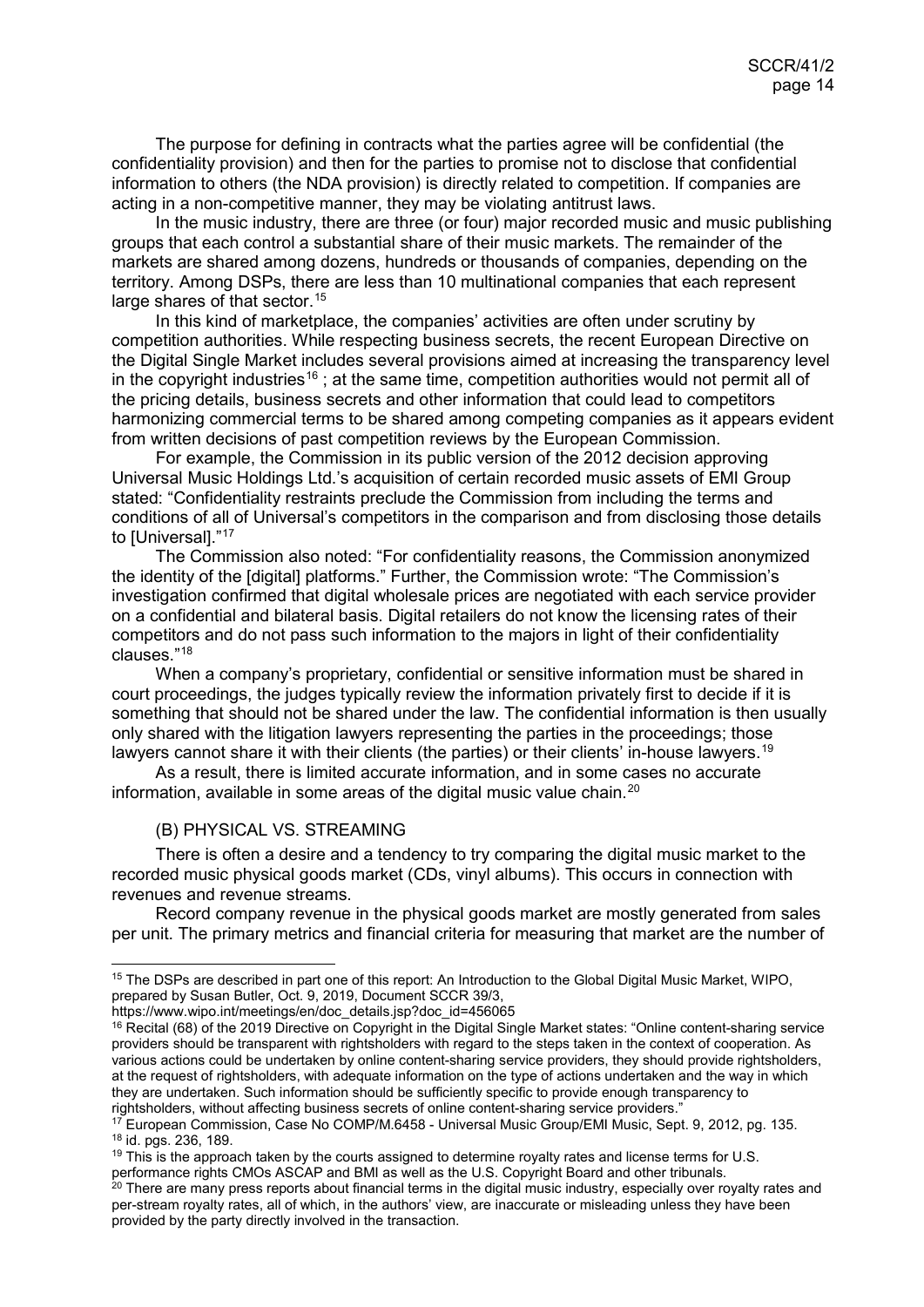units sold and the price (and royalty rate) per unit sold. The prices reflect a product sold at one point in time. The combination of an increasing number of units sold and higher prices per unit correspond to a stronger or growing business.

The streaming revenue model is significantly different. The amount of money received per stream (the per-stream rate) is not considered to be an accurate measure of revenue or potential revenue for rightsholders or of the financial strength of a streaming business.

Recall that the streaming model came about after consumers were purchasing far fewer physical units of recorded music in album format than in the past and opting to listen to individual recordings (not entire albums) of their choice for far less money (or sharing those recordings illegally over unlicensed digital sites). Younger consumers were also spending more time enjoying other forms of entertainment than recorded music (such as games). The shift to streaming was consumer driven.

The streaming model is structured to provide consumers with more music for lower prices than they paid per-recording for physical units or permanent downloads. The model also generates money for rightsholders over longer periods of time through increasing user engagement, thereby broadening and increasing the number of users and encouraging them to sign up for paid subscription services.

For this business model, when a record company or other licensor of music rights is assessing the viability of a digital streaming service or is reviewing a DSP's financial and performance reports, the company is looking at a much broader range of criteria that are more akin to metrics in the telecommunications industry, such as cable or mobile phone subscription services.

For streaming music, important criteria include: (i) The actual or projected average revenue per user (ARPU), which means the DSP's average revenue generated among the service's users within a specified category; (ii) The percentage of streams of a rightsholder's music within a category of use or during a specific time period; (iii) For a paid subscription service, the number of subscriptions sold as well as the price for those subscriptions; and (iv) For an ad-supported service, the amount of money generated from total advertising sales and the advertising 'cost per mille' (CPM), which is a digital advertising term for the price per number of impressions of the ad on a web page.

In addition, the company is looking at the number of new subscribers that the service is able to attract as well as the churn or churn rate of the service, which is the number or percentage of people leaving a service (lost customers). Like telecoms, the two most important factors for a healthy streaming business are acquiring customers/users and retaining customers/users.

If the paid streaming subscription service works well, there is little or no churn, user engagement with the service is good and users consume a lot of music. The per-stream rate (the amount of money paid or received per stream) will go down with more users, but the business is still good. It means people are really using and engaging with the service, so the number of streams is going up. If the users love the service and find music they love, more people will join, and the number of subscribers increases.

In turn, music company executives believe that the overall music business becomes healthier, more reliable and more quantifiable. In principle, these factors will allow music companies to invest more money back into artists and songwriters because there is more of an indication of what revenue will be coming back. The music industry becomes a more predictable business in which to invest.

The majority of music industry rightsholders are looking for a high-level of user engagement with paid subscription services that turns more and more subscribers into life-long customers who do not stop listening to a lot of music and who do not leave to find free unlicensed music somewhere.

#### <span id="page-14-0"></span>(C) DSP REVENUE MODELS

A business model describes how a company expects to create, deliver, capture value and compete in a given marketplace. A company's business model typically includes a broad range of details about the core operations of the company and its targeted customers. In a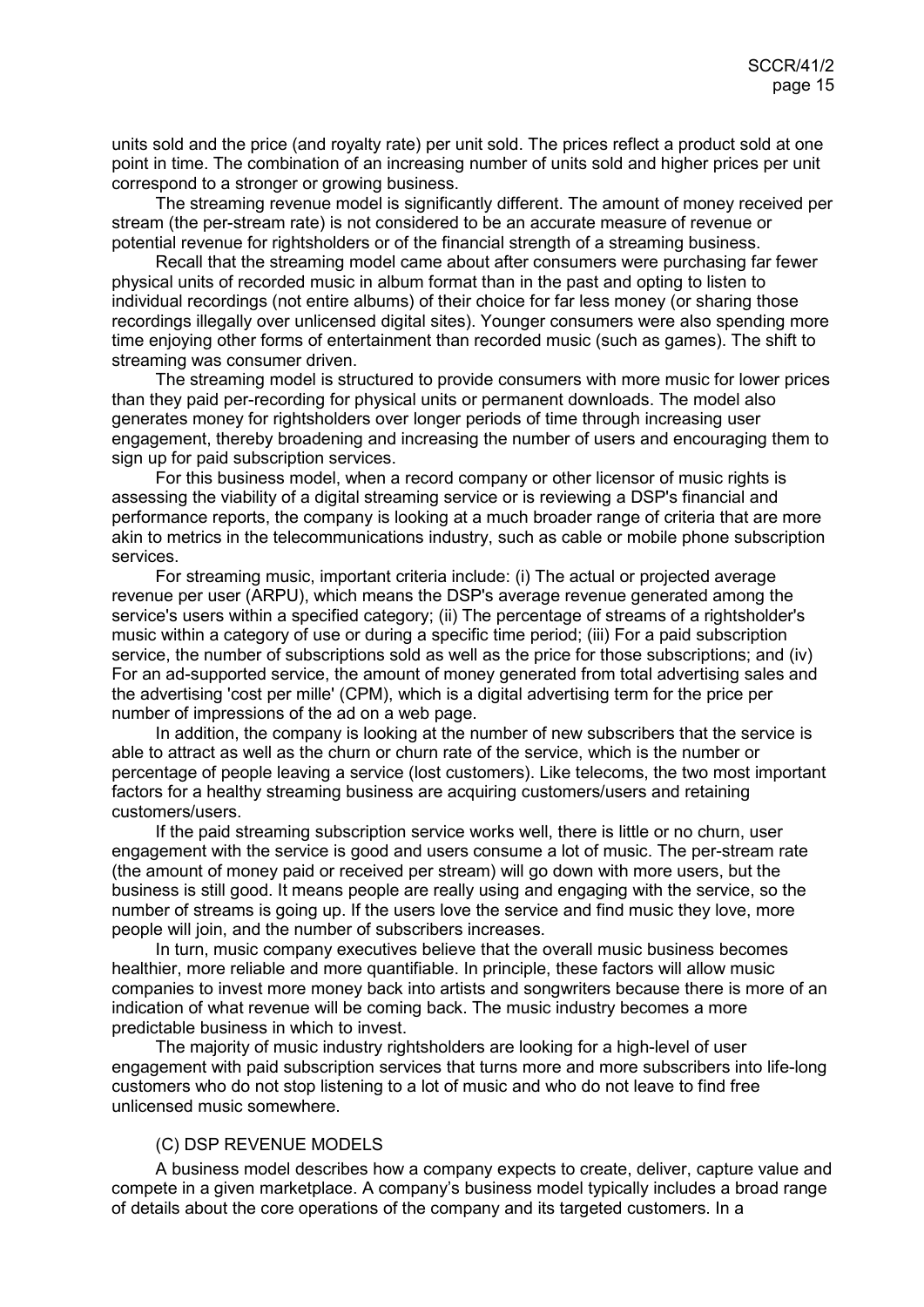competitive marketplace like digital music, the specifics of each company's business model are sensitive, confidential business information.

Nevertheless, one aspect of DSP business models in general can be understood by observing what they offer to consumers. The variety of offerings is described in part one of this report.[21](#page-15-0)

Another aspect is how each DSP expects to generate revenue. Some of the public activities of DSPs reveal the general categories of revenue streams that support DSP operations.

Depending on the specific territory, the activities that may generate revenue for a DSP include the following:

- Charging consumers a subscription price with
	- $\circ$  Additional charges for Hi-Res or other special services
	- o Additional charges for family plans
	- o Differentiated prices based on geographical territory
- Selling advertising against music listening
	- o Using learned consumer preferences to create value
	- Analyzing consumer trend data<br>○ Using listening data to better tar
	- Using listening data to better target other types of ads to attract advertisers
- Forming partnerships for sales of related goods to users
	- o Concert tickets
		- o Merchandise
		- o Fan experiences (meet and greets)
- Selling paid marketplace tools to creators and their teams
- Providing tools to artists or labels for various uses including
	- o Fan data
	- o Tour routing
	- o Promotional placement
- Providing music as a complementary offer to sell additional goods or services
- Offering music as part of a bundle
	- o Such as Amazon Prime (offered with additional services)
	- $\circ$  Part of a broadband bundle (e.g., triple/quadruple play) for the time of the broadband subscription or alternatively providing a number of months of free subscriptions to the service
	- $\circ$  Mobile phone or cable providers offering free music service or not counting music against data limits
	- $\circ$  Additional charges for all-inclusive service on a smart speaker
	- o Devices, mobile phones, players, and other entertainment
- Selling sponsored recommendations
- Providing airline in-flight streaming services
- Acquiring complementary companies to support or expand the service offerings and data processing (e.g., Apple acquiring Shazam, which developed a song-identifying app; Spotify acquiring Seed Scientific, a data analytics firm).

How well any combination of approaches works for DSPs, rightsholders and consumers in any specific territory depends on many factors, which range from local consumer behavior and broadband or data and device availability and affordability to the stage of streaming development and consumer adoption in a market. For example, free-to-consumer, adsupported streaming services have drawn many consumers away from unlicensed digital music sites. Still, paid subscription models have been generating the most revenues for rightsholders. Therefore, most record company executives believe that free, ad-supported streaming services

<span id="page-15-0"></span><sup>&</sup>lt;sup>21</sup> An Introduction to the Global Digital Music Market, WIPO, prepared by Susan Butler, Oct. 9, 2019, Document SCCR 39/3, https://www.wipo.int/meetings/en/doc\_details.jsp?doc\_id=456065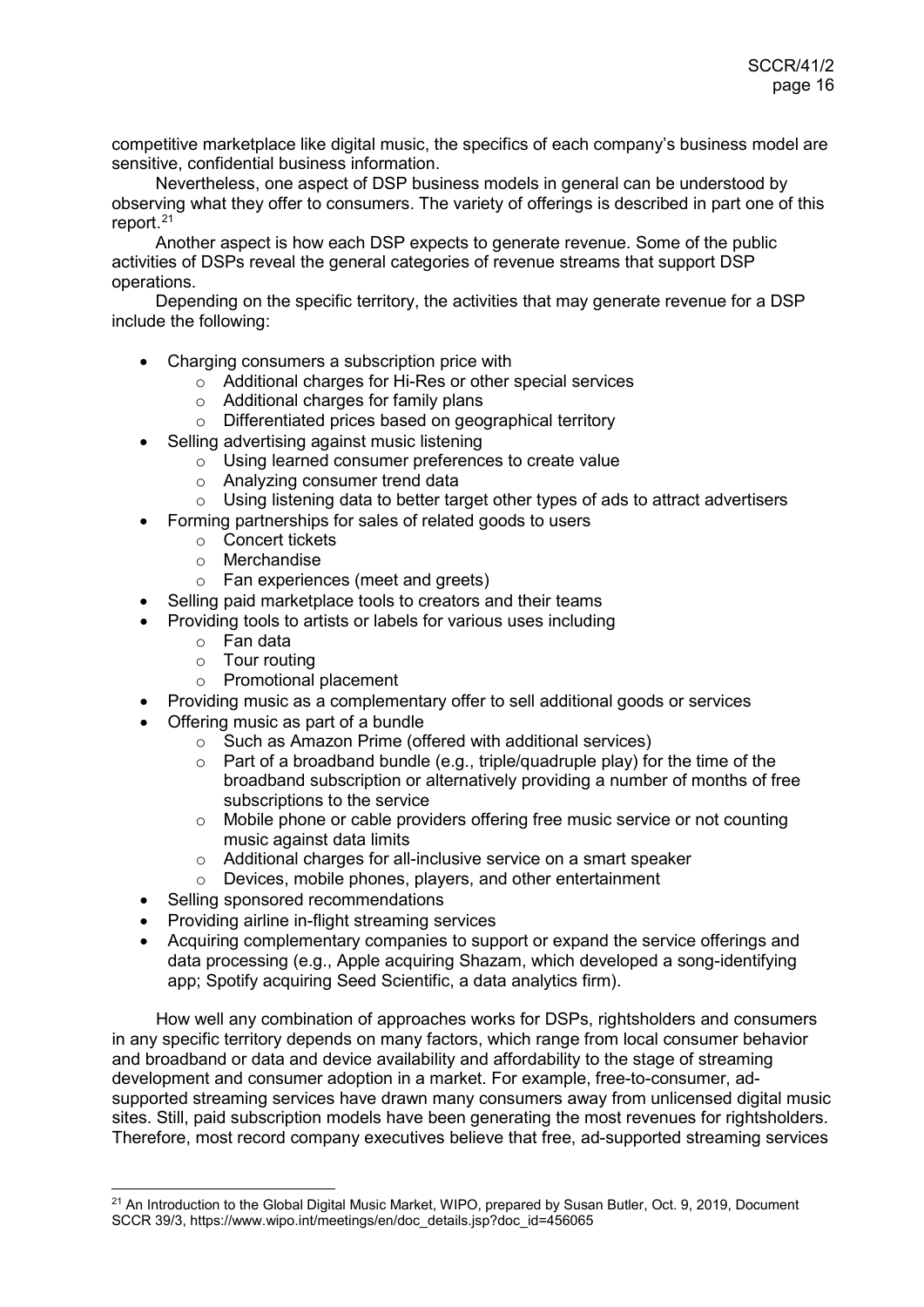are most beneficial when the service has a solid 'up-sell' path, which means a workable plan to convert a healthy number of the free users to paying subscribers.

DSPs and groups of rightsholders continue to experiment on specific approaches to generate revenues in each territory in order to build a sustainable music market as a whole for the long term.

## <span id="page-16-0"></span>(D) THE ROLE OF PLAYLISTS

Most DSPs generally have the same music, so each one is constantly working on strategies to differentiate its services from competing services. Playlists, which are essentially compilations of individual recordings in varying numbers, have become an integral part of those strategies for interactive streaming services and an important part of their business models.

Webcasters that do not offer interactive streaming and smaller interactive streaming services often rely on playlists curated (i.e., selectively compiled) only by technology or by third parties rather than using their own human editors or curators. In contrast, most of the leading multinational DSPs have invested heavily in specially curating their playlists with editorial teams, proprietary computer algorithms, third parties and users and involve special algorithms that respond to user behaviors.

The variety of playlists, the variety of ways that playlists are curated (editorial teams, computer algorithms, subscribers, record companies and other third parties) that a streaming service offers and how each DSP manages those playlists are important ways for DSPs to distinguish themselves from others. Indeed, playlists are described by some record company executives as an essential, vital part of interactive streaming services and as ways in which services like Amazon Music Unlimited, Apple Music, Deezer and Spotify have developed their own editorial 'voices.'

Most (if not all) services allow third parties to offer their own curated playlists for the service. Many record companies, especially the major record companies, invest heavily in developing their own playlists to promote their artists. The catalog divisions of companies prepare and execute special marketing plans specifically tailored to these older recordings to create and tie the catalogs to playlists to reach old fans and potentially new fans. Music publishers and songwriters develop playlists. Often artists, their personal managers and record companies retain third-party companies to help develop playlists to promote their music.

When record companies develop strategies to market and promote their artists, they focus intensely on 'playlisting.' They identify appropriate playlists taking into consideration such things as the vision of the artist and the genres of the playlists. They consider how many people may follow certain playlists and whether music on that playlist may feed into larger playlists, often called 'flagship' playlists. These types of playlists may have tens of millions of followers.

Individuals at record and other companies work to build relationships with the DSPs and their label relations and editorial teams by proving over time their music credibility—working to demonstrate that the individuals' approach to identifying, marketing and promoting artists can be trusted. They pitch music in an attempt to secure placements for the music they represent on those playlists. The playlists then tie into other promotional activities off of the platforms.

The playlist editors are viewed to have significant discretion and autonomy at the streaming services. The editorial teams at the streaming services have shaped the services' brands. Some editors look for music that they believe have certain emotional connections or cultural feels. Some editors use data and analytics in their decisions.

The services' playlist ecosystem varies from digital service to digital service. Exactly how each service creates and promotes its playlists are very complex and are considered to be confidential business strategies. Record companies and others outside of the service report that they have little visibility into how interactive services program playlists. Likewise, the ways in which record companies develop their plans to market and promote their artists are generally considered to be confidential business strategies.

One of the reasons is that playlists are incredibly important. Playlists help get consumers highly engaged with the music. They have a significant influence on music consumption. They help drive revenue through discovery of music.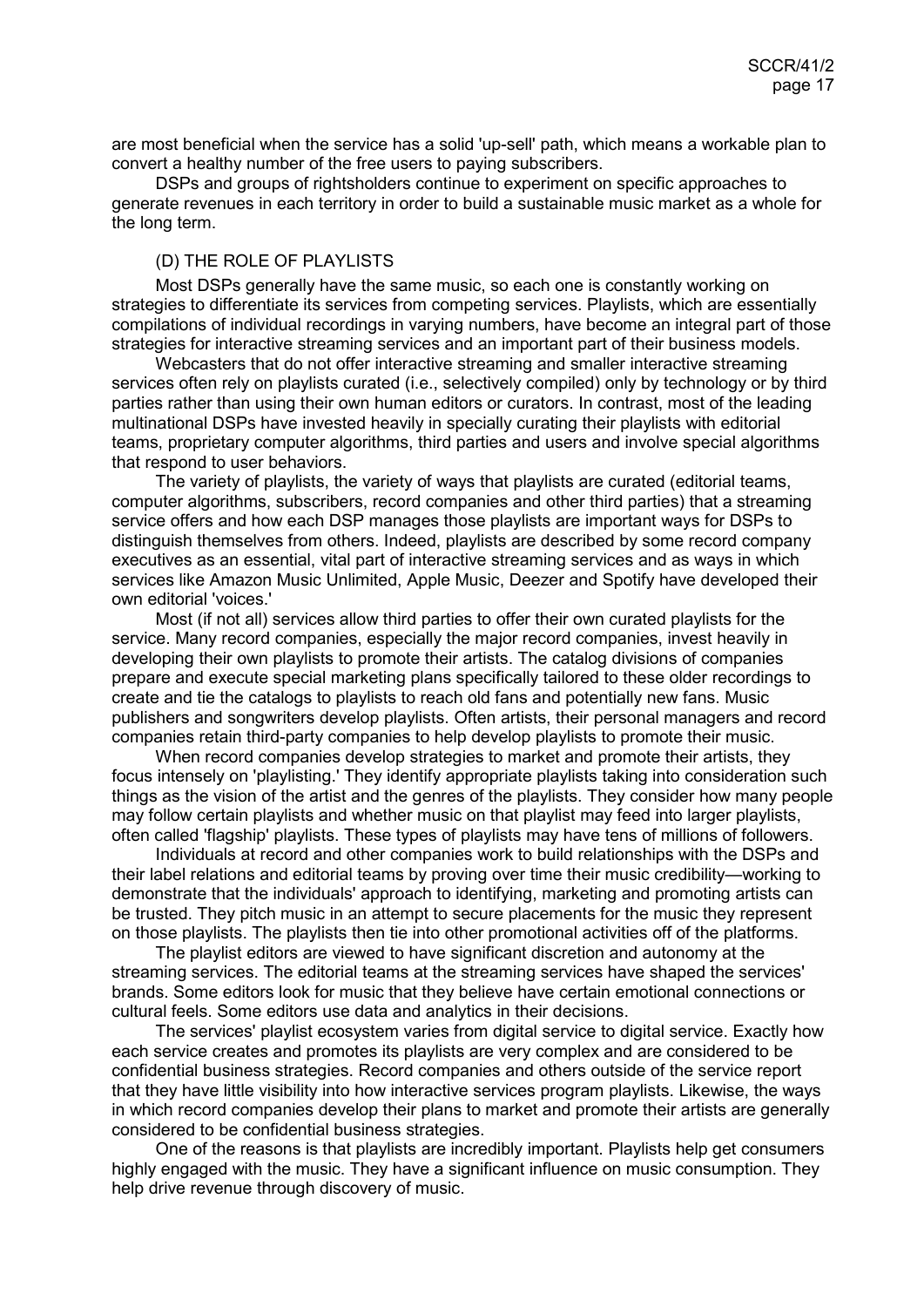Placement on a popular playlist results in more listeners for that music. They drive user engagement with the service and with music that can lead, at least indirectly, to further revenues over a sustained period.

Playlists are described as critical for stream counts because of the number of playlist followers. Some playlists with millions of followers can turn relatively unknown artists into stars. Listeners will often download the track from a playlist or add it to the user's own playlist to listen to it repeatedly. Because users do not regularly refresh their own playlists and download collections, once a track is added to the personal playlist or downloaded, there is a greater likelihood that the user will stream the track for a longer period of time than just when it was first heard, which drives critical engagement and revenue over the longer period of time.

Playlists also benefit niche genres. For example, there are reportedly few large radio stations devoted to 'roots and Americana' music. These artists have faced obstacles in sharing their music or having their music discovered by mainstream audiences. Not only has this been a challenge for the artists, it has inhibited the growth of these genres of music. The sophisticated discovery opportunities through playlisting creates an opportunity to overcome these challenges.

There are playlists based on genre, culture, geographical regions, mood, time period, popularity and targeted to every size of audience from large to niche or entirely on the user's listening habits.

Since the playlists are so important to each DSP's business strategies to attract, engage and retain subscribers, the DSPs retain complete control over the playlists and what the playlist experiences look like to the consumer listening on the service.

Finally, the status of playlists is an important issue for performers' organizations particularly regarding the similarities they see between DSPs' playlists and broadcasts' playlists (or thematic broadcasts).

## <span id="page-17-0"></span>(E) THE ROLE OF USER ENGAGEMENT

User engagement with streaming services is viewed to be vital for the growth of the entire music ecosystem. There are various metrics that show user engagement, although most of the results are confidential business and strategic information to the individual DSPs and those rightsholders who obtain and analyze data from the DSPs and elsewhere. A service's number of subscribers is not useful without additional information. Nevertheless, there are some metrics that are occasionally released that are useful.<sup>[22](#page-17-1)</sup>

Three metrics are the number of monthly 'active' users (MAU), changes in the number of paying subscribers, and increased music listening hours. MAU figures and, to a lesser extent, growth in paid subscriptions reflect that people doing something , i.e., actively using the service and deciding to pay. These figures are occasionally released by some DSPs in more general terms. [23](#page-17-2)

As Spotify reported: "From history, we know that MAU growth tends to be a leading indicator of future subscriber additions, which is then followed by revenue gains in both

<span id="page-17-2"></span><span id="page-17-1"></span><sup>&</sup>lt;sup>22</sup> DSPs do not all release information about the same types of users or subscribers, so subscriber numbers cannot be accurately compared between services. Some DSPs report the number of paid subscribers; others report the number of monthly active users; still other DSPs simply report the number of subscribers. DSPs do not usually reveal how many are free promotional subscriptions. Further, free or discounted trials are not uniform in length between services or even for the same service in different markets. For example, Spotify usually offers a one-month free trial of its premium service but frequently promotes an offer of three months for US\$0.99 (or local equivalent) in some markets at different times of year; Deezer often provides a three-month free trial; Apple Music offers a one-month free trial in most countries but six months free in countries where it is newly launched; Amazon Music Unlimited is available for free for three months to those who are already Amazon Prime users in many countries. <sup>23</sup> Note that publicly traded companies are required to report certain figures publicly for the benefit of investors. However, there is only one publicly traded multinational DSP and only one domestic DSP that is primarily focused on music (Spotify and SiriusXM's Pandora Media), which means that they provide more music-specific figures. Publicly traded companies that offer a digital music service as one of its products or services rarely provide much musicspecific information, such as Amazon, Apple, Alphabet (YouTube) and a number of telecoms and media conglomerates.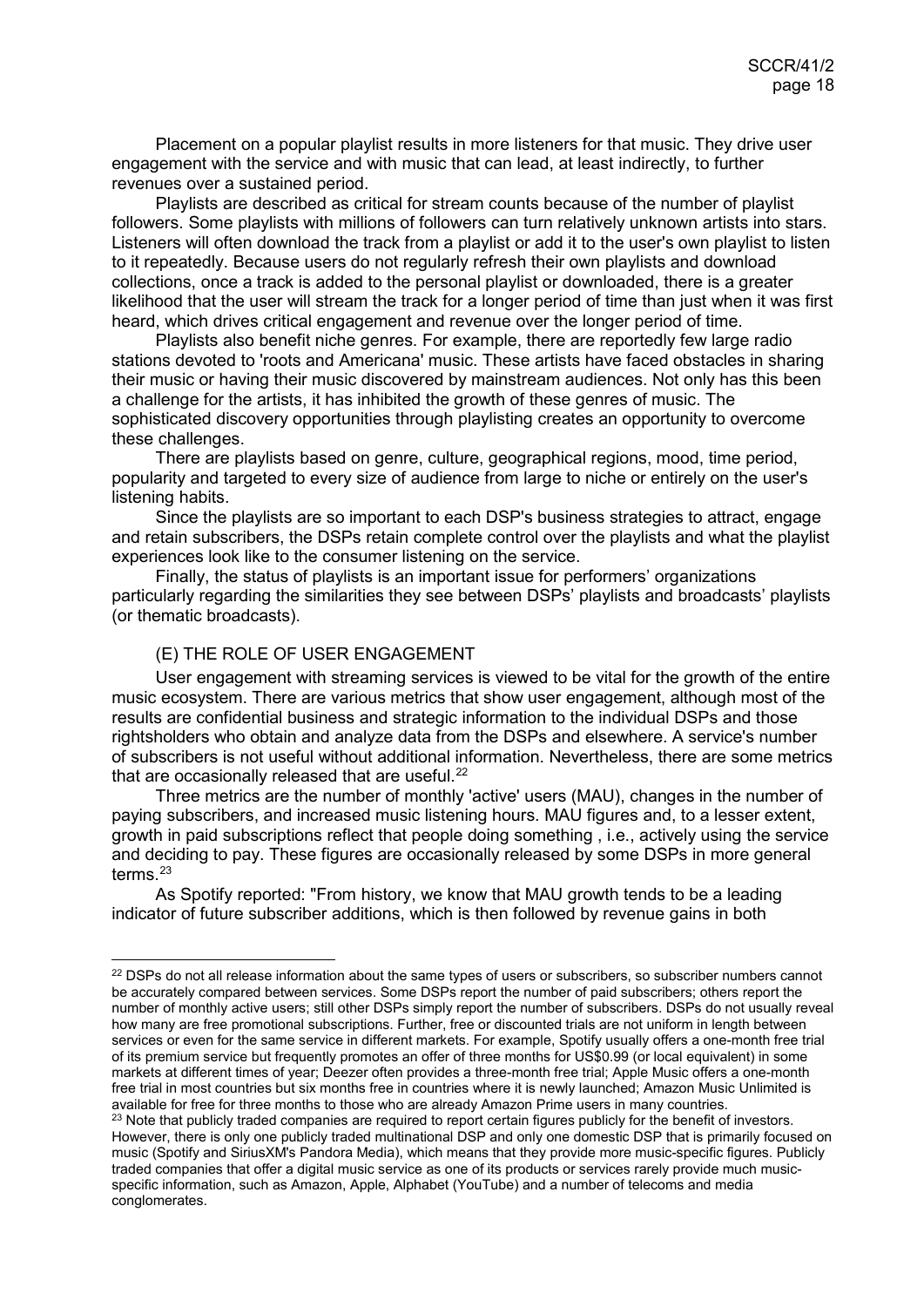premium and ad-supported users."<sup>[24](#page-18-1)</sup> Spotify reported that for 2019, its number of MAUs worldwide were 271 million, an increase of 64 million from the prior year's 207 million. As part of that number, the monthly active users of its ad-supported service grew by 37 million from 116 million in the prior year to 153 million for 2019. Spotify reported for 2019 the number of premium (paying) subscribers were 124 million, an increase of 28 million from 96 million in 2018. By the end of the first quarter of 2020, Spotify's MAUs grew to 286 million despite the novel coronavirus pandemic.

Amazon Music reported in January 2020 that subscriptions to Amazon Music Unlimited, a paid streaming service, had grown by 50 percent in 2019. Deezer MAUs are currently 16 million, which increased from 14 million at the start of 2018. Tencent Music reported for 2019 mobile MAUs for online music across all of its services (including karaoke service WeSing) remained the same at 644 million. The number of paying users for online music increased, however, from 27 million to 39.9 million, an increase of 47.8 percent.

The number of paid subscribers has also been growing. Based on global data collected by IFPI from member record companies and DSPs, there were 255 million users of paid subscription audio services worldwide at the end of 2018. This represents an increase of 44.9 percent compared to the 176 million at the end of 2017. Based on results of a survey across 21 countries, IFPI reports a total of 341 million people used a subscription music streaming service in 2019.

Consumers are listening to music for more hours as well. A music consumer study across 19 countries found an increase in the numbers of hours of music listened to through subscription streaming between 2018 and 2019. In 2018, survey respondents listened to an average of 2.1 hours of music through paid subscriptions each week. By 2019, this had risen to 2.5 hours per week, an increase of 19.9 percent year-on-year.<sup>[25](#page-18-2)</sup>

Also, Spotify reported in a public filing that its ad-supported users and premium subscribers are spending more time with the service each year. Combined, its audience streamed 73 billion hours of content in 2019, an increase of 34 percent compared to the prior year (Spotify offers podcasts in addition to music).[26](#page-18-3)

#### <span id="page-18-0"></span>(F) THE ROLE OF CONSUMER ACCESS

Two of the most important consumer entry points to the digital market are devices that connect to the Internet, such as smartphones, and Internet connectivity. There must be consumer options for devices and Internet connectivity that are affordable as measured by the demographics of the particular country.

India is an example of an underdeveloped music market becoming an emerging digital market based on a number of factors, especially the fast growth of devices and connectivity.

For the recorded music business, the Indian market has been ravaged with very high physical unit piracy rates for many decades. Outside of the Bollywood market, music companies were challenged to find a market in part because they were unable for their products to reach consumers at an affordable price and before the music was pirated.

Despite YouTube launching in India in 2008, and three streaming services having been available for most of the past decade (Gaana, owned by India's largest media conglomerate, The Times Group; Wynk, owned by India's largest telecom, Airtel; and JioSaavn (Saavn was owned by a New York City-based company then combined with JioMusic owned by international conglomerate Reliance Industries)), the country has not had a well-connected digital populous.

In 2014, the country had an estimated 117 million smartphone mobile subscribers, which represented only about 10 percent of mobile users, in a country of almost 1.3 billion people. In

<span id="page-18-1"></span><sup>&</sup>lt;sup>24</sup> Spotify Technology S.A. reported financial results for the fourth fiscal quarter of 2019 ending Dec. 31, 2019. Feb. 5, 2020.

<span id="page-18-2"></span><sup>&</sup>lt;sup>25</sup> Music Listening 2019, IFPI https://www.ifpi.org/downloads/Music-Listening-2019.pdf

<span id="page-18-3"></span><sup>26</sup> U.S. Securities and Exchange Commission Filing Dec. 31, 2019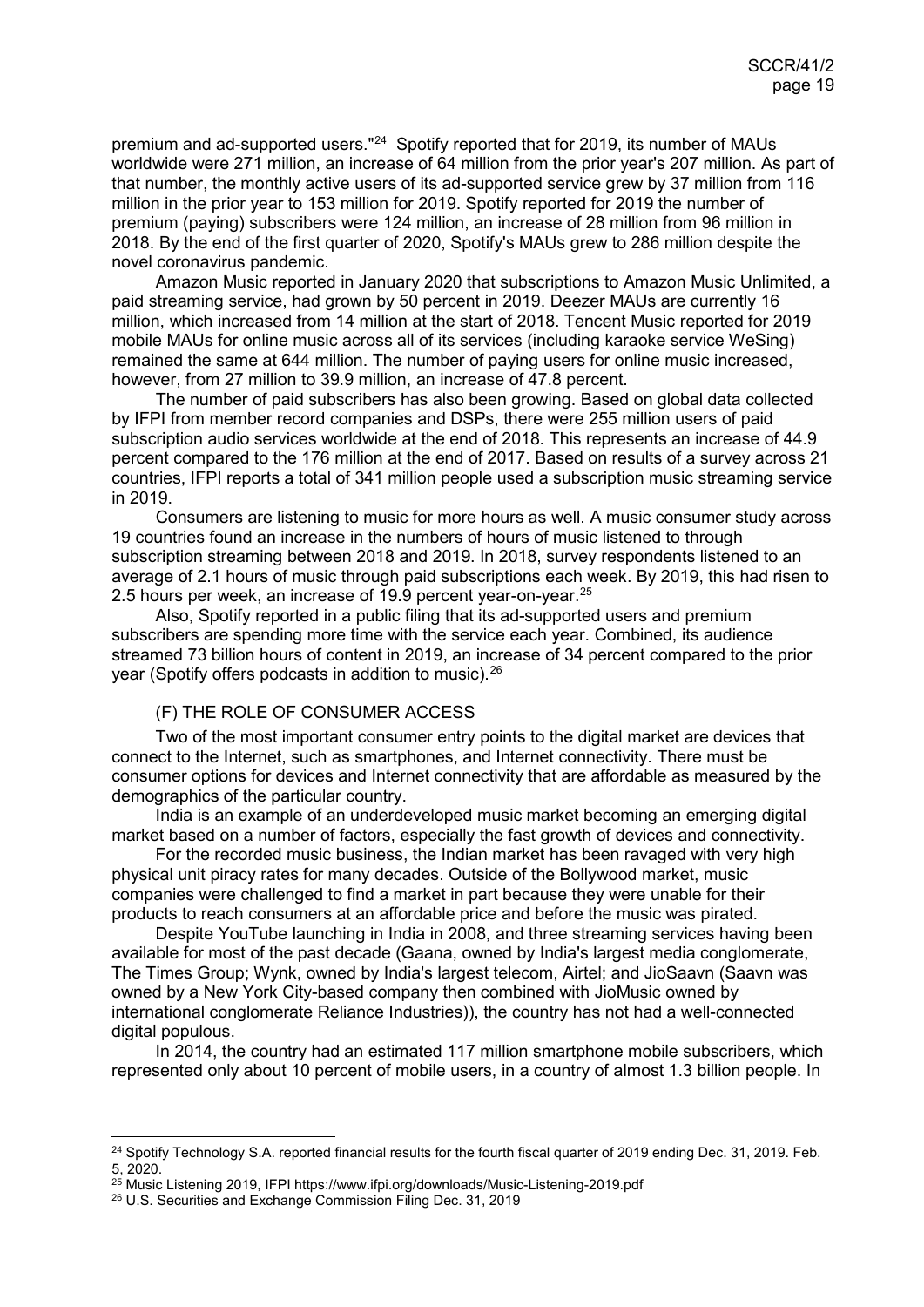2015, total recorded music revenues in India were US\$84.5 million, of which streaming accounted for US\$33.1 million.[27](#page-19-0)

Two developments quickly changed the country's digital market entirely during 2015 and 2016. Chinese tech company Xiaomi entered the Indian market in 2015 with low-cost smartphones. Reliance Jio in late 2016 introduced the country's first all-4G network across India offering reportedly the world's cheapest data plans with unlimited data. The coverage was available in 18,000 cities and over 200,000 remote areas. Jio also offered a smartphone priced at Rs 2,999 (US\$45).

Apple Music entered the market in 2015, and Amazon Prime Music in 2018. Spotify launched in 2019.

By the end of 2019, Jio was the largest mobile phone network in India (more than 370 million subscribers). India had over 502 million smartphone users, with over 77 percent of Indians accessing wireless broadband through smartphones. Data costs have reportedly fallen by 95 percent since 2013.<sup>[28](#page-19-1)</sup>

In 2019, total recorded music revenues in India reached US\$181.4 million, with streaming revenues making up \$132.8 million of that amount, more than quadrupling in four years. Paid subscriptions generated \$43.8 million, ad-supported audio streams \$51.9 million, and video streams \$37.1 million. Streaming revenues made up more than 73 percent of total recorded music revenues.<sup>[29](#page-19-2)</sup>

In many other countries, there have been very few digital music services available to date for consumers to make a choice, and often the reasons are unclear. For example, although Apple operates around the globe and launched Apple Music in 2015, the music streaming service is only now (early 2020) becoming available in 17 African nations (Algeria, Angola, Benin, Chad, Liberia, Madagascar, Malawi, Mali, Mauritania, Mozambique, Namibia, Republic of the Congo, Senegal, Seychelles, Sierra Leone, Tanzania and Tunisia); Bhutan in the Asia-Pacific; three more European nations (Croatia, Iceland and North Macedonia); 10 more Latin American and Caribbean nations (Bahamas, Guyana, Jamaica, Montserrat, St. Lucia, St. Vincent and the Grenadines, Suriname, Turks and Caicos and Uruguay); three Middle Eastern nations (Kuwait, Qatar and Yemen); and the Solomon Islands.

Based on past experiences, there are multiple factors that can impact the availability of streaming services. They include restrictions or limitations on the form of payment that may work with particular services in certain countries; high taxation on consumer prices, DSP operations or telecom-partner services that would make it more difficult (or not feasible) to provide subscription services to consumers at consumer-friendly prices and be able to operate the business effectively; restrictive government regulations that make it too expensive or burdensome to operate in the country; limited broadband availability for consumers to access digital services; and limited devices or limited Internet connections that would make the potential user base too small to support the service, among other factors.

A variety of these factors have kept some African nations underdeveloped for digital music while other nations emerging and more developed. Still, it seems that much of Africa is on a path similar to Latin America.

In the past, Brazil and Mexico were the early emerging digital music markets. The remainder of Latin American countries were underdeveloped despite their consumers' love of music. Now Brazil and Mexico have more advance digital markets. Most of the other Latin American countries have moved into the emerging markets category through a combination of relatively good local copyright protections; collective rights management; changes in some consumer payment mechanisms; expansion of smartphone device usage and Internet connectivity; and the carving out of four clear paths to licensing rights in songs across the region in Brazil, Mexico, Argentina and then the remainder of the region with the formation of

<span id="page-19-0"></span><sup>&</sup>lt;sup>27</sup> IFPI Global Music Report 2020 (for the year 2019, which includes five-year figures). The GMR converts all currencies into U.S. dollars.

<span id="page-19-1"></span><sup>&</sup>lt;sup>28</sup> techARC (Indian analytics firm); McKinsey Digital India, Technology to Transform a Connection Nation; Telecom Regulatory Authority of India, Feb. 25, 2020.

<span id="page-19-2"></span><sup>29</sup> IFPI Global Music Report 2020).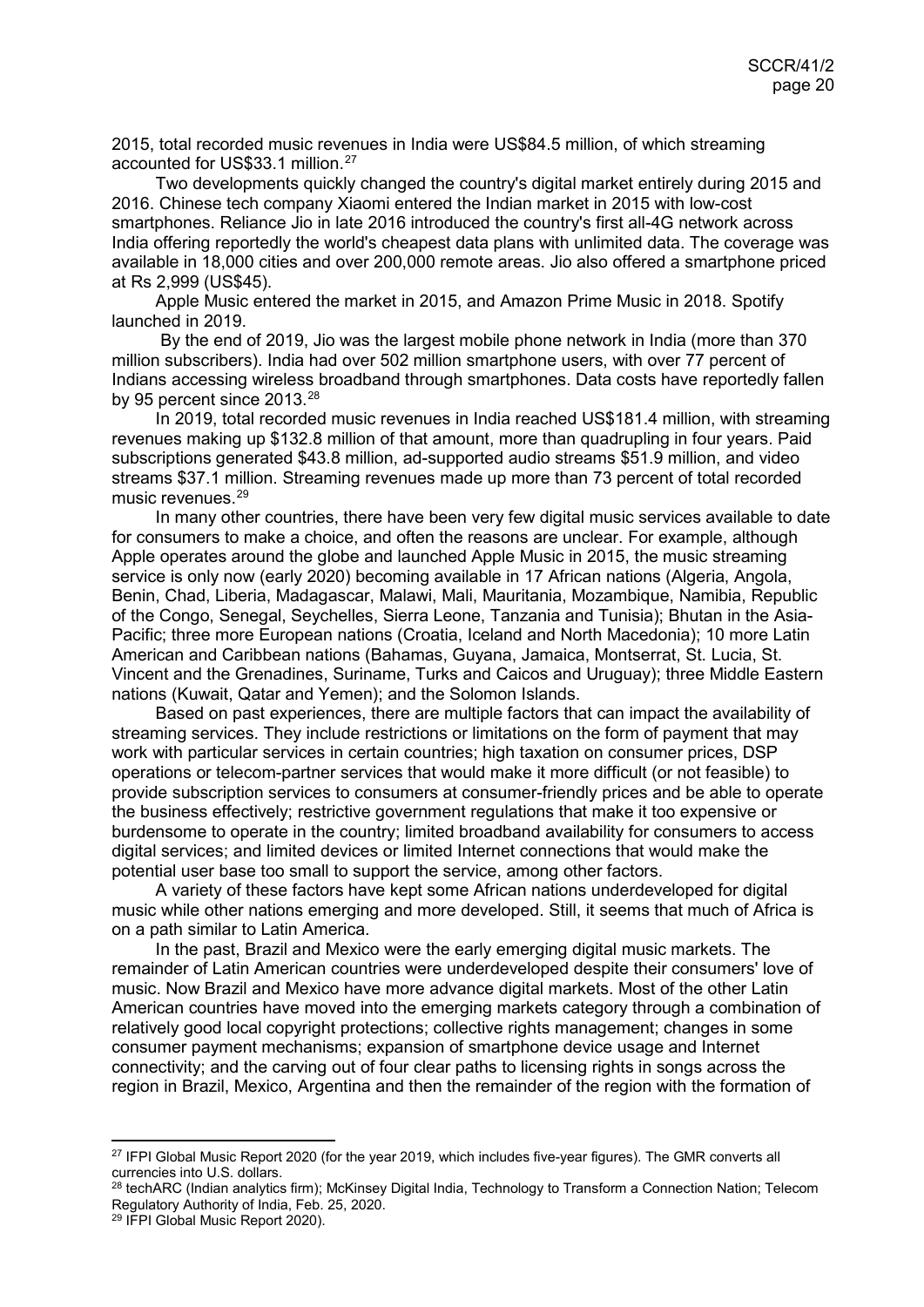the digital licensing hub LatinAutor. This hub facilitates multi-territory licensing of songs in approximately 15 Latin American and Caribbean territories.

> 1. In Africa, South Africa is the more advanced digital music market. In countries such as Nigeria, Kenya, Ghana and Botswana, there is now more investment from multinational music companies in creators. The availability of smartphones and Internet connectivity is expanding across the continent as well as the availability of digital music services. A pan-African licensing hub for songs has been created. Music also has deep roots throughout Africa. The continent, made up of countries that are each very different from one another, like the countries in Latin America, may very well be following the same path as Latin America depending on the development of other factors related to copyright laws and collective rights management in some countries.

## <span id="page-20-0"></span>(G) PAYMENT MODELS

The provisions in agreements to provide music to DSPs vary depending on many factors, such as the size of the DSP in terms of its corporate structure, the territories in which the DSP is making its service available to consumers, the amount of music catalogs that the service wants to offer, and the functionality of the service, among other factors.

For example, negotiations and pricing with Amazon, Apple, Google and Tencent, which are multinational corporations offering more than just music and offer music in multiple countries under a variety of different models, will differ from the negotiations and pricing with a DSP that only wants to make classical music available to download.

## <span id="page-20-1"></span>(i) SMALLER, NICHE, LIMITED OFFERING DSPs

The rights to sell permanent digital downloads and master ringtones (i.e., ringtones of the recordings made by featured artists of the songs) are typically granted in return for a percentage of the download or ringtone consumer price with a minimum royalty rate, although rates change from time to time.

The rights in recordings and in songs for use by digital music services that do not provide any interactive features are often represented by the CMOs for the respective rights. This type of offering includes radio simulcasts, cable and satellite radio, and non-interactive offerings (sometimes called webcasts). The tariffs or royalty rates for these types of offerings are typically either set by the CMO governing boards or by copyright tribunals, which are generally available to the public.[30](#page-20-3).

CMOs representing songs offer a variety of licenses for smaller digital offerings whether interactive or non-interactive. These service providers may qualify for certain types of customary licenses (published society licensing schemes) that are not individually negotiated agreements for limited online or digital uses. The rates or fees are based on such factors as their gross business revenues; the maximum number of downloads per year; the maximum number of streams per year; the maximum number of subscribers per month, and other factors. The fees and rates are typically published on the CMOs' websites or available upon request.

## <span id="page-20-2"></span>(ii) DOMESTIC AND MULTINATIONAL DSPs

When the DSP is a larger domestic or multinational DSP offering interactive streaming services, the payment model set up in the agreements to obtain rights in recordings and songs

<span id="page-20-3"></span> $30$  For example, the royalty rates for U.S. webcasts as well as certain cable and satellite services provided under a statutory license by SoundExchange are either negotiated by the digital music providers individually with SoundExchange, set by the U.S. Copyright Royalty Board (CRB), or negotiated directly between the DSPs with rightsholders. The rates set by the CRB are different for commercial webcasters, non-commercial webcasters, and other service providers. The commercial webcasters, for example, pay an annual minimum per-channel fee plus a monthly per-performance fee, with the fees published on its website SoundExchange distributions from collections are then shared (after deducting an administration fee) 50 percent to producers (record companies), 45 percent to featured performers and 5 percent to an organization that administers a fund meant to be distributed to background musicians and vocalists.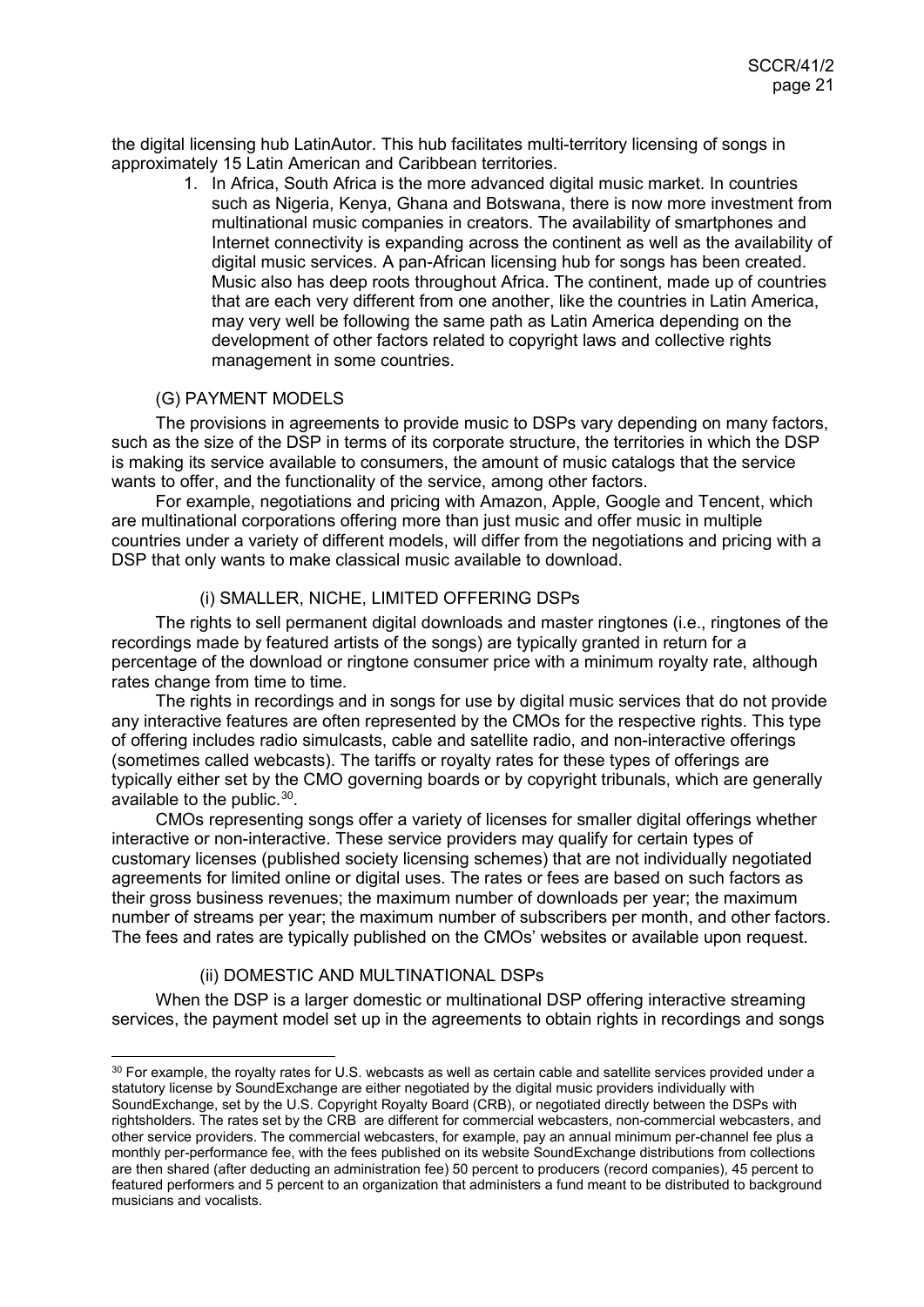involves a complex layering of terms that vary from company to company, territory by territory. DSPs obtain rights in recordings from record companies and rights in the songs recorded from publishers and CMOs.[31](#page-21-0)

The basic payment model for interactive streaming is currently used throughout the industry. DSPs generally offer a share of a revenue pool generated from the retail price (the price to subscribers or advertising revenues received by the DSP) to the companies (record companies or publishers) and CMOs granting rights in the music based on the pro-rata share of each company's or CMO's music that is used during a certain period of time within a specified territory. Rightsholders typically want to set their own value and not be confined by a pool.

Then there are individually negotiated provisions layered on top of this basic payment model that take into account a DSP's specific revenue model for each region or territory, including the different types of offers to subscribers (such as family plans, free promotions, student discounts, bundled content, bundled services and so on); the DSP's average revenue per user (ARPU); how many months the music may be provided to a subscriber for free or for a discounted minima before the DSP will be required to pay full value for that use; what level of discounts the DSP may provide to subscribers below which the DSP must pay the undiscounted rate; for how many months those discounts may be provided without an obligation to pay for that use undiscounted; what a DSP is responsible for if an agreed upon conversion rate of free subscribers of the ad-supported part of the service to paying subscribers is not met; what amount will be due from the DSP if a subscriber fails to pay for his/her subscription, and the DSP is unable to collect, or what amount of discount or free use will apply to a subscriber in this situation; caps on certain types of deductions; minimum rates for certain uses, and other factors.

Further, many of these terms typically include a whole algorithm that is set up to determine amounts due, using references such as greater-than, less-than, but the aggregate of X and Y, and so on. There are often multipliers used to account for myriad variances in the ways in which subscribers use a service (such as a family plan subscription counted as a negotiated multiple (e.g., 1.5) of subscriptions, and so on).<sup>[32](#page-21-1)</sup>

<span id="page-21-0"></span><sup>&</sup>lt;sup>31</sup> CMOs in this section only refer to those CMOs that represent rights in songs, not recordings.

<span id="page-21-1"></span><sup>32</sup> For the U.S. example: "Complicated does not mean difficult, and it's not rocket science, but the calculations, and working out the value of a deal, are not straight forward," says an executive who negotiates agreements with DSPs. To grasp some of the complexity, an example that is publicly available of one of the simplest of the complex are the calculations in U.S. federal regulations for the mechanical royalties to be paid by interactive streaming services for the use of musical works (songs) during 2018-2020 under the statutory compulsory license as set by the U.S. Copyright Royalty Board. The federal regulation states in part (paraphrased): If a service includes different offerings, royalties must be calculated separately with respect to each such offering taking into consideration service revenue and expenses associated with such offering. Step 1: Calculate the All-In Royalty for the Offering, which, for each accounting period, shall be the greater of the applicable percent of revenue and the applicable percent of total cost of content (for 2018, for example, the percent of revenue was 11.4% and the percent of total cost of content was 22%). Step 2: Subtract the total amount of royalties for public performance of songs that has been or will be expensed pursuant to public performance licenses in connection with uses of songs through such offering during the accounting period that constitute licensed activity. Although this amount may be the total of the service's payments for that offering for the accounting period, it will be less than the total of such public performance payments if the service is also engaging in public performance of musical works that does not constitute licensed activity. In the case where the service is also engaging in the public performance of musical works that does not constitute licensed activity, the amount to be subtracted for public performance payments shall be the amount of such payments allocable to licensed activity uses through the relevant offering as determined in relation to all uses of musical works for which the public performance payments are made for the accounting period. Such allocation shall be made on the basis of plays of musical works or, where per-play information is unavailable due to bona fide technical limitations as described in step 3, using the same alternative methodology as provided in step 4. Step 3: Determine the Payable Royalty Pool, which is the amount payable for the reproduction and distribution of all musical works used by the service provider by virtue of its licensed activity for a particular offering during the accounting period. This amount is the greater of (i) the result determined in step 2, and (ii) The subscriber-based royalty floor (if any) resulting from the calculations described in [the following section]. Step 4: Calculate the per-work royalty allocation for each relevant work, which is the amount payable for the reproduction and distribution of each musical work used by the service provider by virtue of its licensed activity through a particular offering during the accounting period. To determine this amount, the result determined in step 3 must be allocated to each musical work used through the offering. The allocation shall be accomplished by dividing the payable royalty pool determined in step 3 for such offering by the total number of plays of all musical works through such offering during the accounting period (other than promotional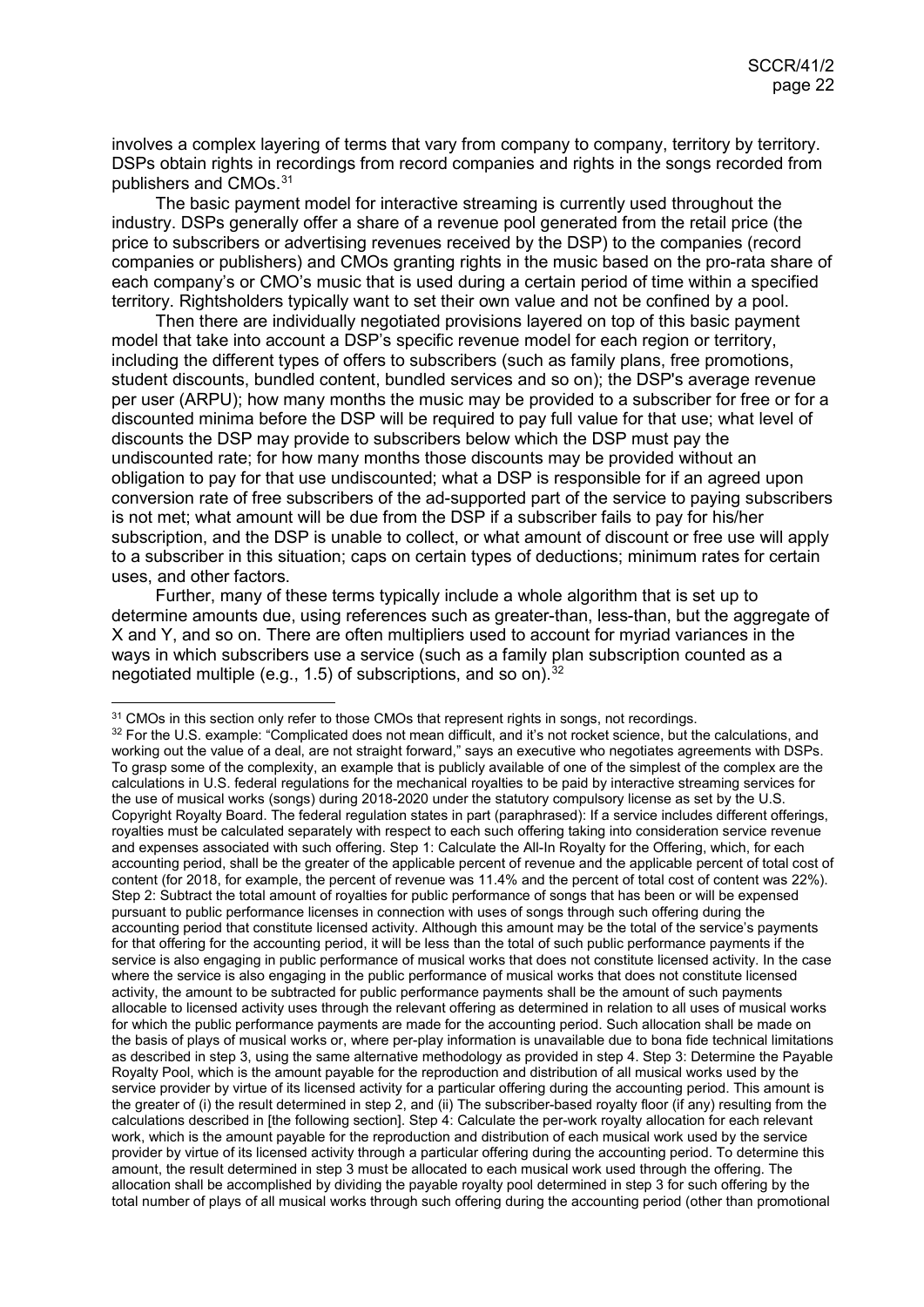The extent to which rightsholders can negotiate all of these terms individually depends in large part on the extent to which the DSP is able to internally reconcile the payment calculations required for different business models and structures.

When the negotiating party is representing a group of record companies or publishers (other than a CMO) such as an aggregator/distributor, Merlin, or another entity, a DSP may agree to calculate minimum amounts due, different thresholds or different multiples on a labelby-label or publisher-by-publisher basis for a limited number of labels or publishers rather than as a group of labels or group of publishers. This might be done when the catalogs of music of individual labels or publishers are significantly different than the remainder of the labels or publishers in the group. For example, calculations for the group may result in an average figure for some factor that equals 11, although one label's factor is 12 and another label's factor is 10. When treated as a group, that factor may be 11 for all of the labels. When a calculation is performed on a label-by-label basis, one would have a factor of 10 and the other 12. Also, publishers are likely to work with CMOs in most territories where there is a need to aggregate the performing (or communication to the public) right to match the reproduction (mechanical) right.

For record companies, layered on top of these negotiated terms are often additional negotiated terms for marketing and promotional opportunities.

royalty rate plays) to yield a per-play allocation, and multiplying that result by the number of plays of each musical work (other than promotional royalty rate plays) through the offering during the accounting period. For purposes of determining the per- work royalty allocation in all calculations under this step 4 only (*i.e.*, after the payable royalty pool has been determined), for sound recordings of musical works with a playing time of over 5 minutes, each play shall be counted as [an overtime adjustment]. Notwithstanding the foregoing, if the service provider is not capable of tracking play information due to bona fide limitations of the available technology for services of that nature or of devices useable with the service, the per-work royalty allocation may instead be accomplished in a manner consistent with the methodology used by the service provider for making royalty payment allocations for the use of individual sound recordings. For purposes of the calculations in step 4 [for overtime adjustment] only, for sound recordings of musical works with a playing time of over 5 minutes, adjust the number of plays as follows [several figures are provided, such as 5:01 to 6:00 minutes, each play equals 1.2 plays, and so on]. For playing times of greater than 10 minutes, continue to add .2 for each additional minute or fraction thereof….The following subscriberbased royalty floors for use in step 3 of shall apply to the following types of licensed activity: standalone non-portable subscription, streaming only, in the case of a subscription service through which an end user can listen to sound recordings only in the form of interactive streams and only from a non- portable device to which such streams are originally transmitted while the device has a live network connection, the subscriber-based royalty floor is the aggregate amount of 15 cents per subscriber per month; standalone non-portable subscription, mixed, in the case of a subscription service through which an end user can listen to sound recordings either in the form of interactive streams or limited downloads but only from a non-portable device to which such streams or downloads are originally transmitted, the subscriber-based royalty floor for use in step 3 is the aggregate amount of 30 cents per subscriber per month; standalone portable subscription service, in the case of a subscription service through which an end user can listen to sound recordings in the form of interactive streams or limited downloads from a portable device, the subscriber-based royalty floor for use in step 3 is the aggregate amount of 50 cents per subscriber per month; bundled subscription services, in the case of a subscription service providing licensed activity that is made available to end users with one or more other products or services (including products or services subject to other subparts) as part of a single transaction without pricing for the subscription service providing licensed activity separate from the product(s) or service(s) with which it is made available (e.g., a case in which a user can buy a portable device and one-year access to a subscription service providing licensed activity for a single price), the subscriber-based royalty floor for use in step 3 is the aggregate amount of 25 cents per month for each end user who has made at least one play of a licensed work during such month (each such end user to be considered an "active subscriber"). For the purposes of these royalty floors, the total number of subscriber-months for the accounting period, shall be calculated taking into account all end users who were subscribers for complete calendar months, prorating in the case of end users who were subscribers for only part of a calendar month, and deducting on a prorated basis for end users covered by a free trial period subject to [another part of this regulation], except that in the case of a bundled subscription service, subscriber-months shall instead be determined with respect to active subscribers as defined in [another part of this regulation]. The product of the total number of subscriber-months for the accounting period and the specified number of cents per subscriber (or active subscriber, as the case may be) shall be used as the subscriber-based component of the minimum or subscriber-based royalty floor, as applicable, for the accounting period. A Family plan shall be treated as 1.5 subscribers per month, prorated in the case of a Family plan end user who subscribed for only part of a calendar month. A Student account shall be treated as 0.50 subscribers per month, prorated in the case of a Student account end user who subscribed for only part of a calendar month. 37 CFR Section 385.21.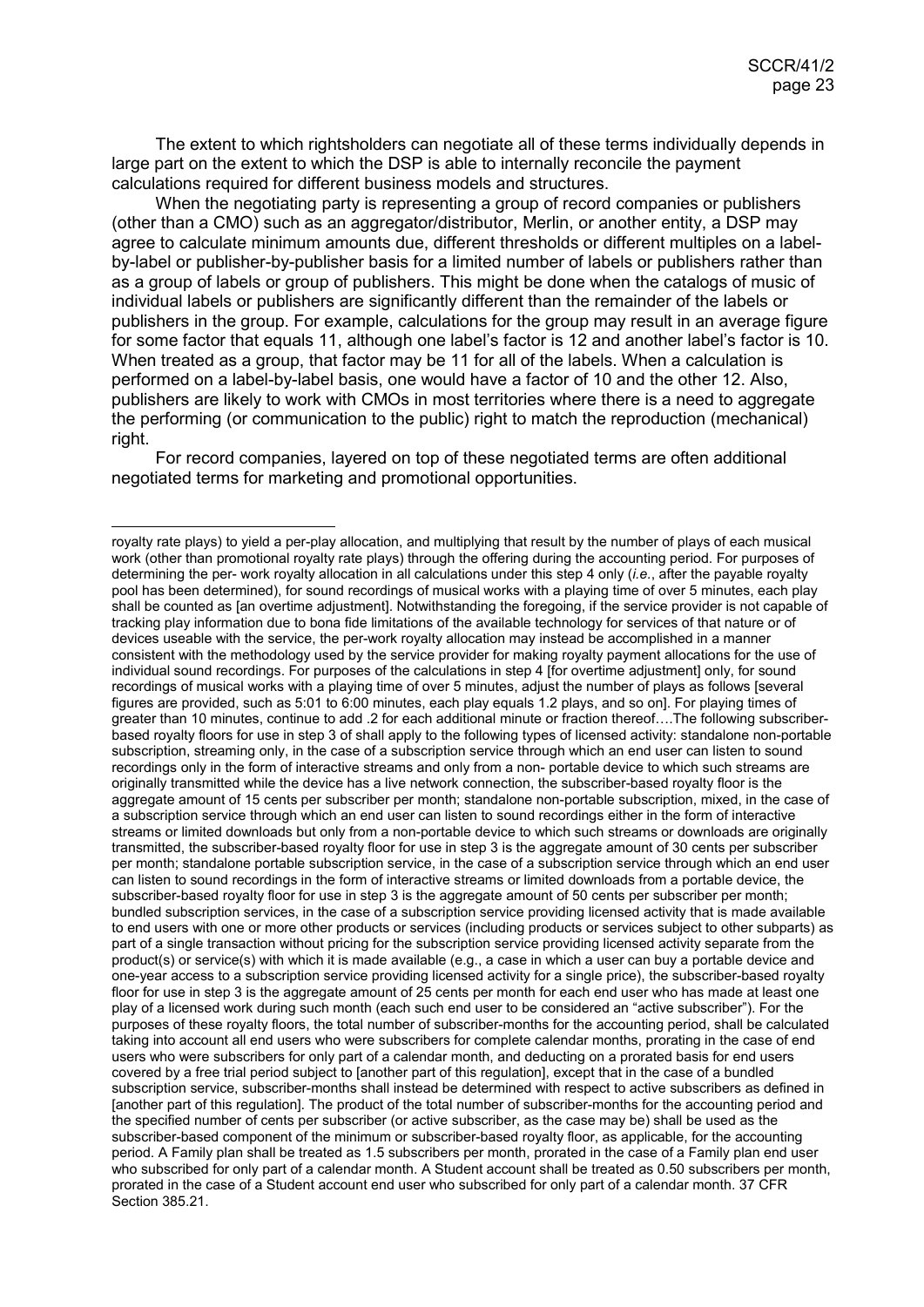Some marketing opportunities may be part of an agreement granting rights in the recorded music, and other opportunities are not part of the agreement. Rightsholders partner with DSPs for a variety of marketing campaigns, which may include marketing through social media channels, promotions at an artist's concerts as well as a service's own concert series, inapp alerts, featured tracks, homepage takeovers, genre page promotions, new release sections, award shows, playlist covers and many more. The digital services also have the ability to select certain listeners for targeted marketing based on the listening data that the services are allowed to collect. There may also opportunities to feature music videos on the service or within a playlist.

Further, terms in the agreements for some parties include the delivery by DSPs of certain types of data in addition to what is essential for reporting royalties or amounts due.

Sales and related consumer information data received from interactive streaming services has been described as critical for short-term and long-term business development, marketing, A&R and countless other purposes at labels and publishers, especially major labels and publishers that are more apt to have IT and analytic systems that can process the massive amount of data. DSPs have far more data on music consumption than any single music company, and DSPs can perform even more sophisticated analysis than music companies.

The types of data that any DSP may make available to record companies and some aggregators will typically differ from the types of data available to publishers that enter into direct agreements with DSPs, which will typically differ from the types of data available to CMOs. One of the reasons is data privacy laws. Another reason is the expense of creating the technical capability of gathering that data by DSPs. Still another reason is that the data gathered and analyzed has proprietary and sensitive business characteristics.[33](#page-23-0)

Further, DSPs typically pay some type of advance payment or minimum guarantee on royalties to those companies or entities that represent large, significant catalogs of music. The terms of these advance payments vary from company to company. Some or all of the advance may be a guarantee that the DSP will pay X amount in royalties within Y period of time; if the royalties to that rightsholder do not reach that amount, a guaranteed payment would mean that the rightsholder could keep the advance payment anyway. Advance payments may be made at different points in time based on different thresholds reached. Often the share of available money a DSP has for advance payments is based on the market share of that rightsholders' music catalog used by that DSP during some period of time.<sup>[34](#page-23-1)</sup>

Finally, when the agreements also cover rights for user-generated content ('UGC'); audiovisual material (videos); social media and other types of user sharing; lyrics; music storage; music-related podcasts; other digital music-related offerings; and multiple forms of revenue, such as advertising with a variety of direct-cost deductions (such as ad sales expenses or ad revenue attributable to non-music content), third-party sponsorships, and revenue generated from DSP partnerships (such as telcos or device manufacturers), the terms of these agreements, especially related to fees and royalty rates, become much more complex.

As a result of these complex terms of agreements, per-stream rates that individuals often try to calculate at some point in time for streaming services are misleading and relatively meaningless. The per-stream rate varies according to the popularity of the service. The more popular the service, the lower the per-stream rate even though the average revenue per user (ARPU) to the rightsholder does not change. For subscription services, negotiating only a perstream rate would be very challenging because revenues scale with users, not streams. DSP revenues increase or decrease based on the number of subscribers, not the number of streams.

<span id="page-23-0"></span><sup>33</sup> There are rightsholders who desire a broader availability of data from DSPs. The availability or unavailability of the data is often not the issue, as one executive states: "It's great to have data, but data is the science. The art is in interpretation, to be able to do something with it."

<span id="page-23-1"></span> $34$  How advances and guarantees are shared with performers and songwriters is described in section 4 $I(i)(b)$ , Transparency, Breakage.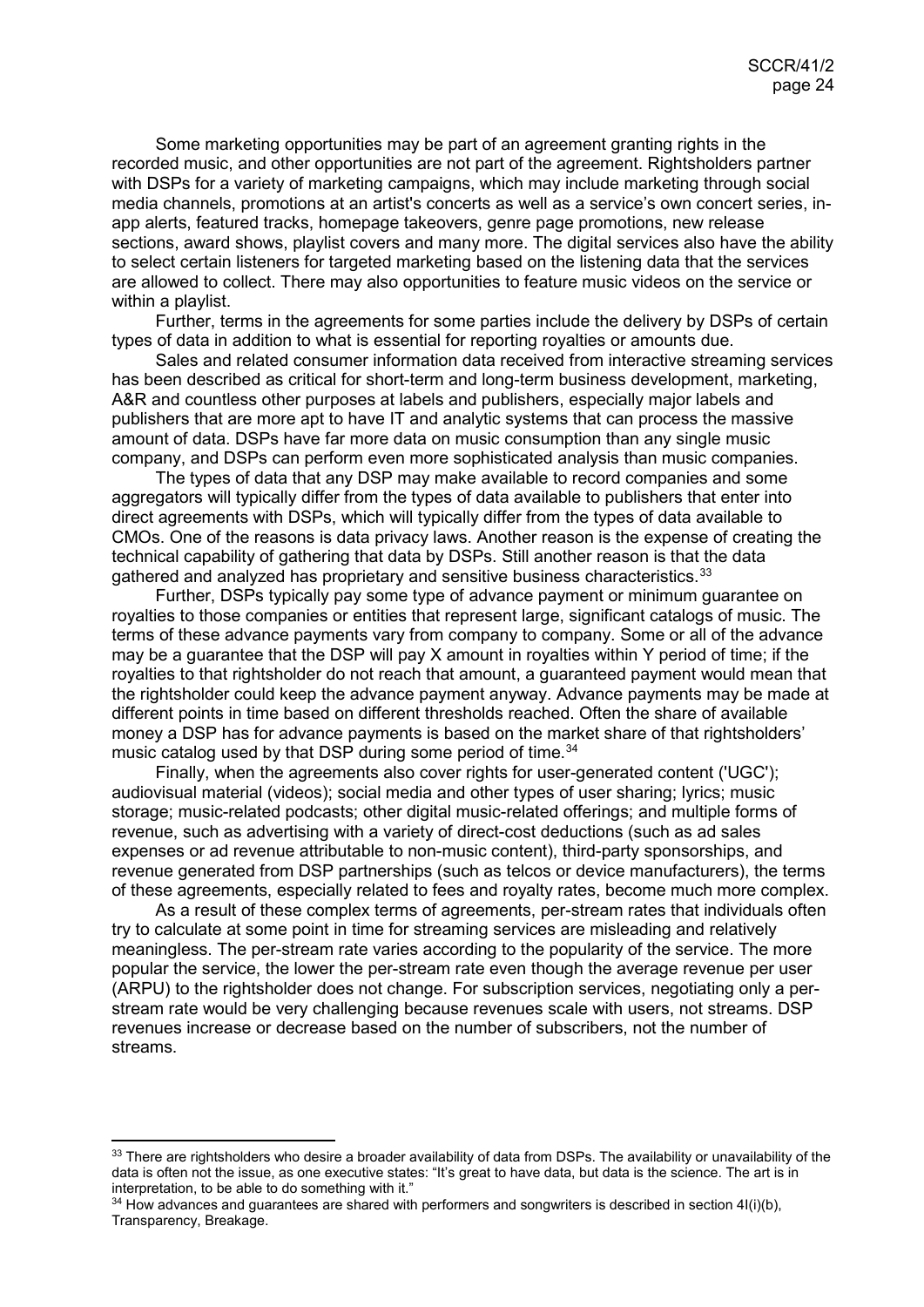## <span id="page-24-0"></span>(iii) THE USER CENTRIC PROPOSITION

There is a debate occurring within the music industry about a possible change to the way in which the revenue pools for streaming services are shared among rightsholders.

The current payment model is the pro-rata system. Subscriber payments or advertising revenues for a specific time period are pooled. That amount is shared pro rata among rightsholders based on the number of streams per piece of music. Under this model, it doesn't matter if one subscriber heard 5,000 streams in a month or 10 streams in a month. All users' subscription fees go into the pool, the number of streams per recording are counted, and the pro-rata share of streams to recordings determine the pro-rate share of royalties to the rightsholders of each of those recordings (and songs recorded) from the available revenue pool.

The different proposed model is the user-centric system. Each recording that each subscriber streams is counted and linked to that subscriber. Then, the subscription price paid by that subscriber would be shared pro-rata but among the rightsholders of each piece of music that specific subscriber streamed. Under this model, if a subscriber streams 500 tracks during a month, the rightsholders of those 500 tracks would share the one user's subscription fee. If a subscriber streams 10 songs during a month, the rightsholders of those 10 songs would share the one user's subscription fee.

Deezer has tested a user-centric model on data in its own system and made available some findings in 2019. The DSP claims that the high number of streams by younger users and other factors, such as how quickly they skip to the next recording rather than listening to the entire track, distorts the pro-rata sharing of the royalty pool to tilt the scale more heavily in favor of the music they stream. Deezer believes that its test demonstrates that the user-centric approach can fix the distorting impact that younger audiences have on the overall sharing of royalties.[35](#page-24-1)

Deezer reports that, based on its data, under the current pro-rata system: (i) The under-17 age group represents 7 percent of users, and the music they stream generates 8 percent of the royalties; (ii) The 18-25 age group represents 19 percent of users, and the music they stream generates 24 percent of the royalties; (iii) The 26-35 age group represents 22 percent of users, and the music they stream generates the same 22 percent of the royalties; (iv) The 36- 45 age group represents 19 percent of users, and the music they stream generates 17 percent of the royalties; (v) The 46-55 age group represents 11 percent of users, and the music they stream generates 10 percent of the royalties; (vi) The 56 and older age group represents 7 percent of users, and the music they stream generates 4 percent of the royalties; (vii) An unknown age group of users represents 15 percent of users, and the music they stream generates 15 percent of the royalties.

It is unclear whether or not the unknown age group that represents 15 percent of users could alter any of the results significantly.

Deezer also compares results from 2018 in the three countries of Brazil, France and Germany. However, the report shows dramatically fewer total streams in Germany than in Brazil or France. Plus, the age group in Germany with the most streams of any group is an unknown category ("N/A"), which could impact the results in all of the other age groups, so only the results of Brazil and France are referenced here.

In Brazil and France, the results of switching to a user-centric approach show, in part: (i) The 26-35 age group streams the most in Brazil (over 2 billion streams) and the second most in France (2.5 billion streams). For this group, the user-centric model does not change their impact on royalty shares in either country; (ii) The 18-25 age group streams the second most in Brazil (close to 2 billion streams) and the most in France (over 2.5 billion streams). For this group, the user-centric model results in 21 percent less share of royalties for the music they stream in each country; (iii) The age groups whose music gain the most are the 56 and older age groups, who also appear to stream the least in both countries.

<span id="page-24-1"></span> <sup>35</sup> "UCPS" Deezer, September 2019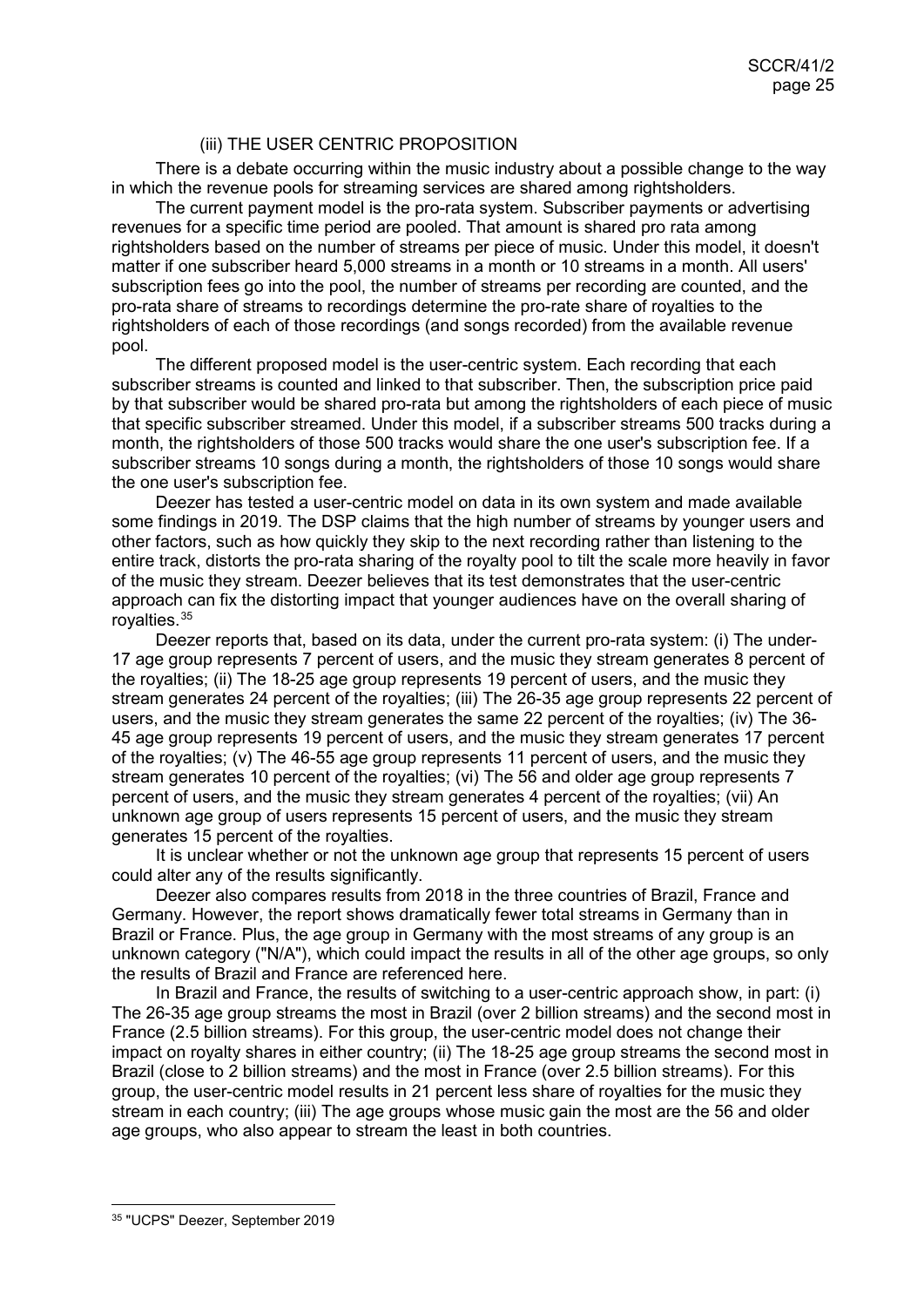Comparing the changes per music genre in France in 2018 when switching from the prorata to the user-centric approaches, the largest increase in a share of royalties was for classical music, although this genre was among the genres least streamed. Among 30 different genres of music, there was only a double-digit percentage improvement in the share of royalties (10 percent or more) under a user-centric model for classic rock, blues and classical, all among the genres least streamed. The biggest drop in royalty share was for pop music, which was also, by a very large share, the most streamed genre.

Deezer provides additional metrics in its analysis as well, such as its positive impact on discouraging certain types of fraudulent activity on streaming services (e.g., a fake subscriber that is heavily streaming its own recordings could never generate more money than the amount that fraudster paid for that subscription).

A Finnish study comparing the two models was conducted by analyzing one month's usage on Spotify in 2016. The study concluded that as the total stream count decreases (i.e., when the service was used less), the revenue difference between the user-centric and the prorata increases. The pro-rata model favors artists and music that are either streamed the most or are streamed by the most people. The user-centric model favors artists who have the smallest number of streams, especially when there is less streaming (the service is used less).<sup>[36](#page-25-0)</sup>

The study also notes that in the pro-rata model, only the number of streams is the important factor. In the user-centric model, the total number of streams per subscriber and how those streams are spread among various tracks and artists are important factors. As a result, the user-centric model is less predictable.

The study was conducted with very limited data in that it focused on only one small country and one DSP during a one-month period. The study also notes that it analyzed artists and not works (i.e., not specific recordings). Whether or not the results as measured by artists were impacted by the number of recordings available by each artist at that time is unknown. Therefore, the results, while informative, should not be assumed to apply across the entire streaming market. The report also cautioned that "the positive financial effect is not automatic in all user-centric cases, but the result may as well be the opposite. The results depend on the cumulative effects of both individual and user groups' listening habits."

In another report, a theoretical economic analysis of the two models and a proposal for adopting another possible approach, the authors reached the following conclusions.  $37$ 

Analyzing the effects from one user's different streaming activities under both models using a monthly subscription fee of \$10 as follows.

When the user streams music very infrequently (low total usage) and, when streaming, does not listen to a variety of artists (low diversity), the user's \$10 subscription fee benefits those few artists under the user-centric model. Under the pro-rata model, this user's low usage and low diversity has only a miniscule impact on those artists' share of streams and royalty payout on a platform that is used heavily.

When the user streams music very frequently (high total usage) and, when streaming, does not listen to a variety of artists (low diversity), the most the user can add under the usercentric model to those artists' share is \$10. Under the pro-rate model, if the user streams a particular artist a lot (low diversity, very few artists), then the user can meaningfully increase that artist's share of total streams (by high usage) and the artist's proportion of total royalty payments (an increase of more than \$10).

When a user streams music frequently (high total usage) and streams a wide variety of artists (high diversity), only a fraction of this user's \$10 will go to any single artist. Under a prorata model, this user's streams will weigh more heavily onto where royalties go. If the user's proportion of streams dedicated to a particular artist are higher than that artist's current allocation of streams, this user can meaningfully increase that artist's total share of streams despite this user's diverse listening.

When a user streams music infrequently (low total usage) but streams a variety of artists (high diversity), the results are ambiguous under both models. This user will not have much

<span id="page-25-1"></span><span id="page-25-0"></span><sup>&</sup>lt;sup>36</sup> Pro Rata and User Centric Distribution Models: A Comparative Study, Digital Media Finland Oy, November 2017 <sup>37</sup> 'User-Centric' Revisited: The Unintended Consequences of Royalty Distribution, Will Page and David Safir, July 2019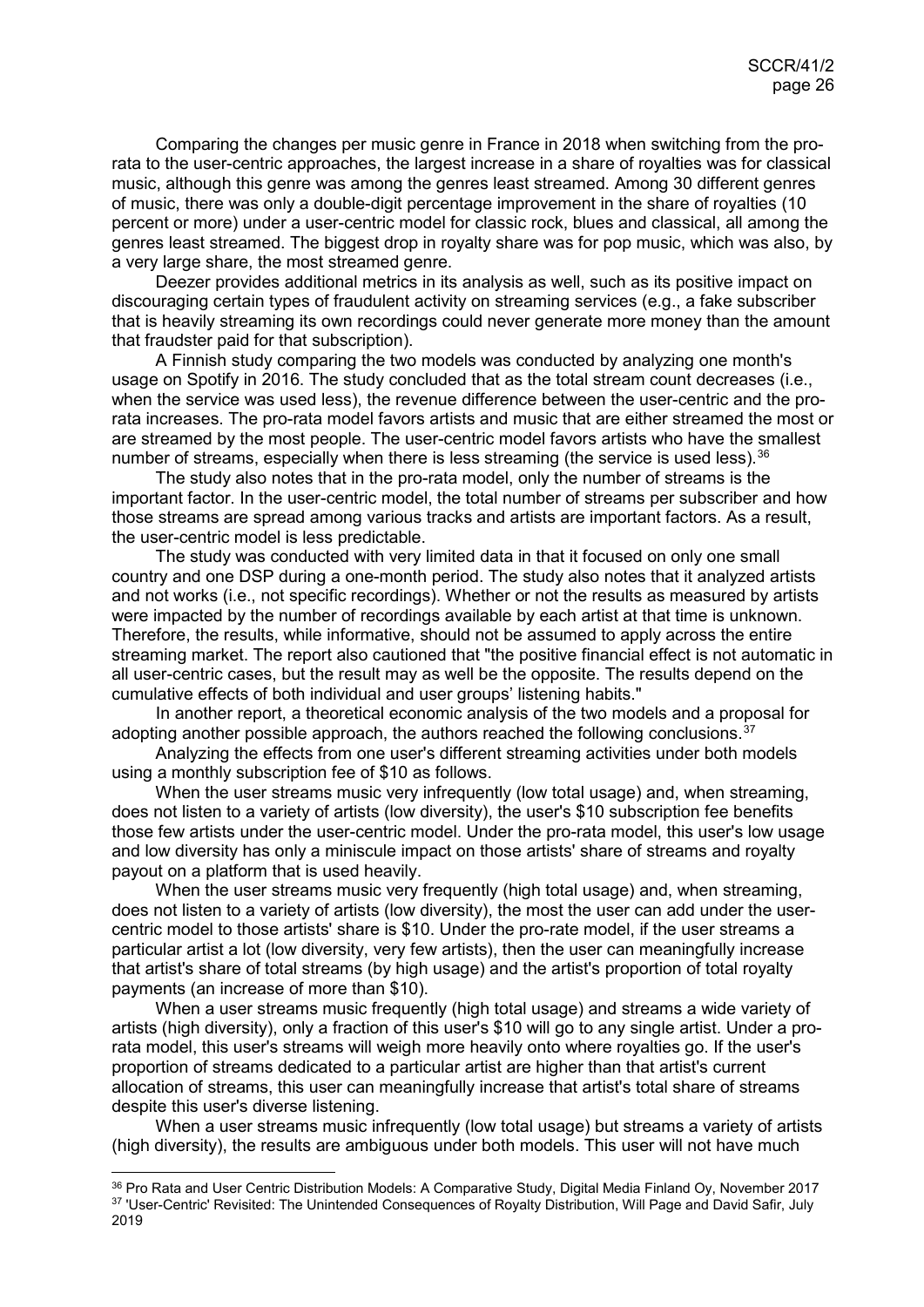impact on any artist's total market share. The high diversity means that no one artist benefits. Low usage means a low number of streams. This type of listener is not terribly desirable under either payment model.

Many music companies and DSPs have reportedly conducted analyses within their own companies and groups, although their results are not available to the public. How extensive or limited these analyses have been is unknown.

Comments from some executives who question the user-centric model say that while the approach is intuitively appealing because the money from the subscriber generally goes for the music streamed by that subscriber on further analysis, the model becomes less appealing to them. However, they note that the test samples of data to date seem too small, limited or incomplete to make an ultimate decision.

Based on the information available so far, those who question the model say that the main problem is that the approach undervalues the choices of heavy music users. The philosophy of valuing the most popular music less than the least popular music is not a philosophy that many music executives want to endorse.[38](#page-26-1)

The approach also effectively encourages less user engagement and less use of the streaming service, these executives say. Both of these effects are contrary to the streaming business model of generating more money over the long term through more highly engaged users who can help attract more users, more subscription revenues and less churn for the streaming services.

Also, a broader analysis has not yet been conducted on potential undesirable consequences of a user-centric model, especially for songwriters. There seems to be some question on how the user-centric model may impact rightsholders whose money comes from CMOs. The timing and methods of collections, matching songs to recordings and distribution rules may play into the effect.

Some executives believe that while the user-centric model appears to help certain music niches and fringes do better, there also appears to be a lot more genres that are much worse off.

Since the studies so far have been very limited, as one executive noted, the nightmare is that no one really knows what something is like until they go there. The industry may be left with truly negative, unintended consequences.

Considering potential consequences is especially important because the global recorded music industry only reached its first significant year-on-year growth in 2015 after nearly two decades. The subscription streaming models have made significant positive results in the music industry. If there is an abrupt shift in the dynamic without thorough studies and analysis, there could be unintended consequences throughout the market. If the unintended consequences could negatively impact user engagement, the streaming model of generating money for artists, songwriters and companies over the long term could be disrupted.

If an unintended consequence is that there is less money for record companies to invest in artists or a shift among songwriters and publishers to work outside collective rights representation for all digital uses, such results could impact a broader part of the creative community.

Although Deezer does not believe the user-centric model would require additional data processing costs on the part of rightsholders, there does not yet appear to be any cost analysis conducted on the part of rightsholders to understand whether or not there would be such a consequence.

<span id="page-26-0"></span>Deezer hopes to launch a pilot project in one or more territories for further study.

#### (H) PERFORMER AND SONGWRITER ISSUES

The tremendous growth of recorded music consumption through streaming services has indeed altered the revenue flows to performers and songwriters; rightsholders are debating about the reasons behind these changes with different arguments.

<span id="page-26-1"></span><sup>38</sup> Similarly, in the view of FIM, SCAPR, FILAIE and AEPO ARTIS, the main problem of the pro-rata model is that the approach overvalues the choices of heavy music listeners.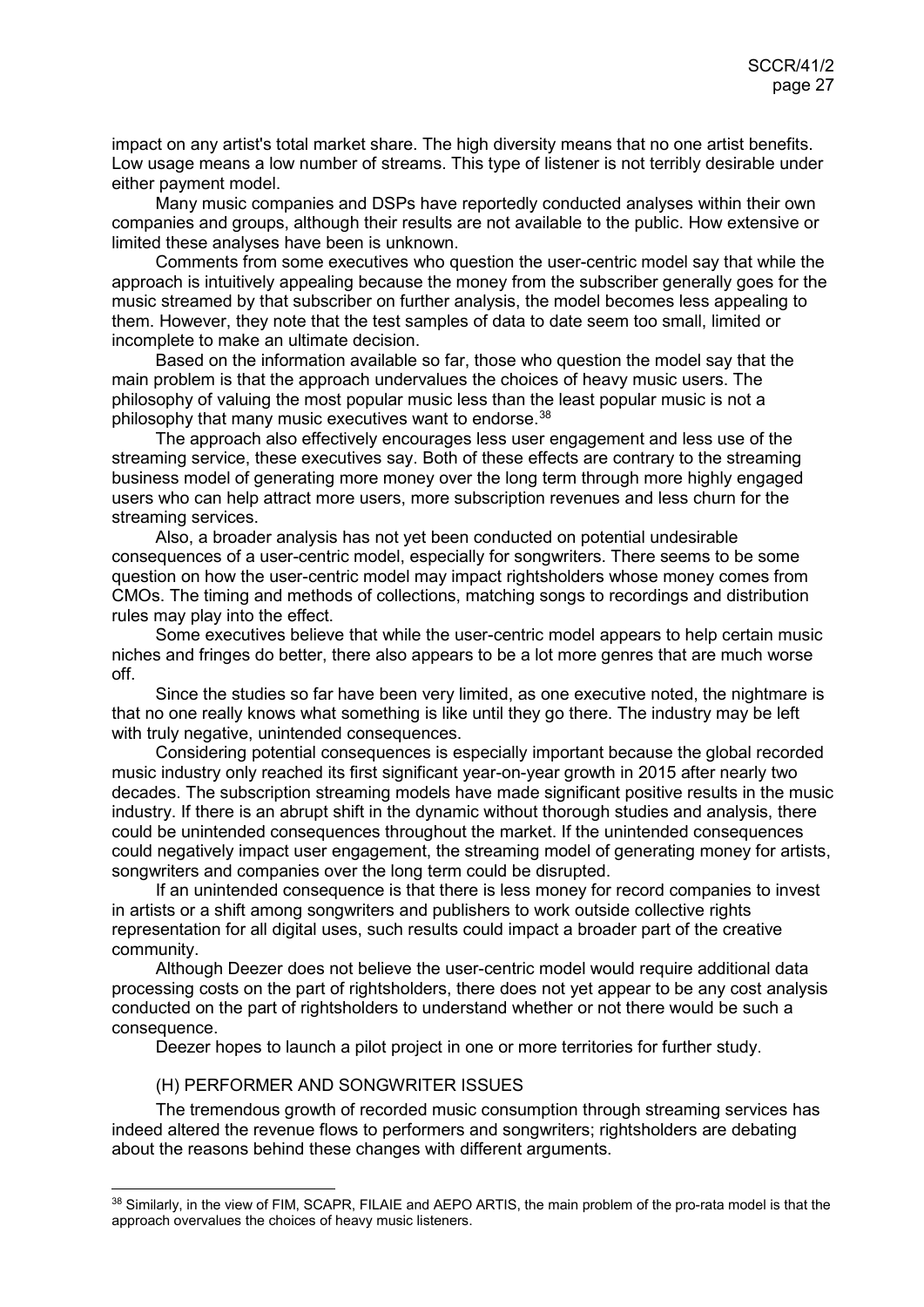Many groups for performers and songwriters compare revenues that they received from the sale of physical goods or radio broadcasts to their receipts at specific points in time from streaming services. Some groups, performers and songwriters who are dissatisfied with digital earnings often direct their complaints to record companies and DSPs, claiming that the companies are unfairly short-changing the creators.

Note, however, that the author of this report confirmed with some attorneys who represent recording artists that there are artists who have generated much more revenue from the digital marketplace than they did from physical sales. According to these interviewed attorneys, this seems to occur more extensively in certain genres of music.

Whether the changes are for the positive or the negative, the shift in earnings are caused by a variety of factors.

#### <span id="page-27-0"></span>(i) DIFFERENT PRICE POINTS AND METRICS

Physical goods, whether vinyl albums or CDs, are sold for a price at a single point in time. There must be a sale (or a 'shipment') for a recording artist or a songwriter to receive a royalty. By analogy in accounting terms, the flow of money from physical units follows the cash (cash basis accounting). Cash comes in from a sale, the artist and the songwriter receive a portion of that cash. Sale, cash, royalty. No sale, no cash, no royalty.

The physical goods market was especially lucrative for many record companies, recording artists, publishers and songwriters for a very long time for several reasons, including the pricing of units as sales, albums sold as units, repurchases and limited competition.

Each physical unit is priced for a one-time purchase. The price to buy a product is nearly always higher than the price to acquire a product in some other way. Since recording artists record many songs around the same time (in the past, the most cost-effective and often most creatively inspiring way to record), the recordings are essentially bundled together (as an album) for release as physical units. Albums have been the predominant format for physical units for many decades. Albums have a higher sales price than individual tracks.

When a CD is sold as an album, the consumer price is equal to 10 or more times the price of one track. When cash is paid for an album, the artist royalty that is based on a percentage of a wholesale or retail price is calculated on that higher album price. Likewise, a songwriter mechanical royalty is based on the number of tracks he/she wrote for that album multiplied by the number of album units sold.

After a consumer buys an album, there is little reason for the consumer to buy that album again—unless the album becomes available in a significantly different format. However, because albums are priced for one-time sales, only a consumer's favorites albums are likely to be purchased again in a new format. In the past, a consumer updated a vinyl album to an 8 track tape to play in an automobile; updated an 8-track album to a cassette tape to avoid flipping the tape from one side to the other to hear an entire album and to rewind or fast forward; and updated a cassette album to a CD for a different quality of sound. The recording artists and songwriters kept earning money for each copy of those albums, all priced for onetime sales in each format.

Consumers took charge of dismantling album formats into single tracks most notably when the original unlicensed peer-to-peer service Napster hit the Internet. Consumers pushed the industry to change to paid permanent downloads, but by the time most music companies were catching up to this change, consumers were again pushing the market to free, adsupported streaming services. Only when DSPs and record companies helped shape streaming services to generate more revenues for rightsholders through paid-subscription streaming has the marketplace been able to grow revenues again and ignite, or reignite, consumers' interest in consuming, and paying for, more music.

With the shift away from albums, record companies, recording artists, publishers and songwriters must rely on earnings from individual tracks. But in measuring the impact, the shift to individual tracks pales in comparison to the change in competition created among performers and songwriters by the digital opening of the gates to the marketplace.

During the three years following the appearance of Napster (2000-2002), the record industry distributed an average of about 33,500 releases per year in the U.S. The figure means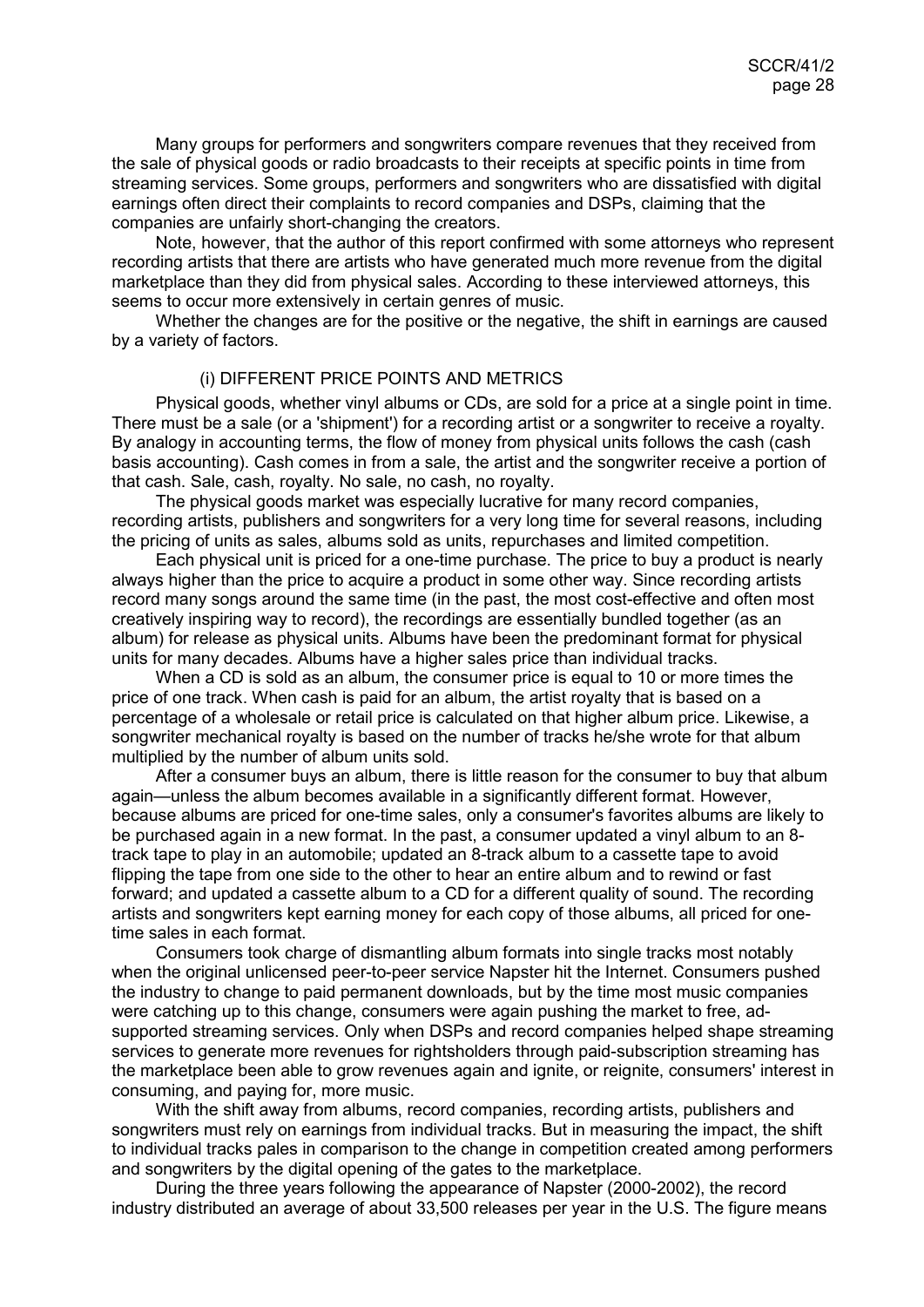that consumers could choose from about 33,500 new releases each year to buy plus any older recordings that they had not previously purchased. While this figure only reflects the U.S., it was then, and remains today, the largest recorded music market in the world. A significant portion of albums sold around the world during those years were American releases. The performers who made recordings but could never convince a record company to invest in them or could not secure a distribution agreement could rarely get any significant numbers of their recordings to consumers.[39](#page-28-0)

Today with the large number of roads into digital music services—whether with a traditional record company (one that helps with recording, distribution, marketing, promotion and so on) or through an aggregator or digital distributor—there is an almost limitless number of performers and songwriters who are recording, or having their songs recorded by others, and competing for consumers' ears.

The most popular multinational streaming services receive on average more than one million recordings each month currently (April 2020) from more than 500 different sources (which aggregate approximately 40,000 different sources, such as traditional record labels, non-traditional record labels, aggregators, distributors, self-released artists) that are delivering new recordings each month. This means that the number of recordings expected to be delivered to these streaming services in 2020 alone will likely add another 12 million recordings to the tens of millions of tracks already available. As a result of the stay-at-home and lockdown orders from the spread of the novel coronavirus around the world, the author expects that this number may skyrocket above that figure as songwriters and musicians stay at home writing and recording more music using at-home digital audio workstations (enabling performers to record and mix via computer).[40](#page-28-1)

The consumer-driven streaming models also alter the metrics for sharing revenue from recorded music. In the physical music market, no one could ever answer the following questions: After a consumer bought an album, how often did the consumer listen to the entire album purchased? How many tracks on the album were listened to repeatedly? Which tracks were listened to repeatedly? How many times did the consumer listen to each track, if at all, and over what period of time? Did the consumer ever listen to the album more than once or twice?

In the physical market, it did not matter how much a consumer loved or disliked any track on the album because the price was already paid for all tracks. The recording artists and the songwriters were paid their shares for the full album price even if any individual track was never listened to more than a few times.

Now, how often a consumer listens to a particular track is a most important measurement.

Subscribers may stream an old song a few times from an album that they never would have purchased more than once. They may stream fairly often songs from older albums they used to love. They may stream music from all sorts of genres that they would never buy as albums. They may stream new hits for a few months constantly and then rarely stream them again, or they may stream some hits repeatedly for months or years to come.

The pricing metrics have entirely changed, which means the earnings for performers and songwriters have entirely changed.

There is still an amount paid to advertise or to subscribe to stream the recordings, but no one knows which music is paid for at that point in time. By analogy in accounting terms, the money flows when there is use (an accrual basis). The price is paid, but the music must then earn a share of the money through repeated listening (streams).

With this major change in revenue streams for creators, there seems to be a lack of clarity and/or concerns about their remuneration not only among many performers and songwriters but among many of their personal managers and other representatives as well. The way of doing

<span id="page-28-0"></span><sup>39</sup> Several years ago, the author of this report acquired figures for U.S. releases for 2002 and 2003 for prior reporting. The author obtained, and confirmed in April 2020 (including by way of comparing to information received in the past), all of the figures provided in this section from multiple trusted journalistic sources with direct access to this information who do not want be attributed.

<span id="page-28-1"></span><sup>&</sup>lt;sup>40</sup> The author of this report obtained this figure, then confirmed it with multiple sources, in April 2020, who wish to be unattributed.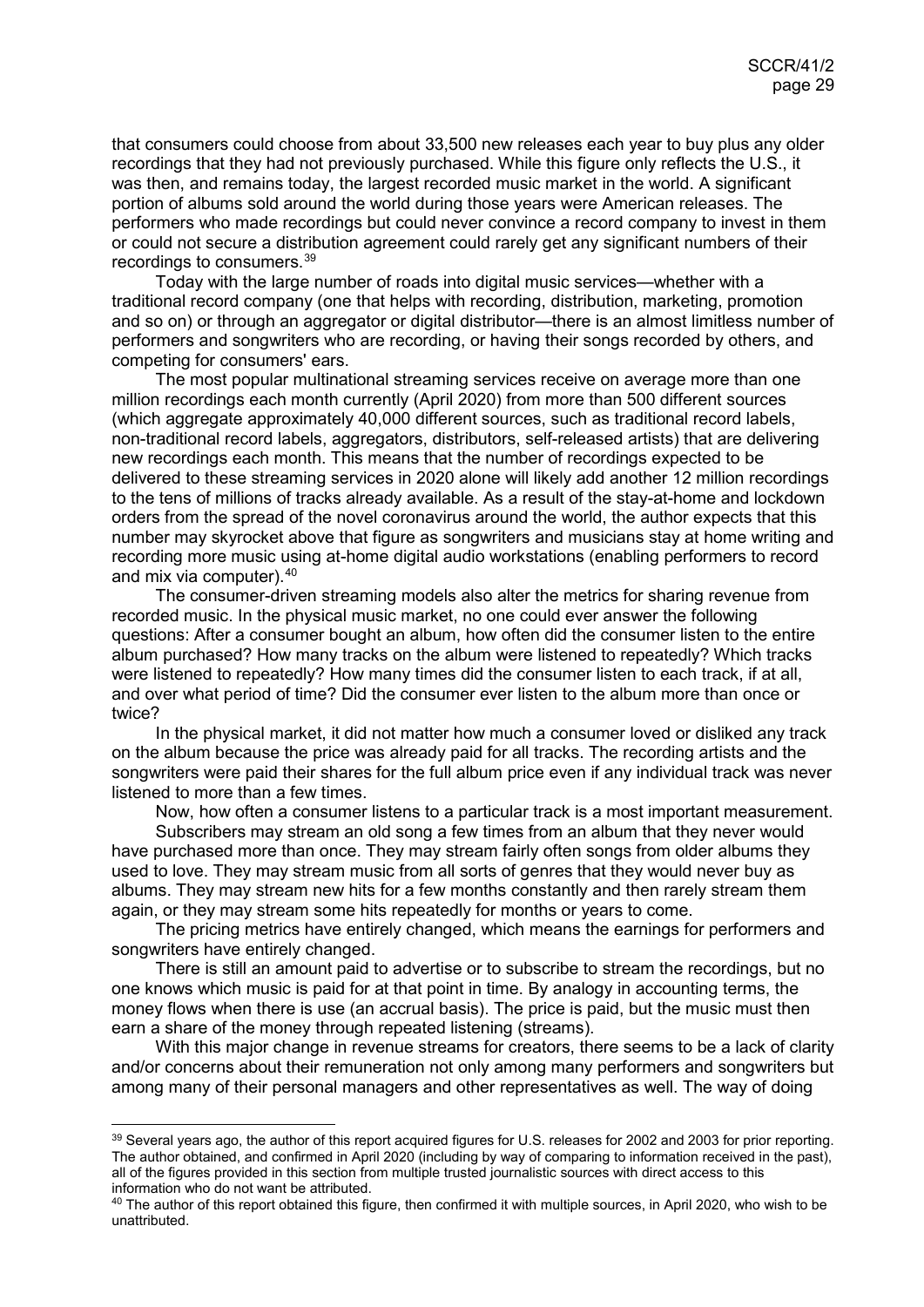business with consumers has changed entirely. The prices are measured in micro-currencies and impacted by a wide variety of highly negotiated terms with DSPs, which are aimed by the licensing rightsholders to bring the most money possible to all rightsholders including creators.

This report aims to help bridge at least some of these information gaps.

#### <span id="page-29-0"></span>(ii) STREAMING vs. RADIO

The comparison of streaming to radio broadcasts arises generally in two contexts within the scope of this report.

One context is the claim by performer groups (i.e., FIM, SCAPR, FILAIE and AEPO ARTIS) that audio streaming is growing at the expenses of many existing distribution channels, including radio broadcast listening and, therefore, reducing the remuneration to performers who collect through CMOs. This claim does not apply in the U.S. because terrestrial radio broadcasters are exempt from paying a public performance fee for sound recordings. The other context is the comparison by some songwriters of their royalty receipts from performing rights CMOs for radio performances to royalty receipts for streams.

In the first context, rightholders have diverging views regarding the performers' claim that streaming of music has been replacing radio broadcasts and reducing that source of revenue.

The author of this report obtained year-by-year figures for radio collections by CMOs on behalf of performers and record companies for the broadcasting of sound recordings in more than 60 countries over a 10-year period. From 2010 through 2019, collections from radio increased in 51 countries and decreased in 15 countries. Analyzing the data over more recent years to better align the period with broader use of streaming services, the author focused on the years 2015 through 2019 and confirmed the availability of streaming services in the countries. Collections from radio over this recent period grew in 42 countries, declined in 15 countries and remained stable in three countries.[41](#page-29-1)

Observing general trends from diverse sources, while it seems that the revenues from radio broadcasting have not declined in recent years, probably due to a variety of factors, the annual revenue figures for the recorded music industry since 2012 have shown the steady decline of revenues from physical units and downloads.

The first subscription streaming services with unlimited listening to large catalogs of music launched around 2002. By 2015, digital became the primary revenue stream for recorded music globally. Digital revenues made up 45 percent of total revenues compared to 39 percent from physical sales globally. The increase was primarily driven by a sharp rise in streaming revenues that offset the declining recorded music revenues from physical units and downloads.<sup>[42](#page-29-2)</sup>

In the second context, there can be no accurate comparison of royalties from radio for a certain number of plays to royalties from streaming for a certain number of streams that songwriters and/or performers receive from streaming; the metrics are clearly different.

In addition, terrestrial radio broadcasters cannot generally count exactly how many people are listening to a particular song.

For example, in 2013, a songwriter blogged that he and his co-writers of one song received \$42.25 for 1,159,000 streams on a streaming service during a three-month period and compared it to receiving \$3,434.45 for 18,797 radio plays. To test that claim, the author of this WIPO report conducted research at the time, which revealed the following.<sup>[43](#page-29-3)</sup>

Arbitron, a company that measured and estimated the sizes of radio audiences, provided the weekly 'cume persons' figures to this author for the top five New York City terrestrial radio stations at the time. The 'cume' figure represents the estimated total number of different

<span id="page-29-1"></span> <sup>41</sup> Radio Revenues Summary Table, IFPI. The author does not have permission to provide specific figures for this report. Note that collections reported by CMOs in any category of revenue are often impacted by a variety of factors, including changing terms in license agreements, reporting current collections that include past-due amounts from licensees, reporting current collections including amounts received after resolution of legal disputes, and more. <sup>42</sup> IFPI Global Music Report 2016.

<span id="page-29-3"></span><span id="page-29-2"></span><sup>&</sup>lt;sup>43</sup> The 2013 amount from streaming is only used to illustrate the difference between streams and radio audience; the per-stream amount does not reflect amounts in today's market, which has changed in many ways over the following seven years.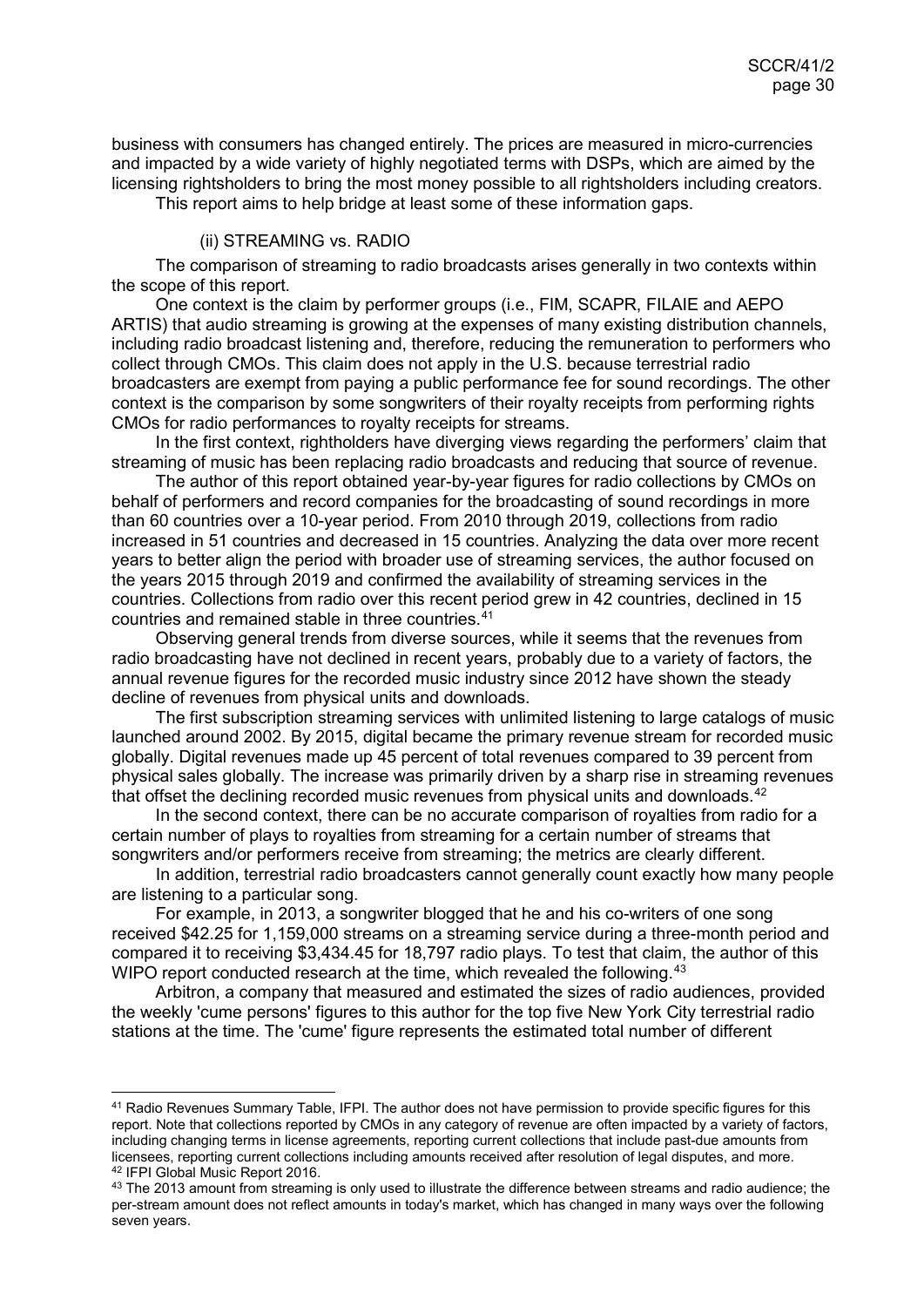persons (in digital, they would be called unique visitors) who tune to a radio station during the course of a day for at least five minutes.

Hot Adult Contemporary station WWFS-FM was in fifth place. During one week in May 2013, between the hours of 6:00 a.m. and midnight, the station had a 'cume' of 3.37 million people. If just half of those people listened at the same time, it would mean that 1.68 million people listened to a song played one time on one radio station during one week, which is a likely equivalent of 1.68 million digital performances over three months.

However, it is highly unlikely that one play on one terrestrial radio station would ever be picked up by a performance rights CMO's sample survey (the way in which they determine which music was played) much less generate any royalties to the songwriter. Even if the song had to be played on the one station five times per day every day for one week for that many people to hear the song, that limited amount of play might still not be identified and generate any songwriter royalties.

Further, authors' performing rights CMOs do not simply collect license fees, divide them by the number of performances and pay royalties pro rata to those songwriters. Using an American CMO as an example that year, royalties for radio were calculated by first coming up with a number of 'credits' for a performance, then allocating the songwriter/publisher shares of the credits, and then multiplying the credits by a 'credit value' to reach the amount due to a writer.

Credits for a song's radio performance were calculated by multiplying a value assigned to the way the song was used (e.g., featured or promotional); by a license 'weight' factor that reflected the license fee paid by the station or group of stations; by a 'follow the dollar' factor to ensure that the license fees received from a particular medium were paid for performances in that medium (money from radio stations paid for radio performances); and adding any 'radio feature premium credits,' which were credits given to songs that earned certain threshold numbers of radio feature credits in a three-month period.<sup>[44](#page-30-1)</sup>

This is an example of the challenges faced when trying to compare digital remuneration with remuneration from a different type of use known from the past even if still available today.

#### <span id="page-30-0"></span>(iii) AGGREGATORS: ACCESS TO THE DIGITAL MARKET AND DATA

Many executives who work in a sector of the business that provides artists' services, sometimes called aggregators or digital distributors, say that they have found performers outside of the largest recorded music markets to know very little about the opportunities through these kinds of companies or how to release their own music without a 'record deal.' Some of the companies are working toward expanding into emerging markets to provide these options for performers who do not have traditional recording agreements.

There are many kinds of companies that aggregate the recordings of many small, indie labels and self-released artists that want their recordings distributed to DSPs. While these companies are generally called aggregators or distributors, the terms are not truly an accurate description of what they all do.

In one category of these companies are several that represent enough quality music recordings that they are able to provide tens of thousands of new recordings each month to a DSP. These are the companies that are capable of ensuring that the recordings are in the proper formats required by each DSP, providing related information (metadata) that is required and ensuring and verifying the identities of the individuals and companies that are delivering recordings. The companies that have these significant development resources may be entitled to become connected to a DSP's special artist channel (or similar type of program) through which the DSP provides deeper artist analytics for the artists distributing their recordings through that company.

These companies are more accurately providing artist and label services rather than simply aggregating and distributing recordings. Which record companies and artists they work with may depend on the strategic view the company has toward the digital market.

<span id="page-30-1"></span> <sup>44</sup> This example is anecdotal. A focused research on this subject was beyond the scope of this report.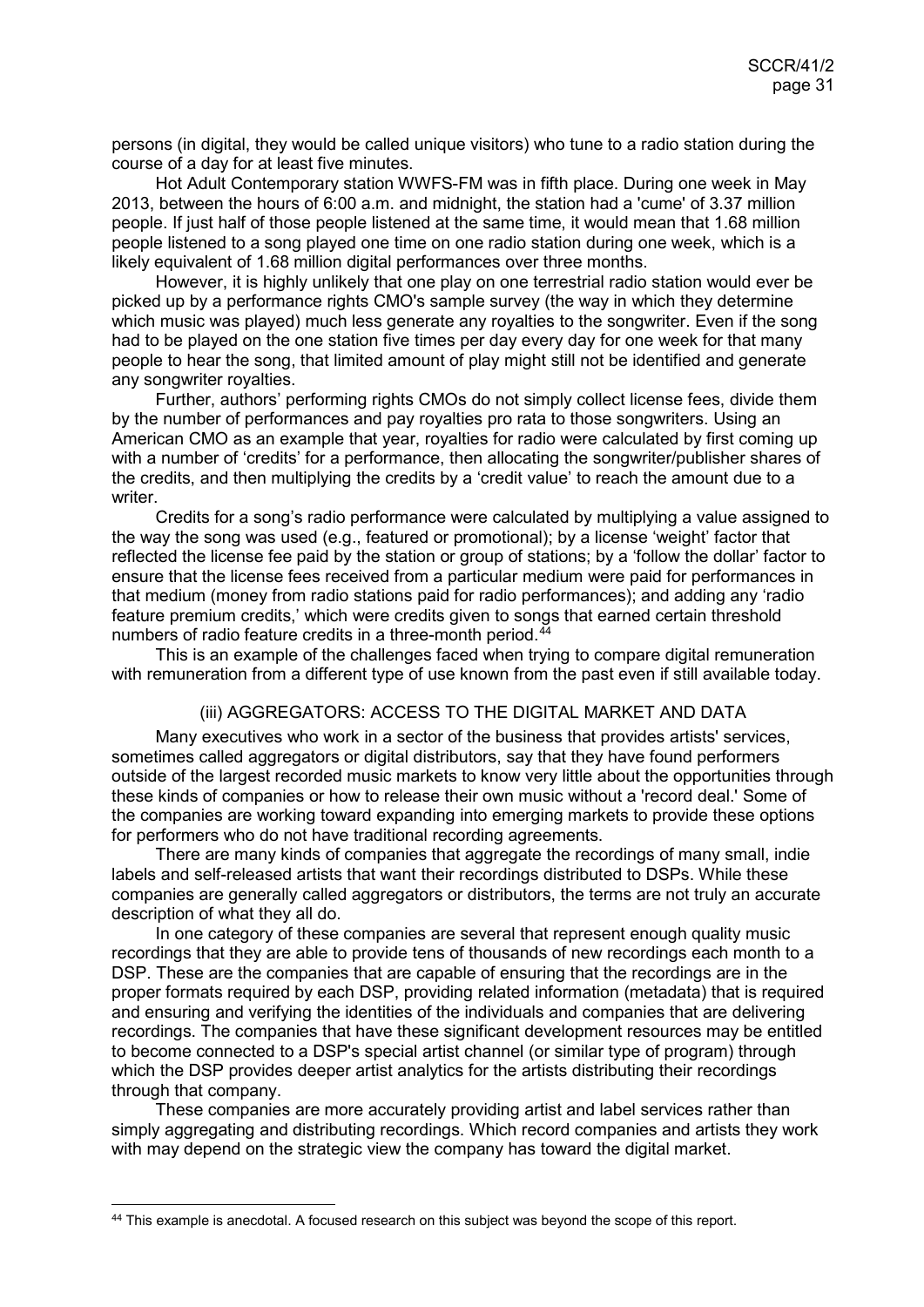One view is to provide services more like a traditional record label. They are looking for high-quality music that can generate revenue from consumers. These companies charge a distribution fee to the small labels and self-released artists.

Another view is taken by companies with a more artist focus rather than music-release focus. They charge artists various fees for the variety of services they perform, which may include marketing opportunities, publishing administration, data analytics and other services as well as distribution.

These companies may or may not have direct agreements with DSPs. They may go through Merlin to license the recordings.

In addition, there are many small companies that focus solely on YouTube. They work to help monetize an artist's music on YouTube channels, track the uses and help administer the rights.

## <span id="page-31-0"></span>(iv) FEATURED ARTIST RECORDING CONTRACTS

For those artists who enter into a recording agreement, most record company executives try to set realistic expectations for recording artists concerning their potential revenues from interactive streaming.

As one executive explains: Counting revenue from interactive streaming only (i.e., not taking into consideration possible revenue from other sources or activities), the successful artists and songwriters, meaning those with hit songs, should be doing well financially in the streaming market but that money will be spread out over the longer period of time that it takes to generate revenue from the streaming model. The mid-tier artists and songwriters, those who in the past would likely have a track on an album that would be played far less than the hit singles, may be okay financially if they also have a huge hit that can make up that streaming volume. The artists and songwriters who will be successful are those who perform and/or write music that a huge number of people want to listen to right away (huge audience, short term) or music that many people want to listen to over a longer period of time over and over again (solid fan base, longer term).

For example, one of the music industry's biggest superstars is Drake. His third album, Take Care, in 2011 sold over one million physical copies in the U.S. alone. His tenth studio album, Scorpion in 2018, was also a huge success compared to other albums released that year but sold only approximately 100,000 physical copies in the U.S., not because of disinterest. It broke Spotify's record for the most global streams in one day with over 132 million streams within the first 24 hours after release.<sup>[45](#page-31-1)</sup>

In contrast, digital distribution is not the primary focus of performers in Nigeria unless they can reach the international market. Even if they have a hit record in Nigeria, as in most of West Africa, they are not likely to earn enough money from digital to cover recording and promotion costs. So, the focus is to release the music, but position themselves to market themselves as a brand. At least until the beginning of 2020 when the COVID-19 pandemic spread out globally, they have been able to earn much more money from live performances and sometimes for use of their image, appearance fees and other activities related to being a popular brand than from the recordings alone.

On the local streaming services, however, the artists might get fantastic numbers of streams, but the percentage of users who pay subscription fees are not as high as in other countries. Internet penetration and access to smartphones are growing in Nigeria, but the artists earn more money from other markets where streaming subscription fees are higher, like South Africa and Kenya. If the artists do well on streaming services in North America, Europe and Asia, however, where people pay higher subscription fees, they can earn "pretty impressive revenue."[46](#page-31-2)

Regardless of the market change, performers groups argue that recording artists do not receive a fair share of revenue generated from online exploitation due to their weak bargaining position when negotiating recording contracts. The groups report that record companies offer

<span id="page-31-1"></span><sup>45</sup> See the list of attributions in the Annex to this report.

<span id="page-31-2"></span><sup>46</sup> See the list of attributions in the Annex to this report.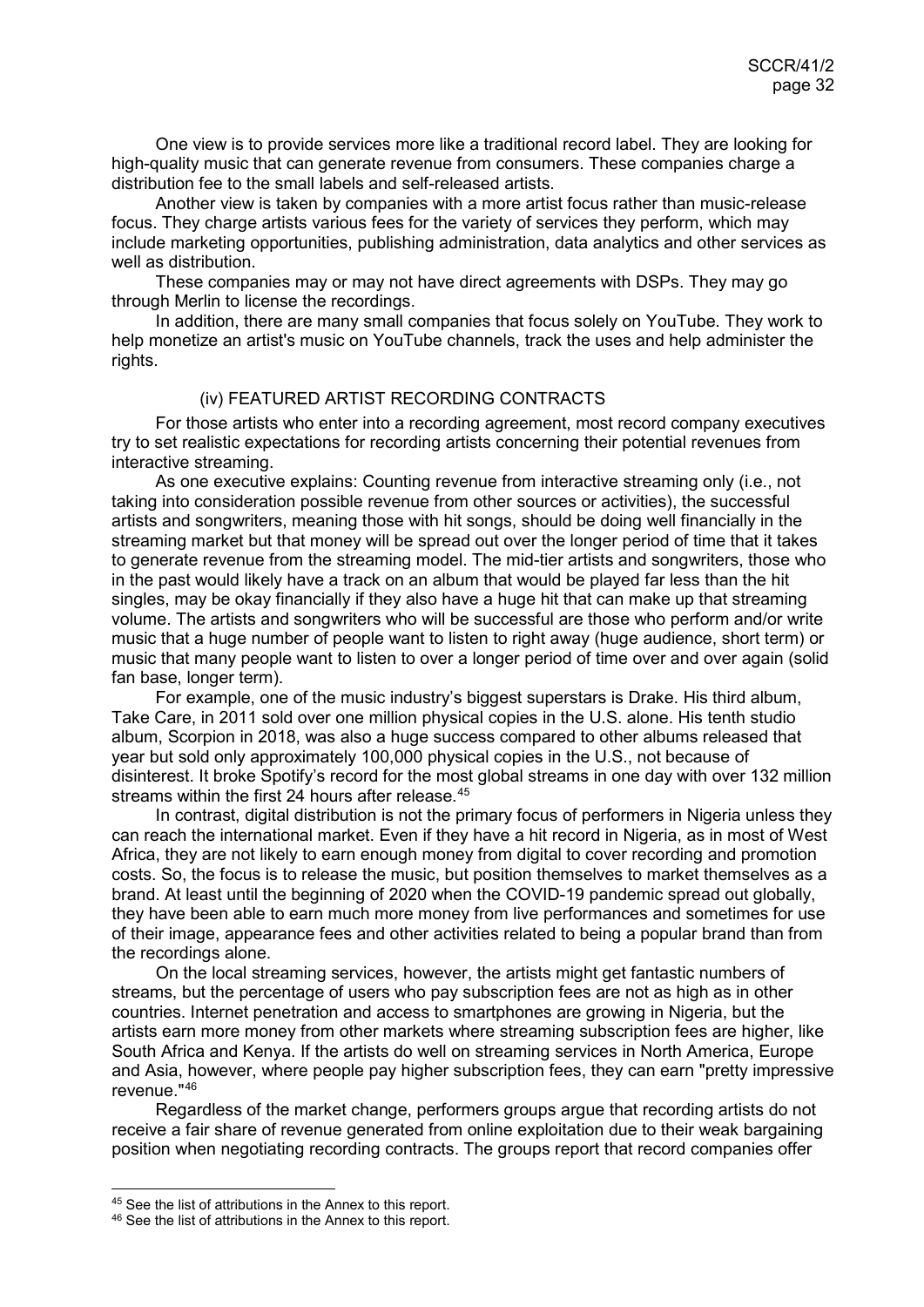standard contracts where there is minimal or no room for negotiation. They claim that in a large number of cases, recording contracts entered into during the pre-digital era are applied using old formulas to calculate remuneration schemes that were developed for physical distribution of recorded music.

On the contrary, most record company attorneys and numerous artist attorneys confirm that there is no generalization about fair remuneration or contractual terms that can be made across the entire record industry or even across all major record companies. Past and present recording contracts, even among the three major record groups, vary in terms, especially today. Note that currently there are estimated to be about 10,000 indie record labels (traditional kinds of labels) around the world and three major record company groups that each have many separately operated record labels. Over the past 30 years, there have also been countless mergers and acquisitions of entire record company groups, individual record labels, divisions of companies and catalogs of master recordings. There have been countless record companies that have gone out of business and new record companies that have launched.

Based on formal interviews with artists' attorneys and documents reviewed by the author over a period of years, the types of agreements entered into between featured artists and record companies and the remuneration provisions in these agreements cover a broad range of possibilities per company and per artist, including: a percentage of some amount with no technical deductions; a percentage of some amount with certain deductions that may or may not apply for digital exploitation; a percentage of some amount with a 'breakage' provision that may or may not be applied in actual practice; higher percentage royalty rates than in the past; a percentage royalty rate under a worldwide agreement with the same percentage rate calculated for each country; a percentage royalty rate under a worldwide agreement that changes depending on the country in which the music is used; an equal sharing (50-50) share of net profits (after all expenses are deducted from gross receipts); some percentage share of net profits under various definitions of net profits; some percentage of revenues under a distribution-only agreement, particularly for certain genres of artists in some countries; indie record companies that provide much higher royalty rates than major labels but with far less money to invest in services for the artists than the majors; indie record companies with higher royalty rates than majors and with significant sums of money to invest in artists; indie record companies that provide royalty rates that are the about the same as major label rates; and indie record companies that provide lower royalty rates than major labels.

Whether or not record companies will change the remuneration provisions in old recording contracts, practices again vary from company to company and sometimes country to country. The agreements with some companies are interpreted as not providing for digital exploitation, and, therefore, some labels have renegotiated royalty rates with those artists to secure rights for digital uses. Some companies have renegotiated royalty rates with particular artists when the label needed artist permission under the agreement to include the recordings in certain projects or offerings.

Some companies on their own chose to automatically adjust royalty rates upward under old agreements for digital uses. Some companies will renegotiate royalty rates, depending on the artist and the circumstances. Other companies tend not to renegotiate the rates.

In the view of FIM, SCAPR, FILAIE and AEPO ARTIS, this deserves special attention. They say either contracts allow record companies to use the recordings online (and formally set royalty rates for this purpose) or they do not. If there is no contractual provision to this end, they argue that the record company does not have the right to use the recording online at all. There have been legal cases involving this issue, which are beyond the scope of this report.

## <span id="page-32-0"></span>(v) BACKGROUND PERFORMERS

Groups representing performers argue that background performers (a.k.a. non-featured musicians and vocalists or session musicians) are not fairly remunerated from the digital market for a number of reasons. One reason is that the remuneration they receive as 'lump sum' payments without ongoing royalties they believe to be insufficient for their services as a performer or for a transfer of their rights in the recording to the record company. Among other things, the groups representing background performers claim that these performers should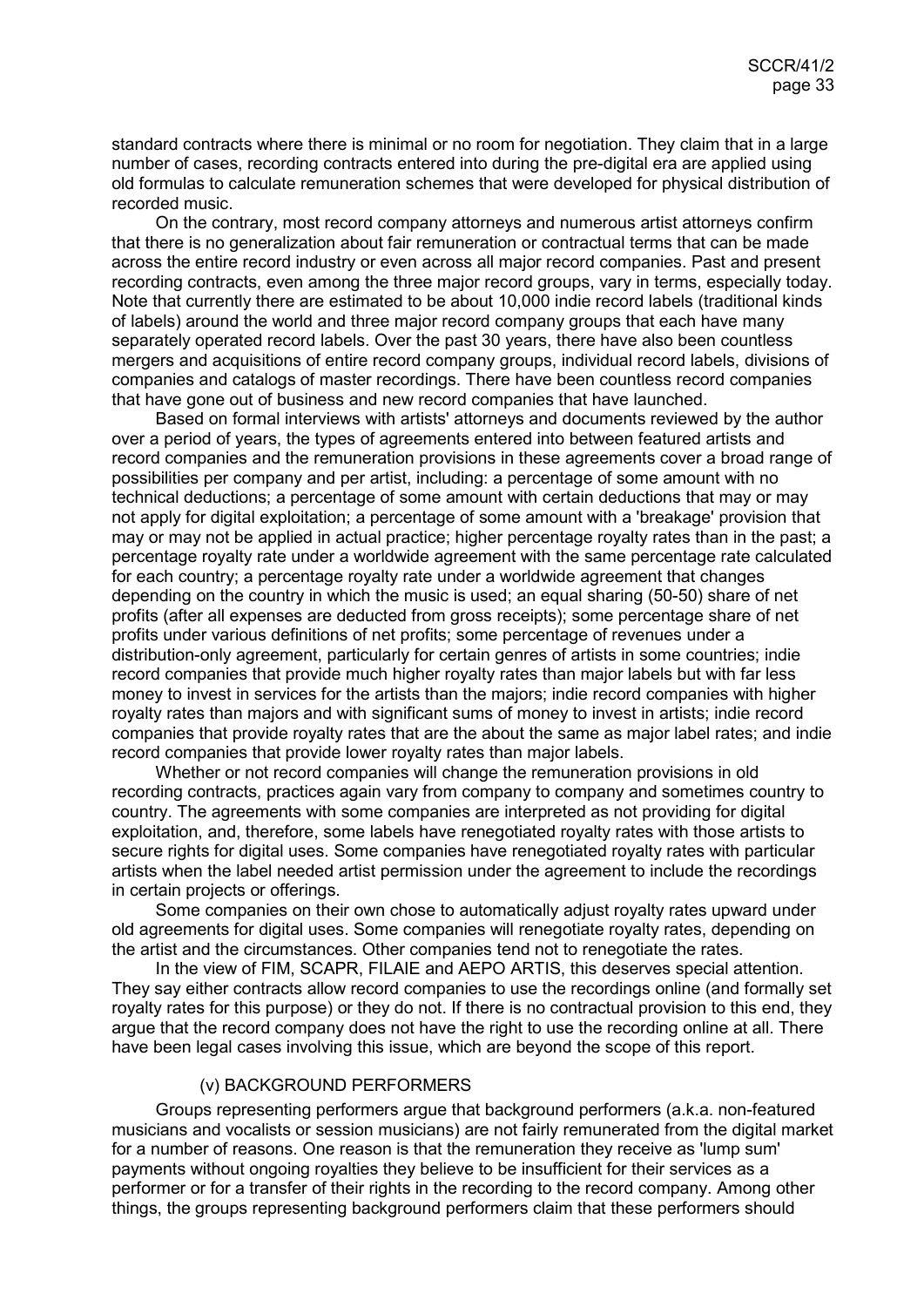receive continuing remuneration/royalties from digital exploitation of the recordings, i.e., the type of continuing remuneration that featured artists who enter into the recording agreements receive, since the session musicians also performed on the recordings.

To provide an alternative point of view for balance, the author raised the argument with many artists' lawyers, music executives and some artists' personal managers that background performers should receive ongoing royalties or increasing remuneration. In response, they pointed to the different roles of featured artists (those who enter into a recording contract) and background performers to demonstrate some reasons for the different types of payment schemes.

Featured artists who enter into recording agreements typically have a different level or type of marketability or other characteristics that make them more distinctive than the performers who are not signed to recording agreements, even though not all of the recording/featured artists ultimately become very successful.

One of the reasons that featured artists receive ongoing royalties as a percentage of revenues is because the featured artists typically provide their recording services exclusively, and sometimes other services exclusively, to the record company during the term of the recording agreement for multiple years. They do not only assign or transfer exclusive rights in the recordings to the record company.

Background or session performers are not recording exclusively for the record company for a period of years. They may perform on multiple records and in multiple sessions for many artists for which they receive remuneration in the form of session fees. They could, and often do, record for multiple records every year. The session fees that they are paid are sometimes amounts negotiated between record companies and musicians' unions or under similar terms.

As a result of exclusive recording contracts, the featured artists record a more limited number of recordings than session musicians may record during the same period of time.

Also, the featured artists, rather than record company executives, are often the individuals who decide whether or not specific background musicians are members of his or her band or group to sign with the record company. Some featured artists prefer to hire different session musicians for different recordings or tours, replacing them with other musicians. There are also times when a session musician's performance may have been later edited out of the recording before release to the public and replaced with a performance by another musician without the first musician's knowledge for creative reasons.

Finally, there is nothing to prevent session musicians from releasing their own recordings through aggregators and digital distributors to digital music services. Their agreements in transferring rights in recordings with the featured artists, who are under contract with a record company, do not prevent these musicians from recording music apart from that featured artist and releasing those recordings through digital music services.

#### <span id="page-33-0"></span>(vi) SONGWRITERS AND COMPOSERS

The issues that songwriters face in the digital marketplace generally fall into the categories of collective rights administration and remuneration.

A challenge facing songwriters and publishers is the accurate identification of their songs streamed on digital services to ensure they are properly paid. They also want accreditation as songwriters listed on the digital music services with their songs. Many digital services now include songwriters' names, but some do not. Both of these issues are related to metadata and the proper flow of information, which is described in more detail in the Information Flow (sections 5).

Remuneration is also top of mind with many songwriters and publishers and their CMOs. Perhaps more so than recording artists, songwriters have felt the revenue change in the shift from a physical market to a digital market. The songwriters who generated mechanical royalties from having several tracks on an album but not necessarily the hit songs have essentially lost that source of income when the market changed to a 'singles' market. For decades, the mechanical royalty rates or tariffs for physical product have not risen by much. Therefore, songwriters and those who represent songs are continually working toward increasing their share of the revenues from DSPs.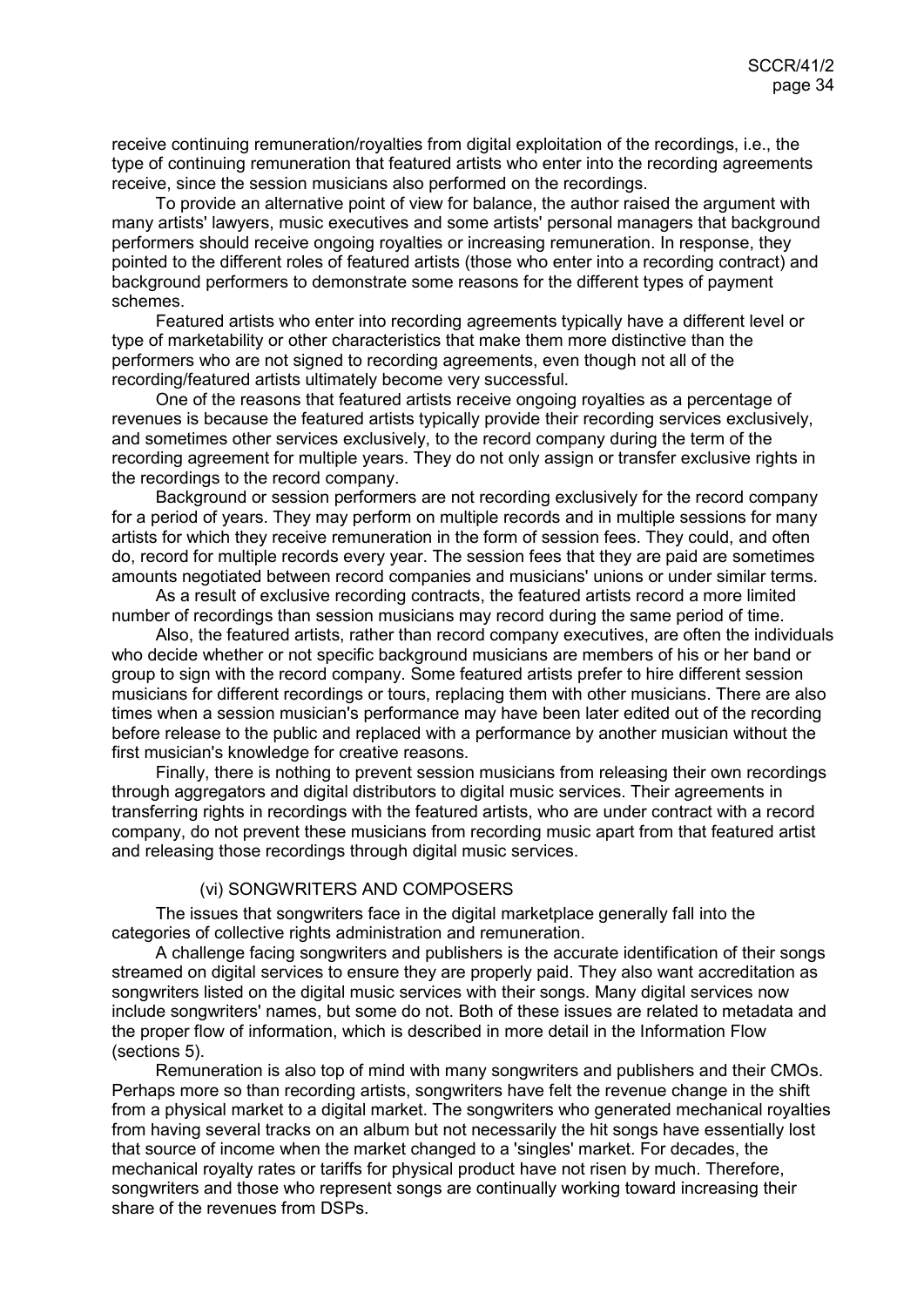One experienced executive estimates that, generally speaking, record companies receive between 53 to 54 percent of revenues from streaming services (record companies then pay the featured artists according to their contractual terms); songwriters and publishers combined about 16 to 17 percent; and the remainder is for the DSPs, currently. In some territories, the portion for songwriters and publishers may be much less.

Composers for television and film are also facing a change in the way they are being compensated for programs produced and streamed on audiovisual services like Amazon and Netflix. Composers of this type of music are akin to featured performers in the recorded music sector.

Composers, and CMOs that represent composers, are concerned that certain customs and practices in the U.S. and some other countries are being extended to international productions and digital distribution of audiovisual programs produced by, and digitally distributed by, video streaming service operators and video-on-demand.

U.S. copyright law provides that a work specially ordered or commissioned for use as a part of a motion picture or other audiovisual work shall be considered a work made for hire if the parties expressly agree in a written instrument signed by them. This has often been used for composers who write music for television and film. The company that commissions a work made for hire is the author under copyright law.

In the U.S., the film and television production industry typically hire composers for scores under a work-made-for-hire agreement. The companies often have their own music publishing company. The same type of agreement is entered into for the screenwriter, producer, director, actor and any 'above and below the line' talent. The reason is that no production company wants to be held up in their distribution by any one of these participants restricting permission.

In the majority of these so-called buy-out agreements in the U.S., the right of the composer to directly collect the writer's share (50 percent) of performing rights from a CMO is assigned back to the composer. There will also be a royalty schedule wherein the composer is paid by the producer/publisher 50 percent of all royalties they don't already collect directly (i.e. all non-performance royalties). So, in effect, the music royalties are split 50/50 between composer and producer/publisher. However, when a broadcaster owns most of the music that is aired and they buy out composers to reduce their public performance blanket license fees, they may not be willing to assign back that right to collect a share of performance royalties in order to reduce what they must pay as a broadcaster.

Even when the revenue is split 50/50, the control is all held with the producer. The composer typically has no approval rights over third-party licensing. The producer is free to license the music separately or in context with the program without any approvals from the composer.

CMOs claim that buy-outs are also the result of the laws in some countries in Asia and Latin America, where there is a presumption of assignment of rights to the audiovisual producer (*cession legis* or *iuris tantum*) without any proportional remuneration to the creators. This is the case for instance in El Salvador, Guatemala, Peru, Dominican Republic, Paraguay and Venezuela.

As the audiovisual online market is globalized, online services and broadcasters are being viewed by CMOs and composers as taking advantage of the international character of the services. When negotiating with creators, some parties claim that the producers can submit the contract to foreign laws that suit them best when negotiating. Other parties claim that this kind of 'forum shopping' is rare. Online video streaming services that are producing programs are reportedly offering upfront lump sum buy-outs. CMOs and authors' groups are searching for solutions to avoid this practice as digital exploitation of audiovisual works grows around the world. Larger publishers say they are pushing back on this practice for songwriters and reserving secondary streaming rights in agreements with production houses.

#### <span id="page-34-0"></span>(I) TRANSPARENCY

Transparency is so loosely defined that claims of companies lacking, or an industry lack of, transparency is difficult to address at such a broad level. This report briefly describes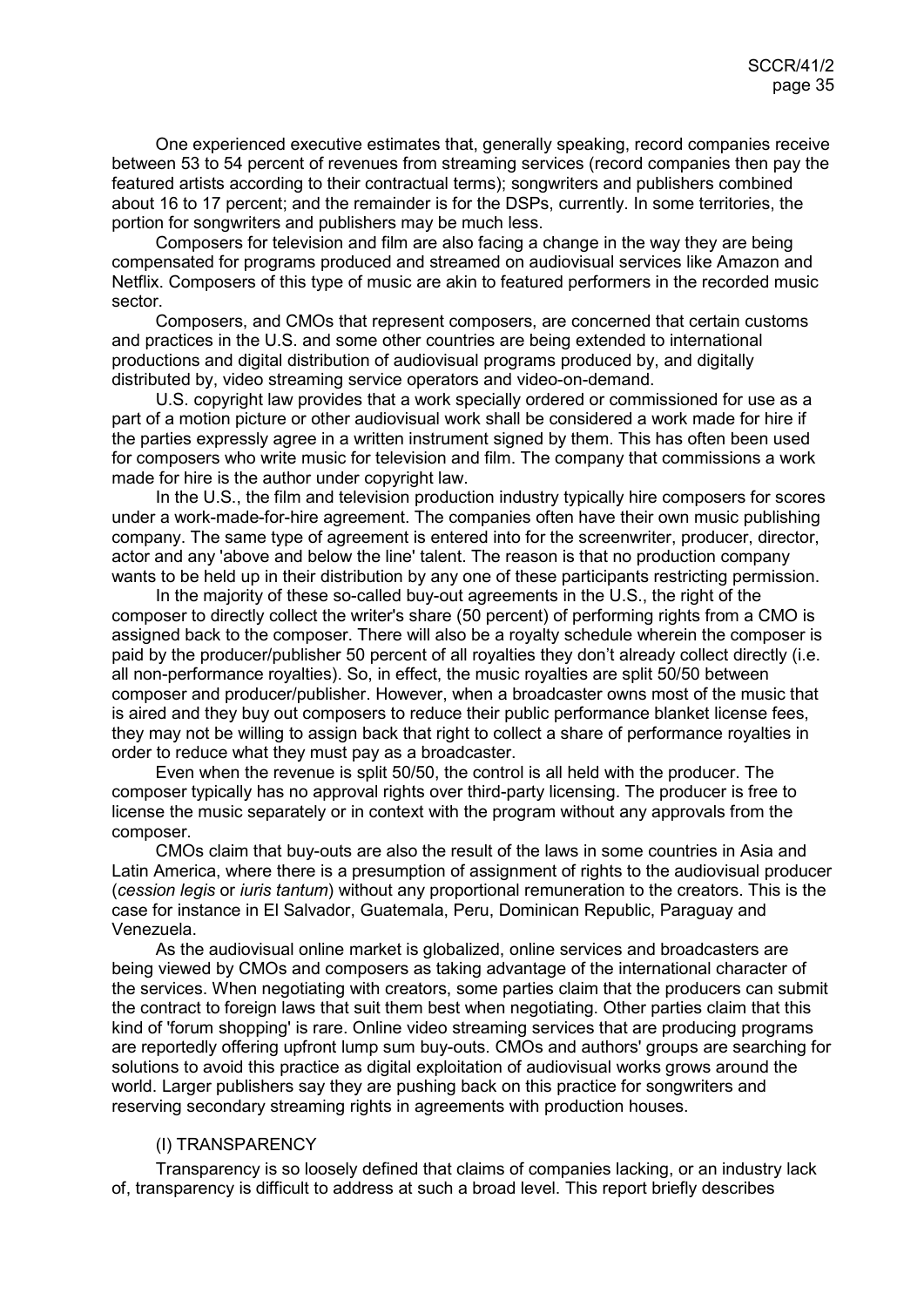explanations from stakeholders related to two of the claims most often raised and some of the ways in which many companies and organizations are addressing the issues.

## <span id="page-35-0"></span>(i) COMMON CLAIMS RELATED TO TRANSPARENCY

#### *(a) DSP CONTRACTUAL TERMS*

One of the primary reasons that information such as pricing, revenues and costs, which are covered under the negotiated terms of contractual agreements between DSPs and record companies or publishers, are not shared with others arises from legal competition requirements as well as the need for DSPs and record companies to operate effectively in a competitive marketplace. Even though confidential contractual provisions are not to be shared by record companies and publishers, this does not mean that recording artists and songwriters are not provided with other information related to the terms.

#### *(b) ADVANCES, GUARANTEES, BREAKAGE*

There is a widespread misunderstanding and misinterpretation of the term 'breakage.' At one time, there was typically a breakage deduction from royalties that took into account an amount of money set aside to cover the cost of physical goods that break in shipment. Today, breakage is used in line with the use by the telecommunication industry to indicate a type of service that is unused by the customer.

Breakage comes into play in the music industry in connection with advances paid by DSPs to music companies (record and publishing companies). Breakage means a DSP's nonrecoupable advance payment and the unrecouped portion of an advance payment or a guaranteed minimum payment. When an advance payment is made to a music company, and reports of usage are later delivered, money previously received as part of a recoupable advance is first used as royalty payments attributable to the music reported as used. When more money is paid as a non-recoupable advance or minimum guaranteed payment, the DSP may not apply that amount toward payment of royalties.

The major music groups have stated publicly that they share breakage from DSPs with the recording artists and songwriters. Typically, a company will share that amount with the artists and songwriters whose music was reported as used by that DSP during the term of that agreement. The extent to which any indie companies that received any advance share the breakage varies from company to company.

Aside from breakage, some music companies have acquired an equity interest (an ownership interest) in a DSP. This may occur in different ways.

When a new DSP is starting up, the DSP may offer an equity interest in lieu of (or as part of) an advance payment or minimum guarantee. When the equity interest was provided in order to receive a discount on a license fee or royalty rate or in connection with the use of music, the music company typically treats the amount as an advance or royalty and treats it as such when the equity interest is sold. If that DSP becomes a publicly traded company, selling that equity stake at that moment may not be a wise financial move. Therefore, music companies may retain that interest until there is a better time to sell.

For example, when the founder of Spotify first approached major record companies to acquire the rights to stream their catalogs of recorded music, no one really knew who this man from Sweden was, as one executive said to the author of this report some years ago. The companies wanted to support new digital services and new innovations, but they needed to protect rightsholders, too. To strike a balance, an equity share in Spotify was accepted. When Spotify went public, many people, especially through the press, began asking or expecting or demanding answers about the shares and how much money would be shared with recording artists. There was a presumption by many individuals before any shares were sold that the money would not be shared, and many of them seemed to expect that the equity stakes would be sold immediately. However, selling the shares immediately would not necessarily be the best time to generate the best price. The major music companies reported that they would share that money among their recording artists.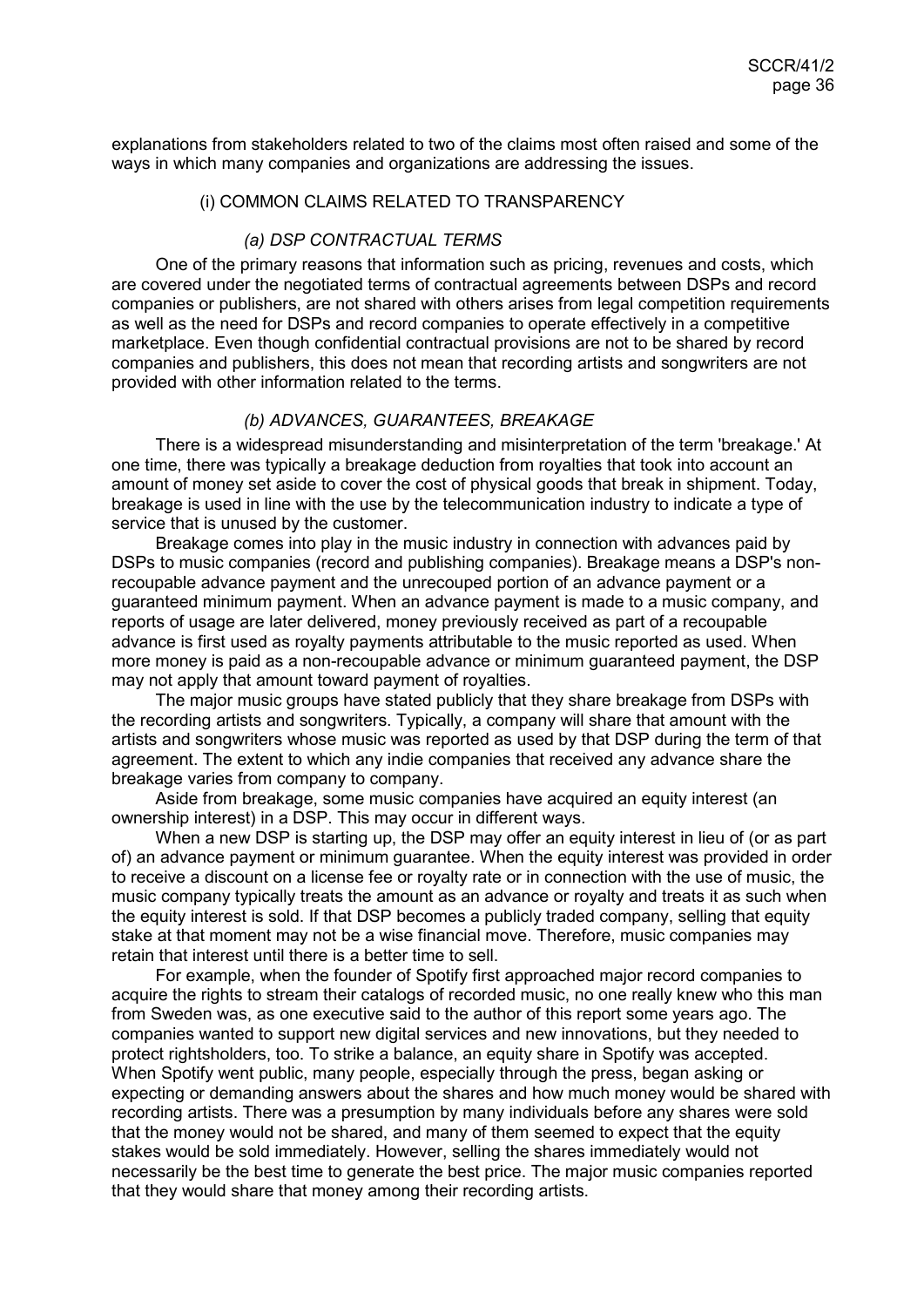In contrast to this kind of an equity stake, when a music company separately invests in a DSP with money that is not attributed to any artist or songwriter agreement (with the company's own money), the money generated from a sale of that equity interest is not shared with recording artists or songwriters. This is a separate investment that is made independently, just as a recording artist or a songwriter may use his/her own money to invest in that DSP or other companies.

## <span id="page-36-0"></span>(ii) ADDRESSING TRANSPARENCY ISSUES

#### *(a) INDUSTRY APPROACHES*

To assess independently for this report the transparency provided in connection with royalties, royalty rates, the sharing of advances or other forms of revenue and related deductions to recording artists and songwriters provided by the major record companies and major publishers, the author requested access to the online royalty portals of Sony Music Entertainment, Sony/ATV Music Publishing, Warner Music Group, Warner Chappell Music, Universal Music Group and Universal Music Publishing Group. All six groups agreed to provide the author with online access for purposes of this report.<sup>[47](#page-36-1)</sup>

In April 2020, the author spent several hours online going through demonstrations of the six portals, nearly all with actual (not fictional) artist and songwriter information (subject to a confidentiality agreement not to disclose the figures and related artist-specific and songwriterspecific data that was viewed). The demo with a fictitious creator was only due to time constraints and continuing development on the portal. Several executives were also available to answer questions and demonstrate their answers.

Each company's royalty portal is at different stages of development. Some of the portals have been available for several years but with recent significant upgrades. Some are newer and are in continuing development. Some are already available in every country in which the particular company operates while others are currently expanding this year into the countries around the world in which they operate. They are available in multiple languages. They are interactive and offer the ability to view different types of information online in a significantly easier way than going through printed documents.

The author found the information about royalties, royalty rates, the sharing of advances and other forms of revenue, related deductions and much additional, useful information to be easily accessible and clear. The portals all offer the ability to download the information to at least two forms of documents (PDF and CSV/Excel compatible files that can be manipulated to present data in the way preferred by the user). In addition, there are ways in which help in understanding the statements or to gain additional information can be obtained through the portal, including answers to frequently asked questions.

While the portals are typically used by business managers (accountants), any recording artist or songwriter who is entitled to royalties from one of these groups under a recording or songwriter contract, respectively, can gain direct access. They simply need to contact the company, which can be done online, and provide authentication.

The author believes that for those recording artists and songwriters who are no longer under contract with a company, are not sure which company controls the recordings or songs that are now on digital music services but believe that the recordings or songs are under the control of one of these music companies, those creators could learn whether or not their music is controlled by them (and any royalties due) by simply seeking information through the respective royalty portal. When the author of this report tested one of the portals by requesting information about a former legal client (now deceased) whose account was unrecouped (and, therefore, not entitled to royalties for many years), the information was available from that record company.

<span id="page-36-1"></span> $47$  The author is experienced in examining systems from a user's point of view having conducted more than 25 demos of systems at large CMOs, publishing companies and record companies around the world over the past 13 years. In addition, the author previously accessed and used software systems in the late 1990s and 2000s as an attorney for artists, songwriters and indie labels.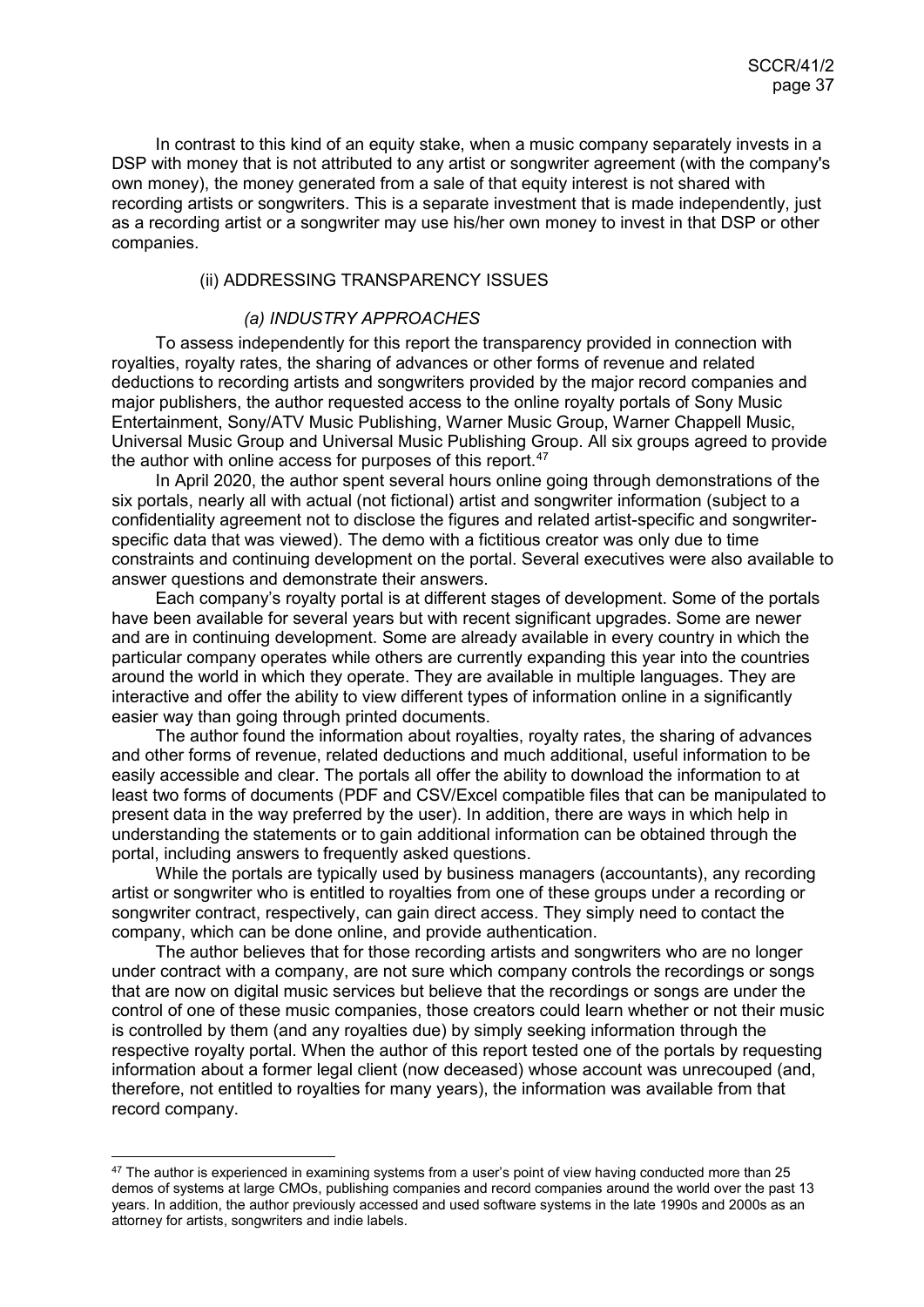In addition to these major groups, there are several other companies and CMOs that provide online access to royalty statements.

In the independent music community, this type of access is increasing but not yet universally available. As one executive says, "Everybody will get there," although the requirements to accomplish this kind of access and clarity are: adequate time for development; the money (the cost is significant); the desire to invest in IT; and setting company priorities for use of that time and money.

Further, the ways in which the industry is addressing the issues of identifying the music used digitally to ensure that monies flow to rightsholders is discussed in the Information Flow section below (section 5).

#### *(b) EUROPEAN UNION DIRECTIVES*

In the European Union, two Directives include transparency provisions.

For authors (including songwriters) and performers in Europe, the Directive on Copyright and Related Rights in the Digital Single Market<sup>[48](#page-37-0)</sup> provides that Member States are to ensure the following.

Authors and performers receive on a regular basis, at least once a year, and taking into account the specificities of each sector, up to date, relevant and comprehensive information on the exploitation of their works and performances from the parties to whom they have licensed or transferred their rights, or their successors in title, in particular as regards modes of exploitation, all revenues generated and remuneration due.

Where the rights referred to in the previous paragraph have subsequently been licensed, authors and performers or their representatives shall, at their request, receive from sublicensees additional information, in the event that their first contractual counterpart does not hold all the information that would be necessary for the purposes of the previous paragraph. Where that additional information is requested, the first contractual counterpart of authors and performers shall provide information on the identity of those sub-licensees. Member States may provide that any request to sub-licensees pursuant to the is made directly or indirectly through the contractual counterpart of the author or the performer.

These obligations shall be proportionate and effective in ensuring a high level of transparency in every sector. Member States may provide that in duly justified cases where the administrative burden resulting from the obligation set out would become disproportionate in the light of the revenues generated by the exploitation of the work or performance, the obligation is limited to the types and level of information that can reasonably be expected in such cases.

In addition, Member States have the option to decide the following.

These obligations do not apply when the contribution of the author or performer is not significant having regard to the overall work or performance, unless the author or performer demonstrates that he or she requires the information for the exercise of his or her rights under the contract adjustment mechanism in this Directive and requests the information for that purpose.

For agreements subject to or based on collective bargaining agreements, the transparency rules of the relevant collective bargaining agreement are applicable, on condition that those rules meet the criteria provided for in other parts of the Directive.

These obligations shall not apply if covered under other obligations, described in more detail in the Directive.

For online content-sharing service providers (user-generated-content service providers), the EU Directive on Copyright and Related Rights in the Digital Single Market provides: "Member States shall provide that online content-sharing service providers provide rightholders, at their request, with adequate information on the functioning of their practices with regard to the cooperation referred to in [the section covering the unauthorized making available and communicating to the public of copyright-protected works and other subject matter] and, where

<span id="page-37-0"></span> <sup>48</sup> EU Directive 2019/790 on copyright and related rights in the Digital Single Market, 17 April 2019, Chapter 3, Article 19.

https://eur-lex.europa.eu/legal-content/EN/TXT/?qid=1588898690952&uri=CELEX:32019L0790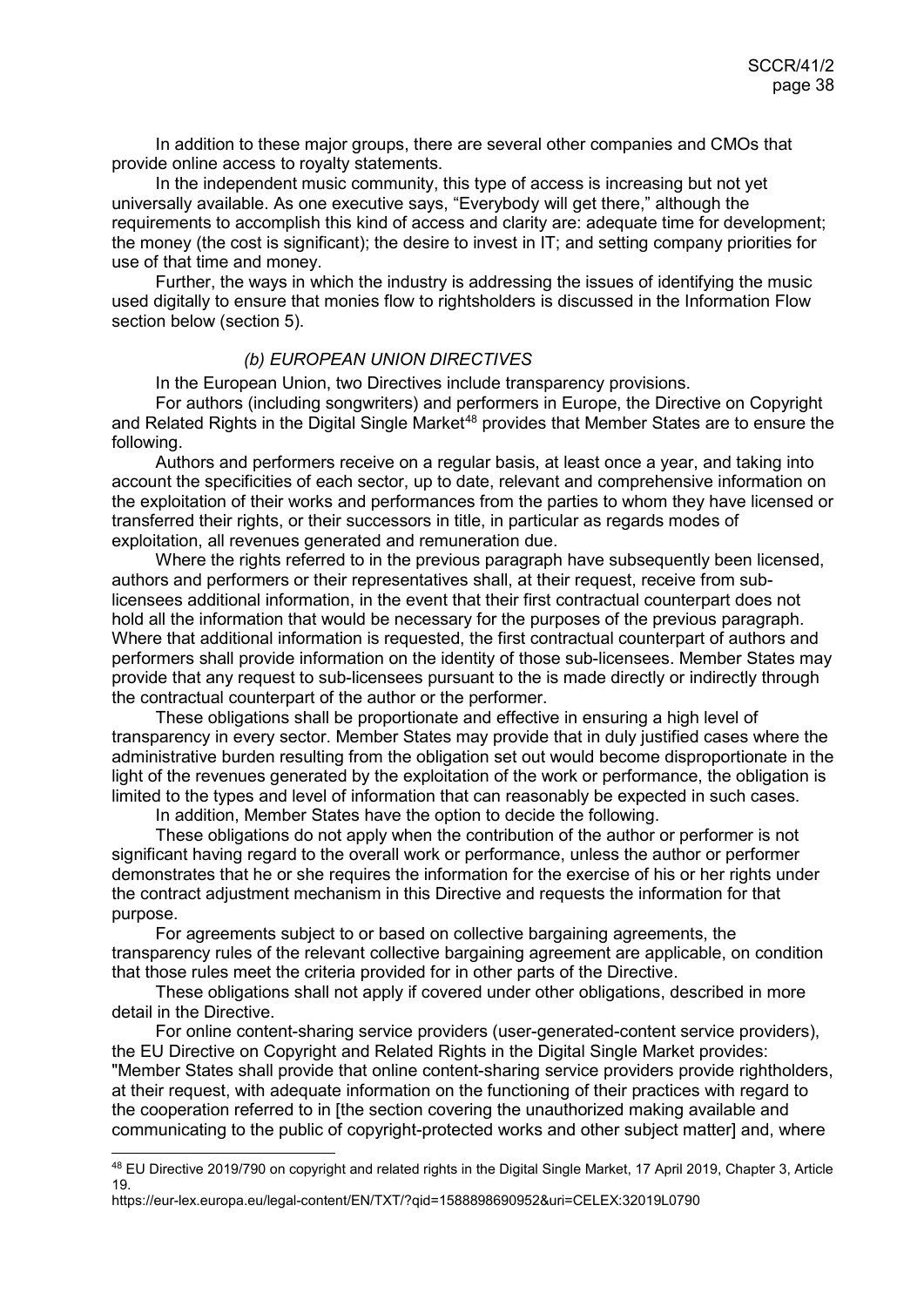licensing agreements are concluded between service providers and rightholders, information on the use of content covered by the agreements.<sup>[49](#page-38-1)</sup>

For CMOs in the European Union, a Directive requires CMOs to provide transparency in certain aspects of their organizational structures and operations.[50](#page-38-2) Member States shall require CMOs to provide to rightsholders reports of revenue (royalty statements) that include, among other things: (i) The revenue attributed to the rightholder; (ii) The amounts paid by the CMO to the rightholder per category of rights managed and per type of use; (iii) The period during which the use took place, unless objective reasons relating to reporting by users prevent the CMO from providing this information; (iv) Deductions made for the CMO's fees for managing the rights; (v) Other deductions; and (vi) Any revenue attributed to the rightholder which is outstanding for any period.

Also, the Directive requires, due to the nature of their services and structures as collective rights management organizations, CMOs to disclose certain information to the public plus an annual transparency report. The information is much like that required to be disclosed by publicly traded companies although more specific to CMOs. The information to be disclosed is stated in detail in the Directive, which includes: (i) Standard licensing contracts and standard applicable tariffs, including discounts. Note that this is not a requirement to disclose the terms of negotiated licenses, the license fees under negotiated agreements or any sensitive business information; (ii) Audited accounting information; (iii) The total amount attributed, as well as paid, to rightholders with a breakdown per category of rights managed and type of use; (iv) The frequency of payments per category of rights managed per type of use; and (v) Information on the CMO's relationships with other CMOs.

#### <span id="page-38-0"></span>(J) THE DIGITAL RIGHTS (VALUE) DEBATE

There is an ongoing legal debate within the music industry in some countries over the interpretation of certain legal rights as they are, or believed that they should be, applied to digital music services.

In this report overall, the author provides descriptions and explanations of beliefs and practices for various aspects of the marketplace in which there are information gaps among stakeholders (misunderstandings, misinterpretations, a lack of information and so on). In connection with this digital rights debate, however, there do not appear to be information gaps. Rather, there are simply differences of opinion and objectives. The parties taking part in this legal debate seem well aware of each other's positions and their factual and legal support or lack of support.

It is beyond the scope of this report to provide a legal opinion or to describe in depth the different points of view, proposals or legal arguments. Therefore, the author provides a brief bird's eye view of the debate.

The debate appears to boil down to who should control administering rights, pricing and certain revenue collections for recordings with digital music services, whether record companies (producers), which invest in featured artists and recordings and which typically secure exclusive rights in the recordings, or CMOs, which are tasked to collectively manage certain rights of performers, which vary from region to region.<sup>[51](#page-38-3)</sup>

<span id="page-38-1"></span> <sup>49</sup> EU Directive 2019/790 on copyright and related rights in the Digital Single Market, 17 April 2019, Chapter 3, Article 17.8.

https://eur-lex.europa.eu/legal-content/EN/TXT/?qid=1588898690952&uri=CELEX:32019L0790

<span id="page-38-2"></span><sup>&</sup>lt;sup>50</sup> EU Directive 2014/26/EU on collective management of copyright and related rights and multi-territorial licensing of rights in musical works for online use in the internal market, 26 Feb. 2014, Chapter 5. https://eur-lex.europa.eu/legal-content/EN/TXT/?uri=CELEX:32014L0026

<span id="page-38-3"></span><sup>&</sup>lt;sup>51</sup> The author of this report believes this to ultimately be more about controlling the flow of money than about the rights.This statement is not made in judgment of whether this is good or bad, right or wrong. It is an observation made to add insight and is based on the control that is part of a proposal made by certain performers' union and performer CMO groups as follows: once an exclusive right of making available on demand is transferred by contract from the performer to the producer (record company), the performer should benefit from a remuneration right. That remuneration would, by law, be "managed by a performer CMO"; the remuneration (the money) would be collected from the streaming platform by the performer CMOs; and the performer would not be able to transfer that right under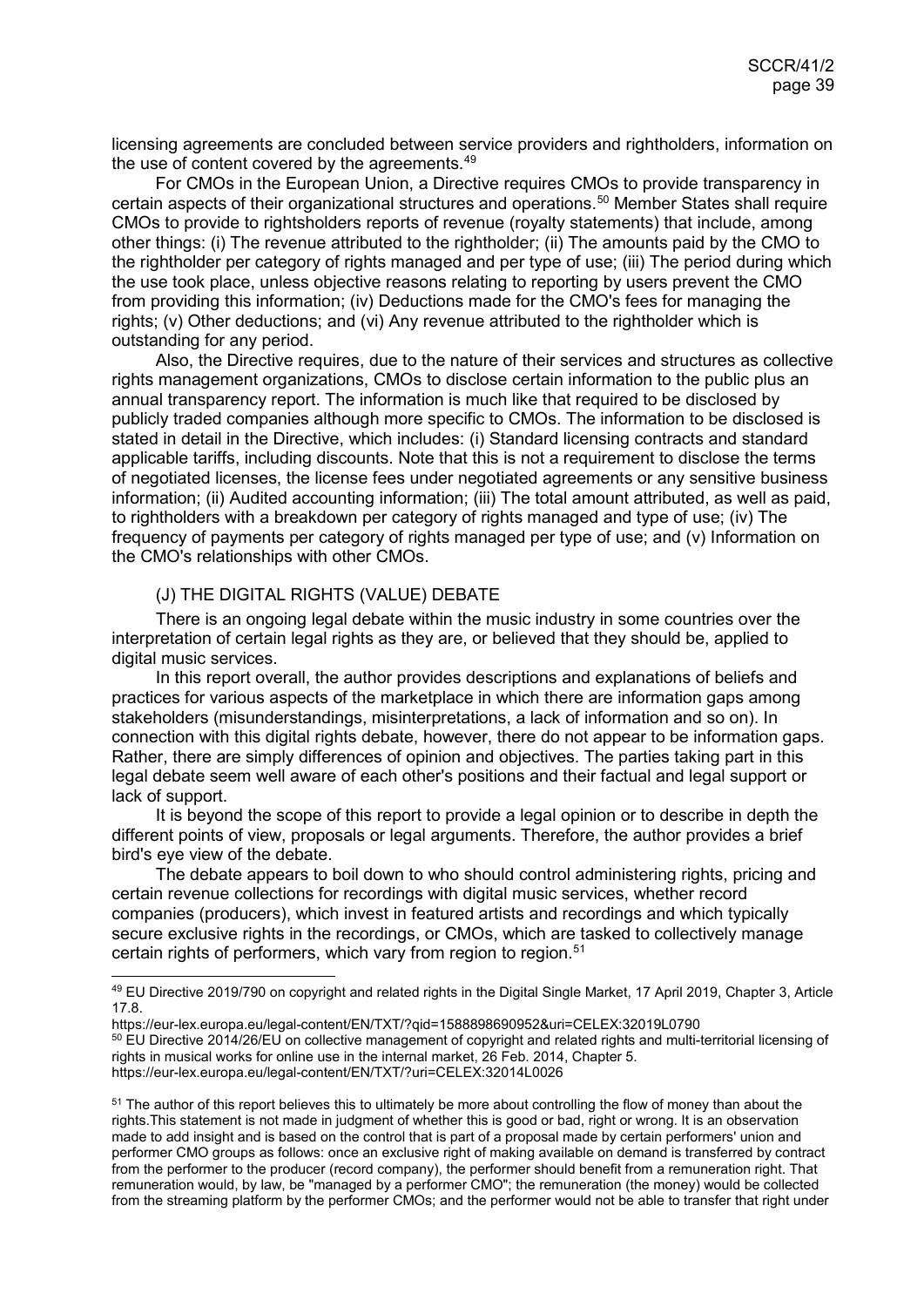#### <span id="page-39-0"></span>(i) BACKGROUND

The argument by the groups for the CMO position aligns with the beliefs that featured performers' royalties should be greater than what they are receiving from the digital market, and background or session musicians should be entitled to ongoing royalties or other form of additional remuneration generated by recordings in the digital marketplace, regardless of the contractual provisions and transfer of exclusive rights to producers. As mentioned in other parts of this report, statutory provisions granting remuneration to musicians are in place in many countries' legislation for broadcasting and communication to the public uses.

The record companies observe that streaming services are substituting physical sales as the main method of delivering recorded music to consumers, and revenue from these services has become the main revenue source for the industry. According to record companies, licensing of streaming services should be organized along similar lines to the distribution of physical products.

#### <span id="page-39-1"></span>(ii) RIGHTS IN PLAY

The specific legal rights implicated in the online uses of sound recordings stem from the WIPO Performances and Phonograms Treaty (1996) (WPPT). The CMOs that represent songs play a different role in the digital music market than CMOs that represent recordings, so the WIPO Copyright Treaty (1996) (WCT) does not appear to be part of this debate.

The WPPT guarantees certain rights (including reproduction and making available to the public) as exclusive rights, enabling the owner of the rights to decide whether, and on what terms, a sound recording may be used by others. Separately, the WPPT provides rights of communication to the public and broadcasting of sound recordings as remuneration rights (a right to be compensated for the use of a work or sound recording) not as exclusive rights.

The making available to the public right: "Performers shall enjoy the exclusive right of authorizing the making available to the public of their performances fixed in phonograms, by wire or wireless means, in such a way that members of the public may access them from a place and at a time individually chosen by them."[52](#page-39-2)

Likewise: "Producers of phonograms shall enjoy the exclusive right of authorizing the making available to the public of their phonograms, by wire or wireless means, in such a way that members of the public may access them from a place and at a time individually chosen by them<sup>"[53](#page-39-3)</sup>

There does not appear to be a question that the performers' and producers' rights of making available to the public were meant to be exclusive rights.

The right to remuneration for communication to the public and broadcasting: "Performers and producers of phonograms shall enjoy the right to a single equitable remuneration for the direct or indirect use of phonograms published for commercial purposes for broadcasting or for any communication to the public. ...[N]ational legislation [may provide for the] single remuneration shall be claimed from the user by the performer or by the producer of a phonogram or by both."[54](#page-39-4)

It appears that the level of protection afforded to the rights of broadcasting and communication to the public were in question when the WPPT was adopted. The Agreed Statement to Article 15 (which sets out these rights) states:

"It is understood that Article 15 does not represent a complete resolution of the level of rights of broadcasting and communication to the public that should be enjoyed by performers and phonogram producers in the digital age. Delegations were unable to achieve consensus on differing proposals for aspects of exclusivity to be provided in certain circumstances or for rights

individual contracts to others (such as record companies or any other non-CMO entity) and would not be able to waive the remuneration. The groups say this is not about controlling the money flow, it is about the rights of performers (featured and non-featured performers).

<sup>52</sup> WPPT, Article 10

<span id="page-39-3"></span><span id="page-39-2"></span><sup>53</sup> WPPT, Article 14

<span id="page-39-4"></span><sup>54</sup> WPPT, Article 15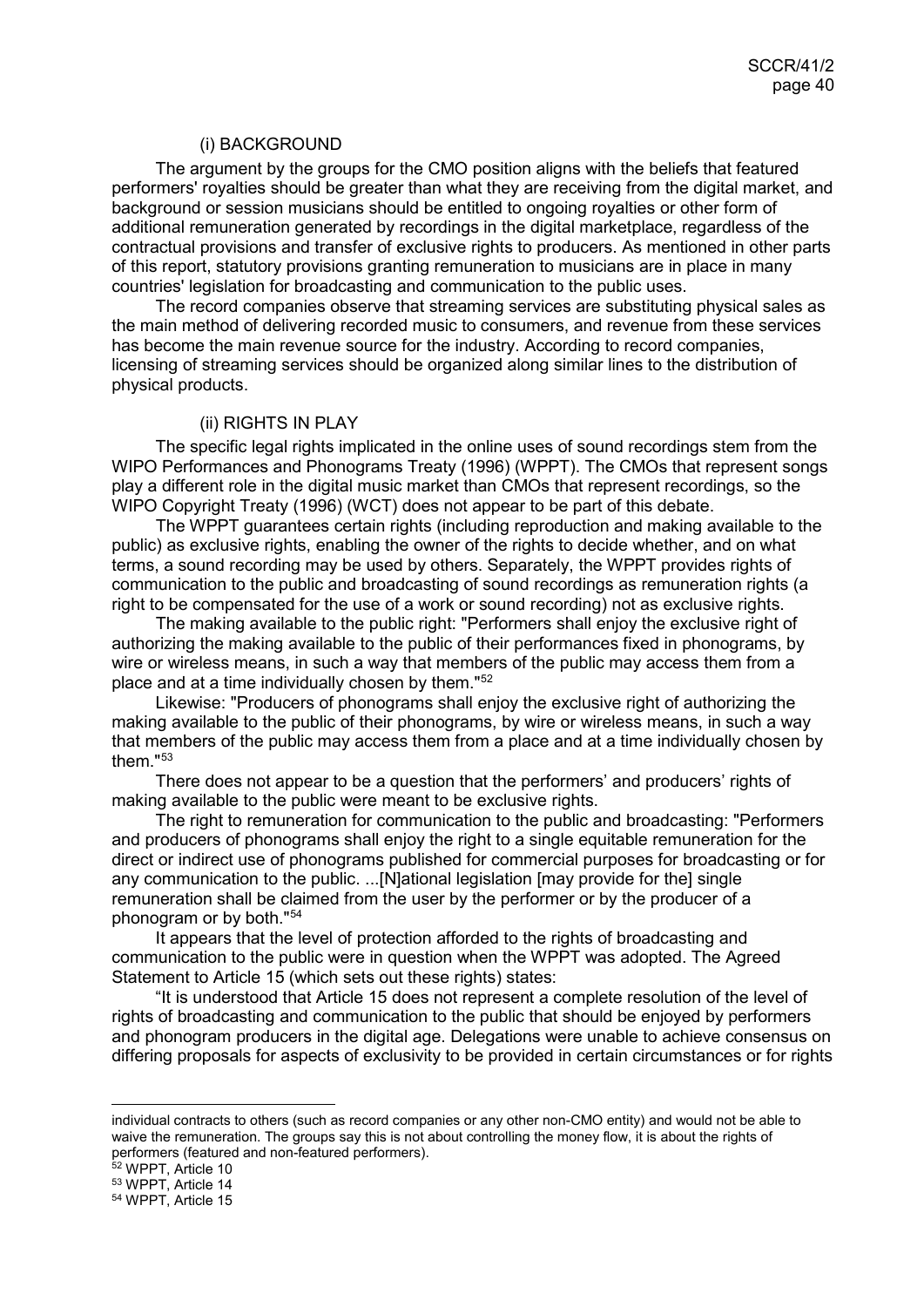to be provided without the possibility of reservations and have therefore left the issue to future resolution."

Therefore, the countries that would become contracting parties of the WPPT were afforded a broad discretion as to whether they would implement the rights of broadcasting and communication to the public as remuneration rights, partially or not at all.<sup>[55](#page-40-0)</sup> However, even if the option is not expressly mentioned in the language of the WPPT, it is understood that contracting parties would also have the option to grant exclusive rights of broadcasting and communication to the public, beyond the right of equitable remuneration.[56](#page-40-1) National laws provide varying levels of protection and varying degrees of regulation over the exercise of these rights.

For example, while most countries of the world do specifically grant these rights, they may be unfamiliar to American eyes. The U.S. chose not to specifically adopt rights that are called the making available right, the communication to the public right or a broadcast right. U.S. law is unusual internationally in that terrestrial broadcasters are exempted from any requirement to license, or to provide remuneration for, broadcasting recordings. There is, however, a 'public performance' right for digital audio transmissions of recordings.

More specifically, U.S. copyright law grants an exclusive right to the owner of a sound recording to publicly perform the recording by means of a digital audio transmission. The law permits non-interactive digital music services (plus certain cable and satellite companies) to obtain a statutory license to perform recordings from a single collective that represents performers and copyright owners (record companies); to negotiate a voluntary license with the collective; or to negotiate a voluntary license with copyright owners.<sup>[57](#page-40-2)</sup>

In this regard, many U.S. multi-format broadcasters as well as DSPs that offer more than purely non-interactive digital music services enter into agreements with record companies rather than separate agreements with the collective and record companies. Interactive DSPs are licensed directly by rightsholders.

In Asia, the European Union and Latin America, interactive services are also licensed directly by rightsholders. Where performers and producers have (with some exceptions) broadcast and communications to the public rights, these rights are in some cases provided as rights to remuneration instead of exclusive rights. To the extent that remuneration rights apply to digital transmissions, they have been applied only to purely non-interactive uses<sup>[58](#page-40-3)</sup> of recordings (most commonly simulcasting where a terrestrial broadcast is simultaneously transmitted by the broadcaster in an unaltered manner online).<sup>[59](#page-40-4)</sup>

There is an exception in Spain. Even though interactive digital services are licensed directly by rightsholders rather than CMOs, performers in this country are granted by law not only the exclusive right of making available to the public, which they may transfer to producers (record companies), but an additional unwaivable right to remuneration through collective management even after performers have transferred exclusive rights in recordings to others.

One exception to this is in Hungary where the performers' exclusive right of making available to the public is subject in law to default collective licensing (from which performers can opt-out).

<span id="page-40-0"></span> <sup>55</sup> WPPT, Article 15(3): "Any Contracting Party may, in a notification deposited with the Director General of WIPO, declare that it will apply the provisions of paragraph (1) only in respect of certain uses, or that it will limit their application in some other way, or that it will not apply these provisions at all."

<span id="page-40-1"></span><sup>&</sup>lt;sup>56</sup> Guide to the Copyright and Related Rights Treaties Administered by WIPO and Glossary of Copyright and Related Rights Terms, by Mihaly Ficsor, available a[t https://www.wipo.int/publications/en/details.jsp?id=361&plang=EN](https://www.wipo.int/publications/en/details.jsp?id=361&plang=EN) and Records of the Diplomatic Conference on Certain Copyright and Neighboring Rights Questions - Volume II, available at [https://www.wipo.int/edocs/pubdocs/en/wipo\\_pub\\_348\\_vol\\_ii.pdf](https://www.wipo.int/edocs/pubdocs/en/wipo_pub_348_vol_ii.pdf) (for instance pages 685-686) <sup>57</sup> 17 U.S.C. section 114

<span id="page-40-4"></span><span id="page-40-3"></span><span id="page-40-2"></span><sup>58</sup> The concept of "purely non-interactive" is subject to controversy. Some argue that, based on the WPPT, only the concept of "making available on demand" should be used and that any form of exploitation that is not "purely" making available on demand should fall under a different right, i.e. the right of broadcasting and communication to the public. <sup>59</sup> The debate also involves questions over definitions in practice of interactive vs. non-interactive digital transmission by each digital music service; how their activities implicate exclusive rights vs. remuneration rights; and, therefore, who should be receiving and/or controlling collection of the remuneration for use of those rights. An analysis focusing on this specific issue is beyond the scope of this report.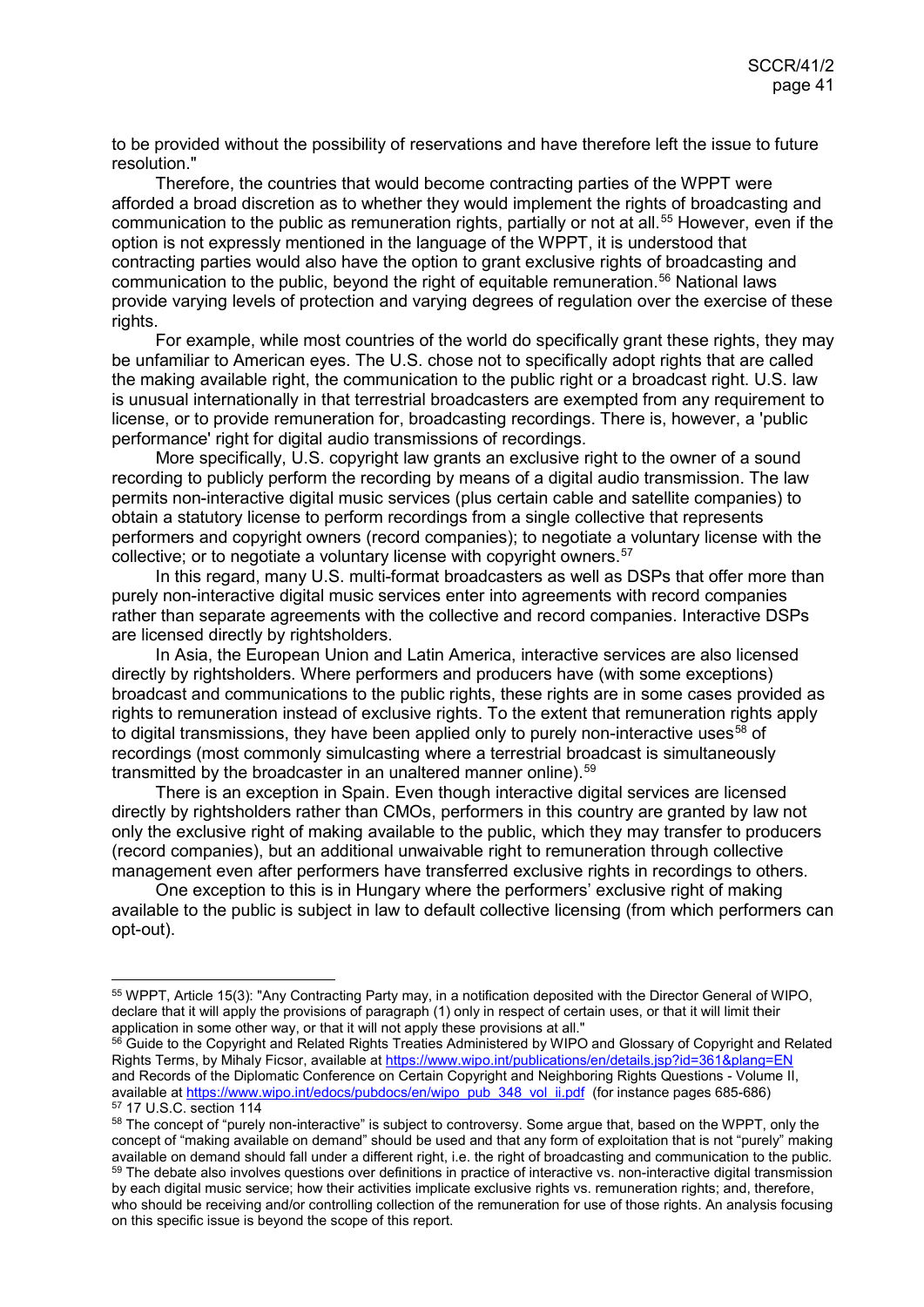#### <span id="page-41-0"></span>(iii) THE MAIN ARGUMENTS

The debate will no doubt continue for some time and may be the subject of further development by stakeholders or government agencies.

#### <span id="page-41-1"></span>(K) REVENUES

The available information follows on the revenues of the four sectors of: digital music services; recorded music; compositions; and performers and songwriters/composers.

## <span id="page-41-2"></span>(i) DIGITAL MUSIC SERVICE REVENUES

The publicly traded companies that own digital music services do not report revenue and cost figures for the music services separately when they file and report their annual and quarterly financial results. They are the companies that offer a broad range of products and services in addition to music, some of which complement the music services that they offer and benefit from the music offerings.<sup>[60](#page-41-3)</sup> The only publicly available financial information is from SiriusXM for Pandora Media, Spotify, SoundCloud and Tencent Music. The most recent reports for these companies are provided below.<sup>[61](#page-41-4)</sup>

Spotify reports for 2019 global revenue of €5.2 billion with cost of revenue €3.9 billion. Cost of revenue includes the licensing fees and royalties for rights in music and other content. Gross profit was €1.3 billion, then the company spent €493 million on research and development. This would include the costs to expand into other territories and continual technology development, which equaled just over 36 percent of gross profit, which was essentially invested back into the company. Sales and marketing costs were €620 million, and general and administrative costs were €283 million, for a 2019 operating loss of €43 million. This was much better than the prior two years.

Spotify reported for 2017: Revenue of €4.1 billion, costs of revenue €3.2 billion and gross profit of €849 million. The company spent €396 million on research and development; €567 million on sales and marketing; and €264 million on general and administrative expenses for an operating loss €378 million. The company reduced its operating loss in 2019 significantly.

Spotify reported for 2016: revenue of €2.9 billion; cost of revenue €2.5 billion; and gross profit of €401 million. The company spent €207 million for research and development; €368 million for sales and marketing; and €175 million for general and administrative expenses. It reported an operating loss of €349 million.

SoundCloud filed a financial report with a U.K. government agency. It reported revenues for 2018 (its 2019 filings are not yet due). The service reported revenues of €107.9 million with cost of revenues €82.6 million with an operating loss of €32.8 million, reducing its loss from the prior year by 36 percent. Per region, SoundCloud's revenue from subscriptions in the U.S. were €53.1 million and from advertising €22 million; revenue from subscriptions in Europe and the rest of the world were €30 million and from advertising €2.8 million.

SoundCloud reported for 2017 revenues of €90.6 million with cost of revenues €66.6 million and an operating loss of €51.4 million.

SiriusXM, which owns U.S. webcaster Pandora Media, reported 2019 financial results for Pandora. Total revenues were \$1.7 billion (advertising revenue of \$1.2 billion) with a cost of revenue \$1.1 billion, reporting a gross profit of \$624 million. While revenues grew by 10 percent, and the service added 251,000 new self-paying subscribers to reach 6.2 million selfpaying subscribers (i.e., those who are not part of a promotion), the monthly active users fell

<span id="page-41-3"></span> $60$  The companies that offer digital music services, including the companies' complementary products and services, are provided in part one of this report: An Introduction to the Global Digital Music Market, WIPO, prepared by Susan Butler, Oct. 9, 2019, Document SCCR 39/3, https://www.wipo.int/meetings/en/doc\_details.jsp?doc\_id=456065 <sup>61</sup> Spotify investors.spotify.com;

<span id="page-41-4"></span>SoundCloud Limited Annual Report for the year ended 31 December 2018, Companies House Registered number 06343600;

SiriusXM Fourth Quarter and Full Year 2019 Results http://siriusxm2019cr.q4web.com/investor-overview/pressreleases/press-release-details/2020/SiriusXM-Reports-Fourth-Quarter-and-Full-Year-2019-Results/default.aspx; Tencent Music https://ir.tencentmusic.com/2020-03-16-Tencent-Music-Entertainment-Group-Announces-Fourth-Quarter-and-Full-Year-2019-Unaudited-Financial-Results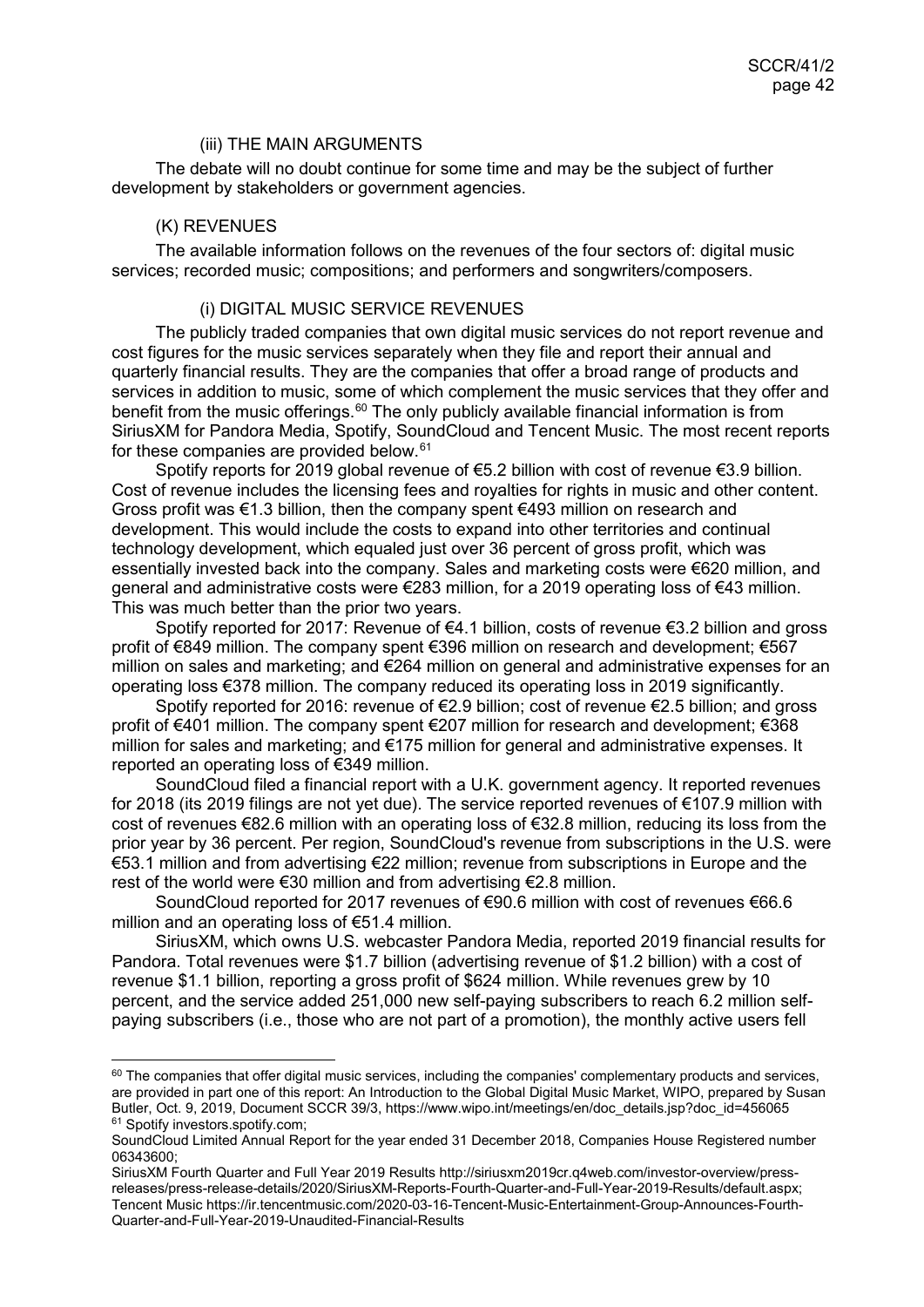from 69.4 million in 2018 to 63.5 million by the end of 2019. Ad-supported users' listening hours also fell from 16.2 hours in 2017, 14.8 hours in 2018 to 13.4 hours in 2019. The company did not report expenses.

With international headquarters in China, Tencent Music Entertainment Group reported its 2019 financial results (in both Chinese renminbi and U.S. dollars). Revenues from online music services increased by 29.2 percent from 2018 to RMB7.15 billion (US\$1.03 billion). The growth was primarily driven by increased revenues from user subscriptions and sales of digital music singles and albums to users. Revenue from music subscriptions was RMB3.56 billion (US\$512 million), up from RMB2.50 billion in 2018. The company does not report its cost of revenues for only online music.

The company's revenues from social entertainment services increased by 35.9 percent to RMB18.28 billion (US\$2.63 billion), primarily driven by the revenue growth in both the company's live streaming services and online karaoke service. The cost of revenues for online music and social entertainment services combined increased by 43.2 percent to RMB16.76 billion (US\$2.41 billion), primarily due to the increase in content expenses and revenue sharing fees. The increase in content costs was mainly attributable to increased market price and increased amount of licensed and original music content. The increase in revenue sharing fees reflected the increase in the company's online karaoke and live streaming services.

Tencent reported that gross profit for year increased by 19.2 percent to RMB8.67 billion (US\$1.25 billion). Total operating expenses increased by 19.4 percent to RMB4.74 billion (US\$681 million). Selling and marketing expenses increased by 19.1 percent to RMB2.04 billion (US\$293 million); general and administrative expenses increased by 19.7 percent to RMB2.70 billion (US\$388 million.

#### <span id="page-42-0"></span>(ii) RECORDED MUSIC REVENUES

Recorded music trade revenues are published annually by IFPI, the London-based international trade group for record companies.  $1.62$  $1.62$   $63$ 

For recordings, global revenues, measured at 'trade value' (wholesale value), grew for the first time in more than a decade in 2012 (the first growth since 1999). The growth was driven primarily by the digital business. At that time, digital downloads were the main source of total global digital revenues, making up more than a 70 percent share. However, revenue from downloads alone has never fully offset the annual revenue loss from declining sales in physical units globally. Global revenue from digital downloads declined year-after-year after 2013, although there were country-by-country differences each year.

In 2013, music streaming subscriptions became the fastest-growing single revenue stream for recordings. In 2014, the growth in ad-supported streaming and subscription streaming revenues globally were driving the rise in mainstream music revenues. The spread of smartphones and bundling partnerships—telcos bundling streaming music services with their user tariffs—were key factors. Leading telcos increased marketing of these services. By 2015, digital revenues globally overtook physical unit revenues for the first time. By 2016, digital revenues generated more than half of total global revenues for recordings.

<span id="page-42-1"></span><sup>&</sup>lt;sup>62</sup> The author of this report has been reviewing and analyzing IFPI revenue figures each year since 2005, which are typically released in Q1 for the prior year. The IFPI report is the only music report that gathers information from around the world (53 territories in 2019) directly from record companies or their national trade groups, with the latter obtaining the data from the companies. The group has standards, refined each year, that the reporting companies and groups must follow. IFPI also uses detailed coverage rate calculations, distinct to each market, which estimate the size of each market that is not covered by the reporting companies. The IFPI report is, therefore, the most accurate information on recorded music in the world. The figures plus extensive analysis are published in its Global Music Report, which is a for-sale publication to help defray the costs of preparing the report. IFPI authorized the author of this report to include the figures from 2019 and prior years. The publication for 2020 (Global Music Report 2021), when published, will be available for purchase from IFPI through its website ifpi.org.

<span id="page-42-2"></span><sup>63</sup> For its annual reports, IFPI converts local currencies to U.S. Dollars for ease of comparison. It publishes the currency conversion rate used in each report. The report also provides country-by-country data; in these pages, IFPI provides revenues in local currencies as well. In this WIPO report, only the U.S. Dollar figures are provided.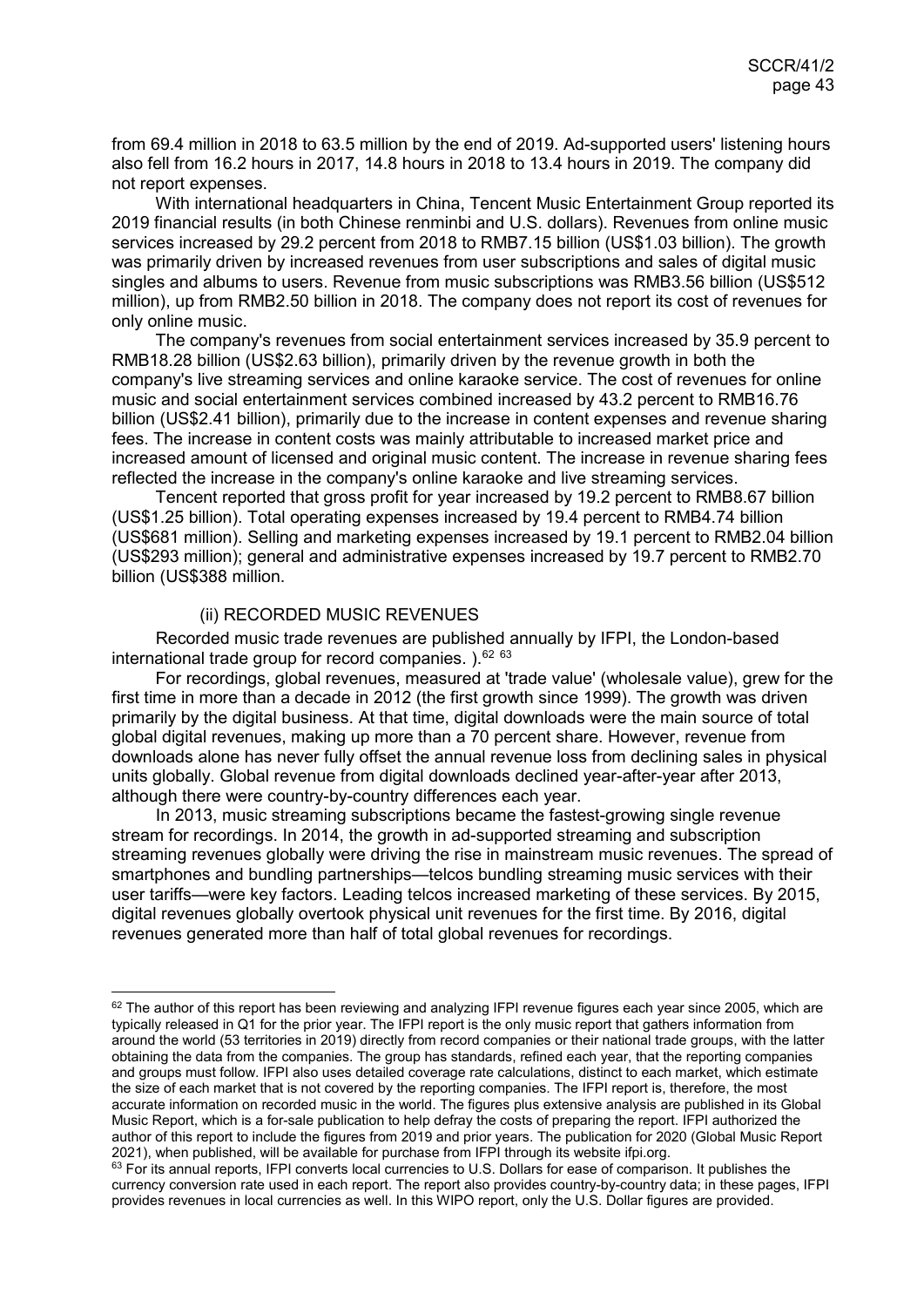## *(a) RECORDED MUSIC REVENUES[64](#page-43-0)*

In 2019, trade revenues for the global recorded music market grew by 8.2 percent from the prior year to reach \$20.2 billion. Total revenues include those generated from physical unit sales, digital offerings, synchronization licensing and public performance income from recorded music audio and audiovisual recordings. It was the fifth consecutive year of global growth. This growth was predominantly driven by a 24.1 percent rise in paid-subscription streaming revenue, which accounted for 42 percent of total revenues. Overall streaming revenues (subscription and ad-supported) grew by 22.9 percent from the prior year to reach \$11.4 billion, making up more than half of global recorded music revenue for the first time.

In Asia, revenues overall grew at a slower rate in 2019 (+3.4 percent) than the prior year due mostly to a slowdown in Japan's physical sales. Excluding Japan, Asia in 2019 reported double-digit growth (+11.5 percent) boosted by a strong increase in subscription streaming. The region reported total recorded music revenues of \$4.6 billion. Excluding Japan, almost all Asian markets were predominantly digital, including China, India, Indonesia, Malaysia, Philippines, Singapore, South Korea and Thailand. Excluding Japan, revenues from streaming in Asia made up 70.8 percent of total revenues, while revenues from digital downloads and other digital made up 7 percent of total revenues. In Japan, revenues from streaming made up 16.6 percent of total revenues, while revenues from digital downloads and other digital made up 8.6 percent of the total.

In Australasia, streaming revenues in 2019 accounted for 70.8 percent of the \$552 million in total revenues.

Latin America reported the highest rate of growth globally for total recorded music revenues in 2019 (+18.9 percent) as it had in the four previous years, driven by strong gains in digital revenues. Total revenues were \$781 million. The region also reported the highest proportion of revenues generated by streaming worldwide, almost three-quarters of all income (73.1 percent). In the three largest markets, streaming revenues made up 75.5 percent of the \$314 million in total recorded music revenues in Brazil; 86.2 percent of the \$181 million in Mexico; and 44.9 percent of the \$86.4 million of total recorded music revenues in Argentina.

In Europe, 2019 was the first year that revenues from digital (streaming plus downloads and other digital formats) made up more than 50 percent (+55 percent) of the \$6.2 billion in total recorded music revenues. Digital revenues made up less than 40 percent of total recorded music revenues in seven of the countries/territories reported by IFPI. These countries are in Northern Europe (Baltics), Eastern Europe and Southern Europe.

South Africa reported 48.4 percent of the total recorded music revenue of \$59.9 million generated from streaming and 8.2 percent of total revenues from other digital formats (downloads, mobile personalization and other digital) in 2019. The Middle East and North Africa (MENA) reported \$19.6 million in total recorded music revenues, all generated from digital offerings.

The U.S. and Canada combined reported \$7.8 billion in total recorded music revenues in 2019. Streaming revenues made up 69.1 percent of total recorded music revenues in Canada while other digital formats generated 8.8 percent of total revenues. In the U.S., streaming revenues made up 67.7 percent of total revenues and other digital formats 10.1 percent.

#### *(b) THE STREAMING IMPACT*

Sweden was an early digital benchmark of sorts for streaming. The country's recorded music industry reported a slight increase of just 0.1% in trade revenues in 2001. The Swedish music market began declining in 2002, and then The Pirate Bay, a notorious online piracy site, launched in the country in 2003. Record companies' trade revenues declined sharply every year for seven years. Record companies lost over 48 percent of their trade revenues during that period of time as physical unit sales revenues plummeted and piracy was rampant. Legal authorities shut down The Pirate Bay website in 2006, but the operators used computer servers in other countries and were back online about one month later.

<span id="page-43-0"></span> $64$  IFPI Global Music Report 2020 (for the year 2019 with country-by-country figures for a five-year period).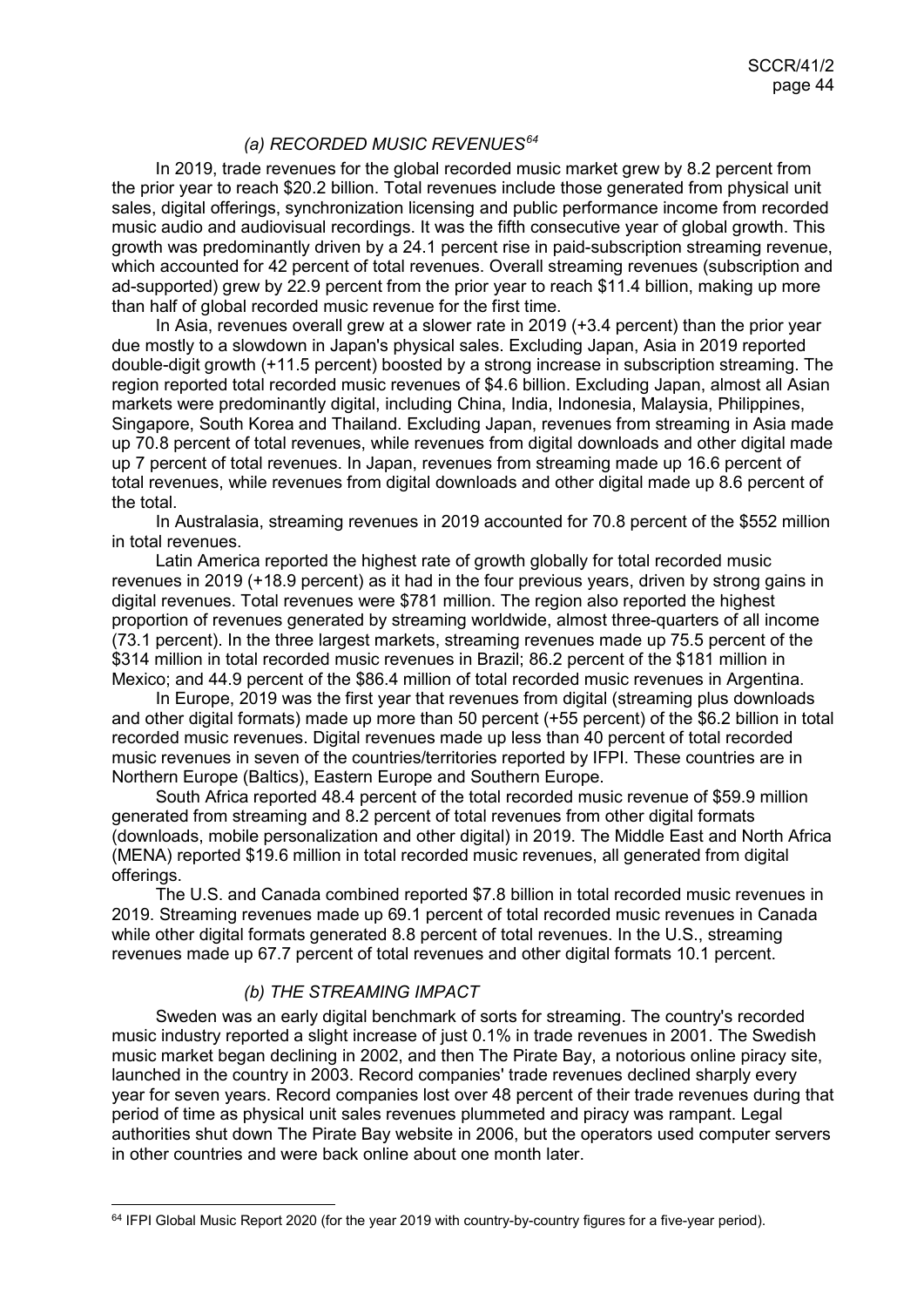Although nine digital services were available in Sweden in 2007 (all download services except one streaming to mobile), the digital offerings only made up 7 percent of total revenues that year.

It wasn't only Swedish record companies, artists, publishers and songwriters suffering. At that time, the music sold in the country was slightly less than half domestic music and just over half international music. Most record company executives at the time viewed Sweden as a lost market.

Spotify launched its streaming service in late 2008 in Sweden. The following year, digital trade revenues more than doubled, and the country's record companies saw the first total revenue growth since 2001. Digital revenues nearly doubled again in 2010 (73 percent increase), although total revenues dropped slightly. Digital revenues made up 28 percent of total recorded music trade revenues that year.

By 2018, nine of the 12 DSPs operating in Sweden were streaming services. Recorded music total trade revenues had grown every year since 2010 to reach \$193.5 million in 2019. Streaming revenues made up more than 75 percent of total recorded music revenues by 2019. The mix of revenues from streaming were subscription audio streams (\$136.7 million); adsupported audio streams (\$3.7 million); music video streams (\$5.6 million). Downloads also generated \$1.6 million in revenues.

Much like the course of the industry in Sweden, revenues from streaming services have become a lifeline in many small or emerging recorded music markets during the past decade and essential to the growth observed in larger markets.<sup>[65](#page-44-0)</sup>

For example, Asia has become a world player in recorded music with markets like South Korea, the sixth largest, and China, the seventh largest, in 2019. While South Korean revenues from streaming made up 53 percent of total trade revenues, China's revenues were dominated by income from licensed music streaming services such as QQ Music, Kugou, and NetEase. Streaming contributed more than 90 percent of the entire Chinese market in 2019 and generated trade revenues of US \$533.7 million out of a total market worth US \$590.9 million. Ad-supported streams produced the largest share of streaming incomes and more than half of total revenues in the country.

Calculating total recorded music revenues in 2018 and excluding only performance rights and synchronization licensing (i.e., licensing the recordings to sync with visual images), 50 countries by 2018 reported more than half of their recorded music revenues from streaming:

Bolivia (98.9%) Paraguay (98%) Ecuador (94.7%) Brazil (94.2%) Peru (94.2%) China (93.5%) Colombia (92.7%) Chile (92.4%) Singapore (90.6%) Norway (90.5%) Sweden (89.4%) Central America (89.3%) Philippines (88.8%) Caribbean (88.7%) Denmark (87.3%) Argentina (86.6%) Finland (85.2%) Iceland (84.6%) Mexico (84.1%) Thailand (83.8%) India (82.3%) New Zealand (81.4%)

Russia (81.0%) Romania (79.7%) Sub-Saharan Africa (76.3%) Turkey (73.9%) MENA (Middle East & North Africa) (71.7%) Ireland (71.6%) Netherlands (71.5%) Australia (71.4%) Taiwan (71.4%) Uruguay (71.1%) Canada (67.3%) Spain (66.1%) U.S. (66.0%) Bulgaria (63.8%) Hong Kong (63.2%) U.K. (61.5%) Switzerland (60.4%) Slovakia (60.1%) Greece (57.6%) South Korea (56.9%) Malaysia (56.9%) Italy (56.2%)

<span id="page-44-0"></span>65 IFPI Recording Industry in Numbers 2006, 2008, 2011; IFPI Global Music Report 2019 and 2020 (in each report, IFPI provides figures for the year prior to the date of the report).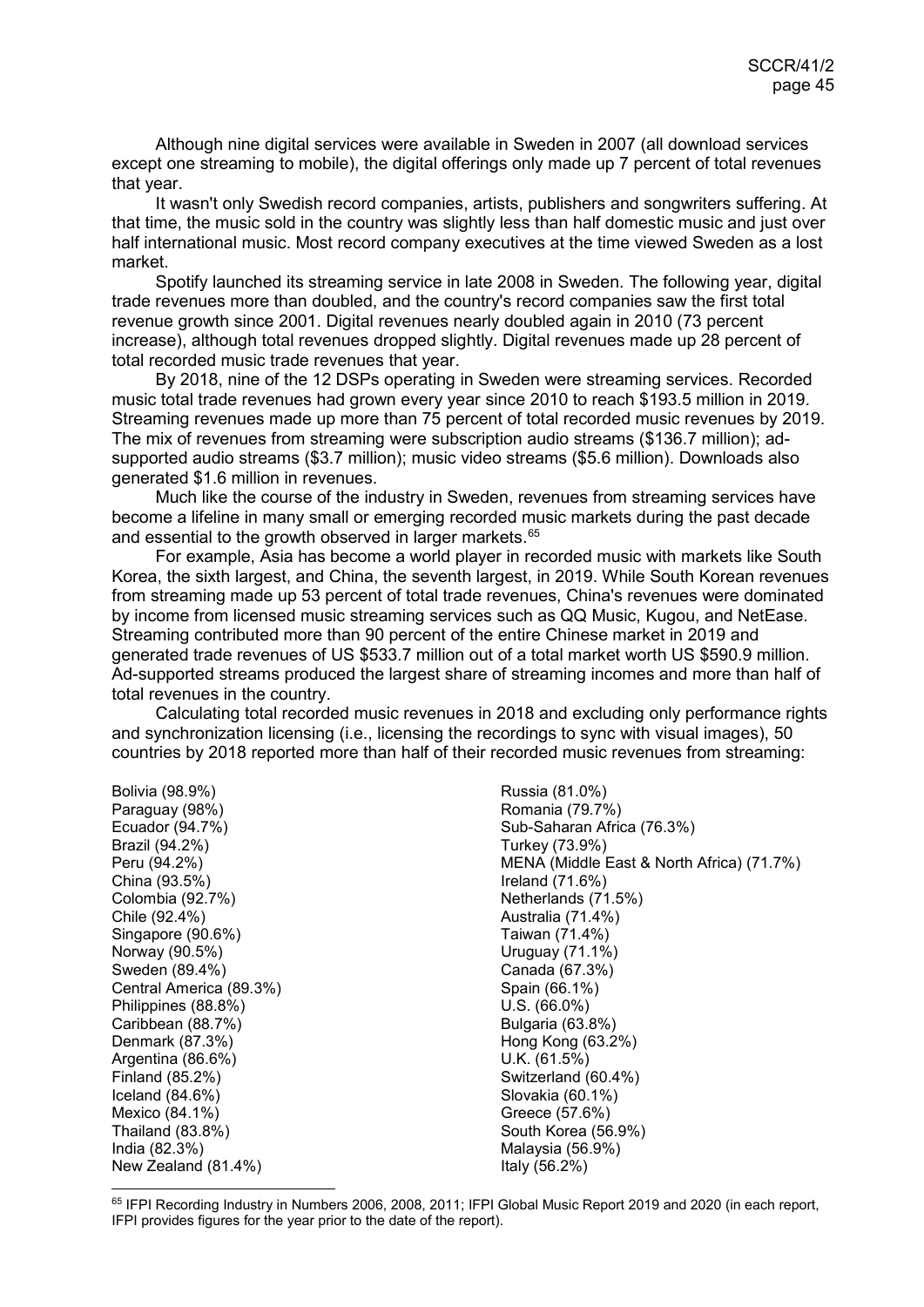Hungary (56.1%) South Africa (55.8%) Czech Republic (55.5%)

Belgium (55.1%) France (51.0%) Portugal (50.6%)

While the figures above reflect the impact of streaming to total revenue excluding public performance and synchronization licensing revenues, the following reflect the markets in which digital revenue (streaming and other forms) generated more than half of total recorded music revenues (including performance and sync licensing revenues) by 2018:

Bolivia (100.0%) Indonesia (98.2%) China (95.7%) Philippines (92.7%) Russia (90.8%) MENA (Middle East & North Africa) (90.8%) Thailand (87.2%) Mexico (85.1%) Iceland (84.9%) Ecuador (84.8%) Central America (84.3%) Singapore (80.3%) India (78.0%) Sweden (75.6%) Australia (75.0%) Canada (74.6%) U.S. (74.2%) Norway (73.8%) New Zealand (73.6%) Brazil (72.4%) Taiwan (71.9%) Malaysia (71.6%) Chile (69.4%) Sub-Saharan Africa (68.7%) Peru (67.4%) Colombia (63.2%) Denmark (62.1%) Turkey (62.0%) Ireland (61.7%) Switzerland (61.5%) Finland (59.6%) Caribbean (58.4%) U.K. (57.1%) South Korea (56.4%) Netherlands (53.5%) Spain (51.4%) Hong Kong (51.1%) South Africa (50.3%)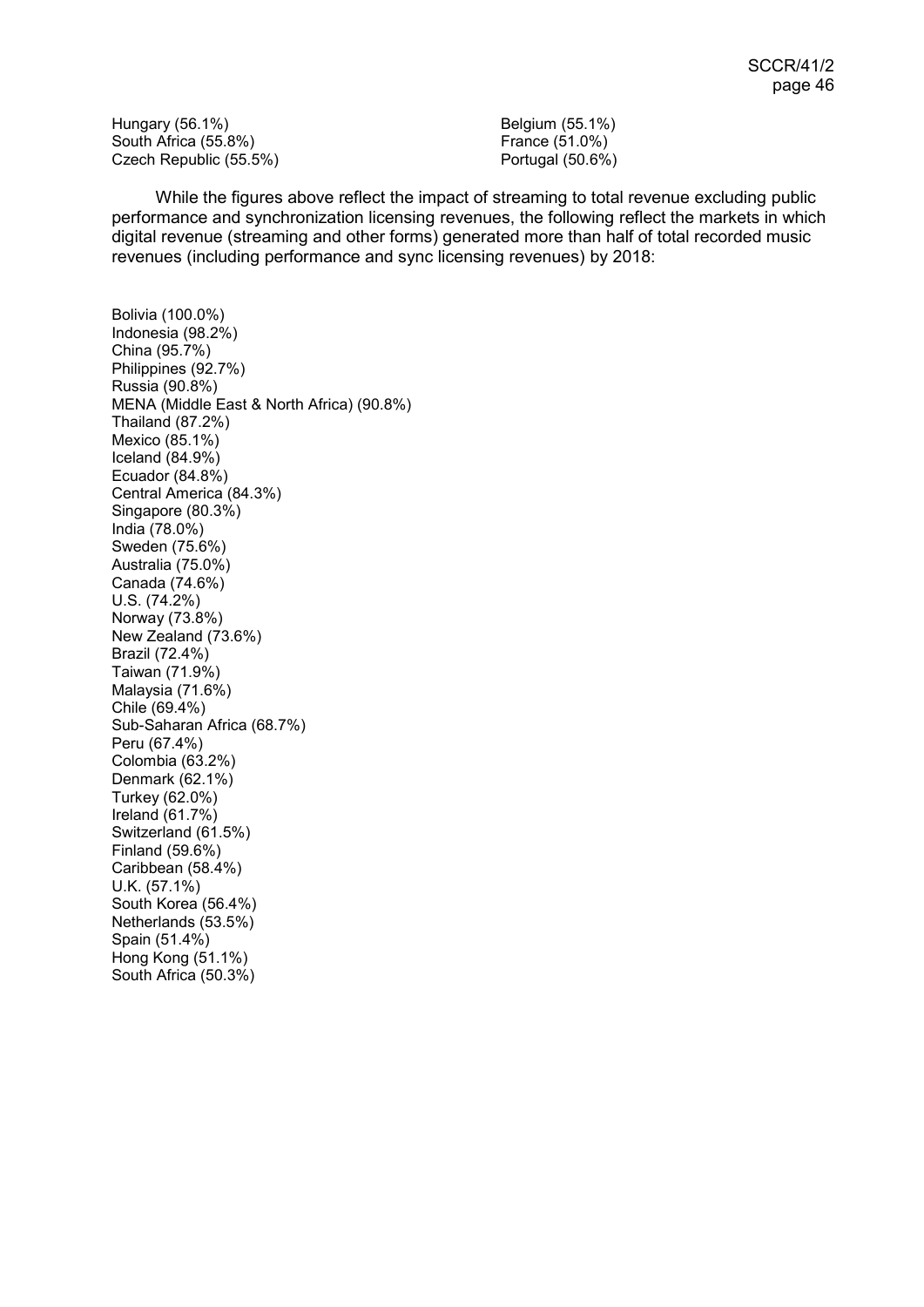These revenue figures are gross revenues. They do not reflect any individual record company's profit or loss for the year, which will vary greatly from company to company, especially among the independent music community.

#### <span id="page-46-0"></span>(iii) COMPOSITION REVENUES

Far too many people are under the impression that recorded music revenues represent total music industry revenues and, likewise, their contributions to economies around the world. To the contrary, many music sectors are not provided in industry-wide annual reports. Revenue generated from songs is one of them.

#### *(a) THE METRICS*

Industry-wide revenues generated from songs have been impossible to measure accurately to date. Some music executives are able to make good estimates for their companies and investors due to their access to confidential information, but publicly available information is insufficient to calculate the market. This information is only useful to look at trends, but even trends must be viewed with caution for the following reasons.

This sector of music is made up of the mix of publishers and CMOs that collect for the licensing and use of songs. This creates out-of-sync timing issue. Money paid by a DSP to a CMO may not reach the publisher and songwriter for many months, up to a year, depending on the CMO and the territory. Money that a DSP pays to a CMO in one territory that is collecting for a CMO in another territory may not reach the publisher for more than one year, sometimes two years, and the songwriter following that time. While reports of recorded music revenues generally reflect the use of those recording for the period reported, revenues reported by the very few publishing companies that report earnings publicly reflect the use of those songs over a period of years.

There are a variety of payment options that affect the timing and, therefore, the reporting of revenues as well. Publishers that have license agreements directly with a DSP may require the DSP to pay the publisher directly by certain dates. Publishers that have license agreements directly with a DSP may instead set up an agreement with a CMO for that CMO to collect amounts due from the DSP and then distribute them to the publishers by certain dates. CMOs have policies on when they will distribute amounts collected from DSPs to their writer/publisher members/affiliates, which may be quarterly or semi-annually.

Financial reports from publishers include their collections from CMOs. When someone uses figures reported publicly by publishers and adds them to CMO reports of collections or distributions, there is double counting of amounts generated by the songs. There is no way to tell which amounts are counted more than once without having access to the financial reports of both publisher and CMO.

Further, when CMOs report their collections publicly, not all CMOs report for individual categories of uses. For example, CMOs often report collections from radio and TV broadcasting as one sum. Digital collections reported by one CMO may include digital audio and audiovisual while another CMO may not include video streaming as digital.

#### *(b) CISAC CMO REPORTS*

The international body that represents authors' CMOs is Paris-based CISAC. While many of the 239 member CMOs in 122 countries represent multiple authors in multiple fields (audiovisual, dramatic, literature, music and visual arts), music drove 88 percent of the amounts collected by CISAC member CMOs in 2018.

CISAC reports that digital income for songs continues to be the driving force behind the growth of music collections by CMOs, making up 19.1 percent of total collections, up from 15.0 percent of total collections in 2017.

The group reports that collections for digital in 2018 by CMOs were  $\epsilon$ 1.618 billion, an increase of 29.6 percent from the prior year. Over the previous five years, digital music collections grew by 185 percent.

Increasing subscription revenues drove digital music growth for songs in France (+146 percent); Germany (+45.2 percent); the U.S. (+25.6 percent); and Japan (+19.6 percent). Five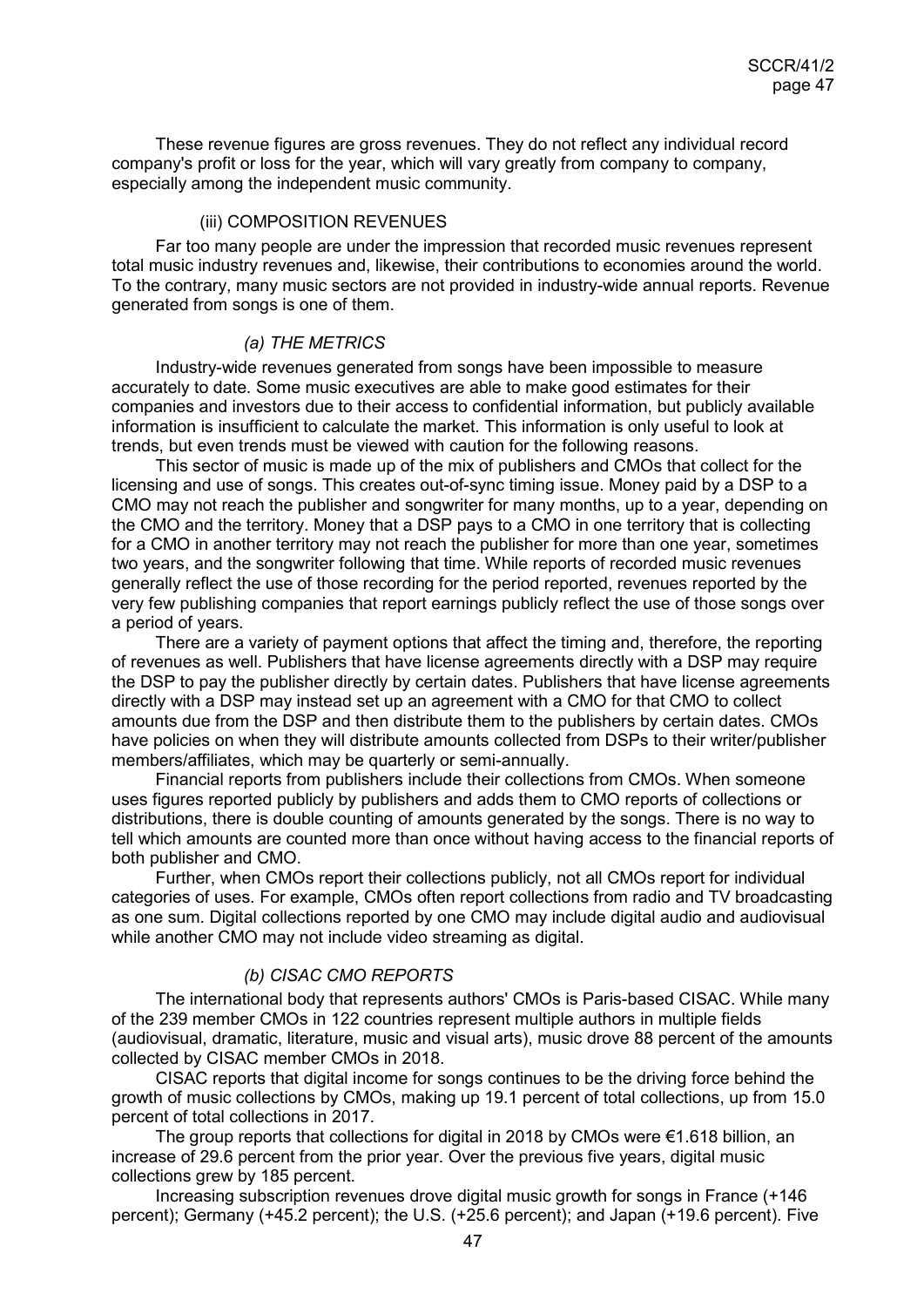of the top 20 CMO markets in 2018 reported the highest share of collections from digital: Mexico 48.9 percent; Sweden 42.8 percent; Australasia 36.6 percent; South Korea 34.8 percent; and Canada 30.9 percent. [66](#page-47-2)

As noted above, these figures do not include revenues of music publishers that licensed DSPs directly and either did not collect those royalties through CMOs or were not reported with the CMO collections.

#### <span id="page-47-0"></span>(iv) PERFORMERS AND SONGWRITERS

This report focuses only on the digital music market and not the broader music industry. There have been some valiant attempts to learn how much the average performers earn from music, but the author of this report believes that none have been a true reflection of the marketplace. The standards for conducting market research and surveys do not produce accurate results for such a unique marketplace for many reasons.

The most successful recording artists do not respond to surveys, according to many artists' lawyers and personal mangers.

The genres of music performed affect the results, and survey respondents are often within genres that do not generally generate as much recorded music revenue as other genres or the survey does not ask this specific question. Revenue generated from classical, jazz and niche genres tend to be less than revenues generated from hip-hop and pop currently.

The ages of the performers are particularly important in the music market. Age and audience are often directly linked and impacts the performer's ability to earn money in the music market. Whether a performer is a solo performer, member of a four-piece band or member of a symphonic orchestra also impacts that performer's share of revenues.

Further, multiple executives with digital music aggregators who work with artists in many countries say that many artists tell them they do not report all of their earnings through official music channels. Some performers who are union members record for projects produced for indie, non-union record companies and do not report that work or their earnings to the union. These executives say there are a lot of earnings by performers around the world that are not reported through official channels.

Recording artists also earn royalties under many different types of contractual provisions, as described above (section 4H(iv)), Featured Artist Contracts).

Songwriters receive a share of royalties from publishers and from CMOs. Their shares from publishers typically vary from 50 percent to 90 percent or more depending on the type of agreement. Songwriters receive from CMOs 50 percent or more of distributions. However, each CMO has different distribution rules for calculating how much of the collections go to each songwriter. Collections are also reduced by administration fees and sometimes other deductions (such as social and cultural deductions) before distributed to songwriters.

CMOs that represent recordings, collecting for producers and/or performers, in some territories must comply with government-imposed percentage shares for equitable remuneration between performers and producers. CMOs that represent songs typically have rules or regulations that govern the minimum share of mechanical and/or performing rights income to be paid directly to songwriters.

#### <span id="page-47-1"></span>(L) COSTS OF DIGITAL

There is a misperception that digital releases of recordings incur little or no costs compared to physical records that require manufacturing and physical distribution. The reality is that digital streaming has required record companies, publishing companies and CMOs to spend, and continue to spend, quite significant sums of money to meet the demands of the digital music market.<sup>[67](#page-47-3)</sup>

<span id="page-47-3"></span><span id="page-47-2"></span><sup>66</sup> CISAC Global Collections Report 2019 for 2018 Data. CISAC generally releases in Q4 of each year reports for the prior calendar year. The latest CISAC information available is for 2018. The report does not go into as much detail per category or per country. It does not include revenues of publishers. These collections do not include what a society may have collected on behalf of a publisher that has a Special Purpose Vehicle or similar arrangement.  $67$  The author of this report was unable to compile an estimate of the costs of digital before publication of this report.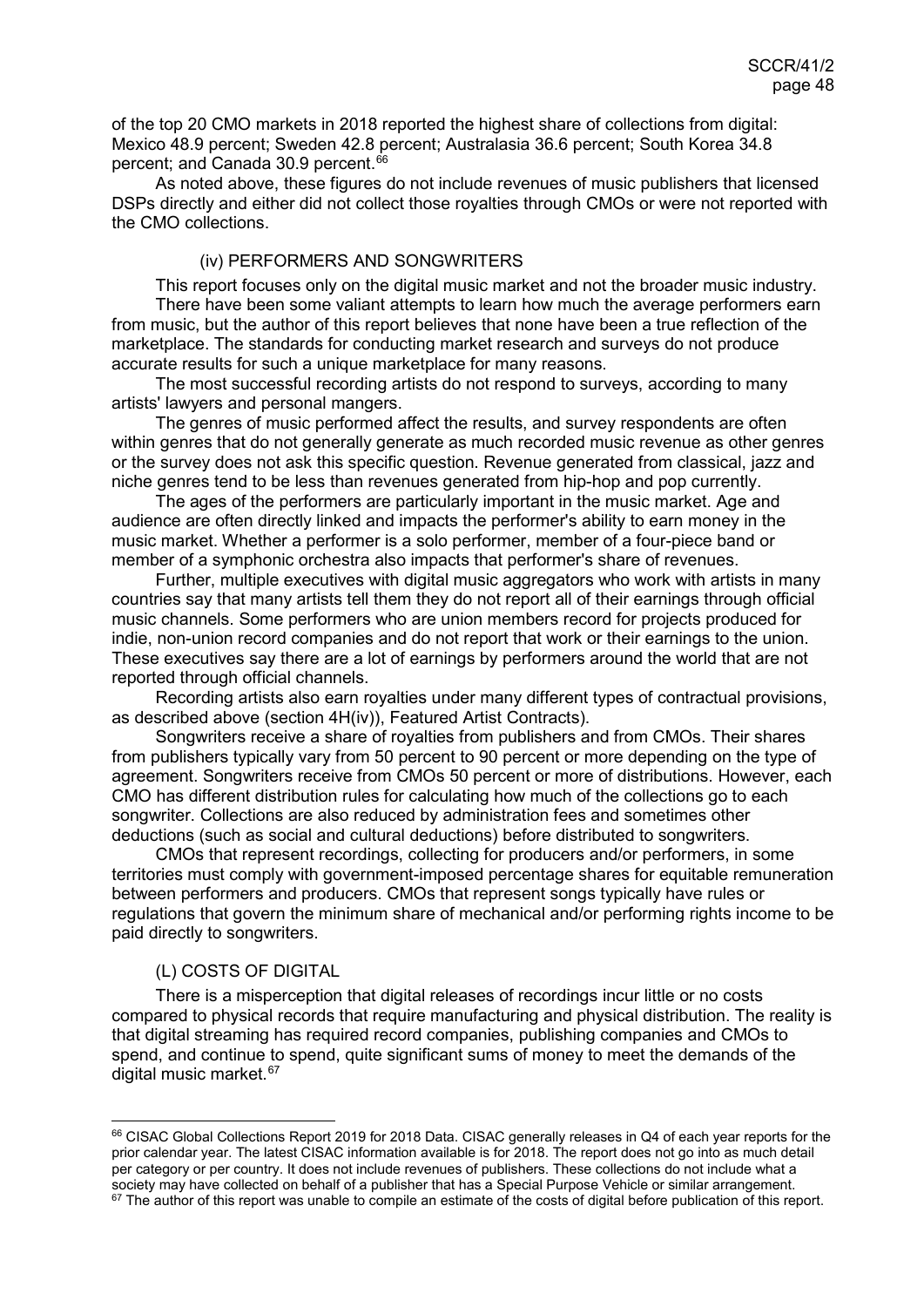It begins with the product. When recordings were released primarily as CDs, major record companies would create about six or seven different versions of one album CD, such as adding a couple extra tracks for the CD released in Japan, perhaps one extra track for another territory, and so on. For a similar type of product for the digital market, a major record company may now create 250 to 350 individual pieces of content that will get released into the market.<sup>[68](#page-48-0)</sup>

As mentioned in another section of this report (4H(i)), the most popular multinational streaming services receive on average more than one million recordings each month currently (April 2020) from more than 500 different sources, which aggregate approximately 40,000 different sources, such as traditional record labels, non-traditional record labels, aggregators, distributors, self-released artists.

Record companies, digital distributors, music publishers and CMOs have invested, and continue to invest, very significant amounts of money into developing, maintaining and upgrading IT infrastructure, system operations and professional staff for digital supply systems and digital revenue processing.

Record companies and digital distributors are delivering tens of millions of digital assets for the recordings and millions of pieces of associated metadata to hundreds of DSPs. Every DSP has its own requirements for the types of digital files (the formats) and other metadata that it expects to receive. Nearly every DSP has requirements that are different from the other DSPs.

These assets do not include the millions of additional pricing and metadata updates that a record company manages across its existing catalog of digitally available music and videos. For record companies and distributors, the vast array of IT systems underpinning their digital supply chain and, also for publishers and CMOs, the digital revenue processing capabilities require constant maintenance and ongoing development to keep pace with the evolution of the music business.

Before releasing a recording, a group of personnel will also review the metadata that is supplied with the digital audio file to ensure its accuracy and confirms that it complies with the standards set by digital subscription and streaming platforms. This process is essential to retain a company's direct to store status with each platform to avoid delays in bringing the artists' recordings to market. The group also reviews the metadata related to the artwork, artist information and track information to enable the DSP to identify the recording in its system

The digital supply chain has evolved to include several interacting electronic database systems within a single record company group. For those companies that have mastering studios, which convert master sound recordings into digital audio files, they incur material digital storage costs to support and preserve their vast catalog libraries of digital content and other assets, including artwork, digital audio and video files that make up the multi-track and high resolution master digital releases.

Companies may have another IT platform that controls the scheduling of digital releases, which are not always simultaneous with physical releases. To prevent piracy of their artists' music prior to release, there are sophisticated digital scheduling and security systems to ensure that the product does not leak onto the Internet and is released at the appropriate time. There are also interfaces to connect to anti-piracy and other fingerprinting systems. They may use global repertoire systems to track metadata associated with each recording, a global pricing mechanism to set wholesale prices, a global rights system that tracks how the label is permitted to use the recordings. Also, some companies have redeveloped their digital distribution platform to finalize and prepare products for delivery to digital services.

Record companies, distributors, publishers and CMOs are also processing anywhere from millions to trillions (depending on the company) of micro transactions related to matching usage reports from DSPs to their catalogs of music and then recognizing digital revenue and calculating the associated royalty obligations.

During 2019, a North American performing rights CMO processed more than 2.1 trillion digital performances of songs that it represents, which made up 98 percent of its total processing of performances (2 percent of the processing was for non-digital performances). A

<span id="page-48-0"></span><sup>68</sup> These figures were provided to the author during prior reporting in 2014. The numbers are almost certainly much higher today.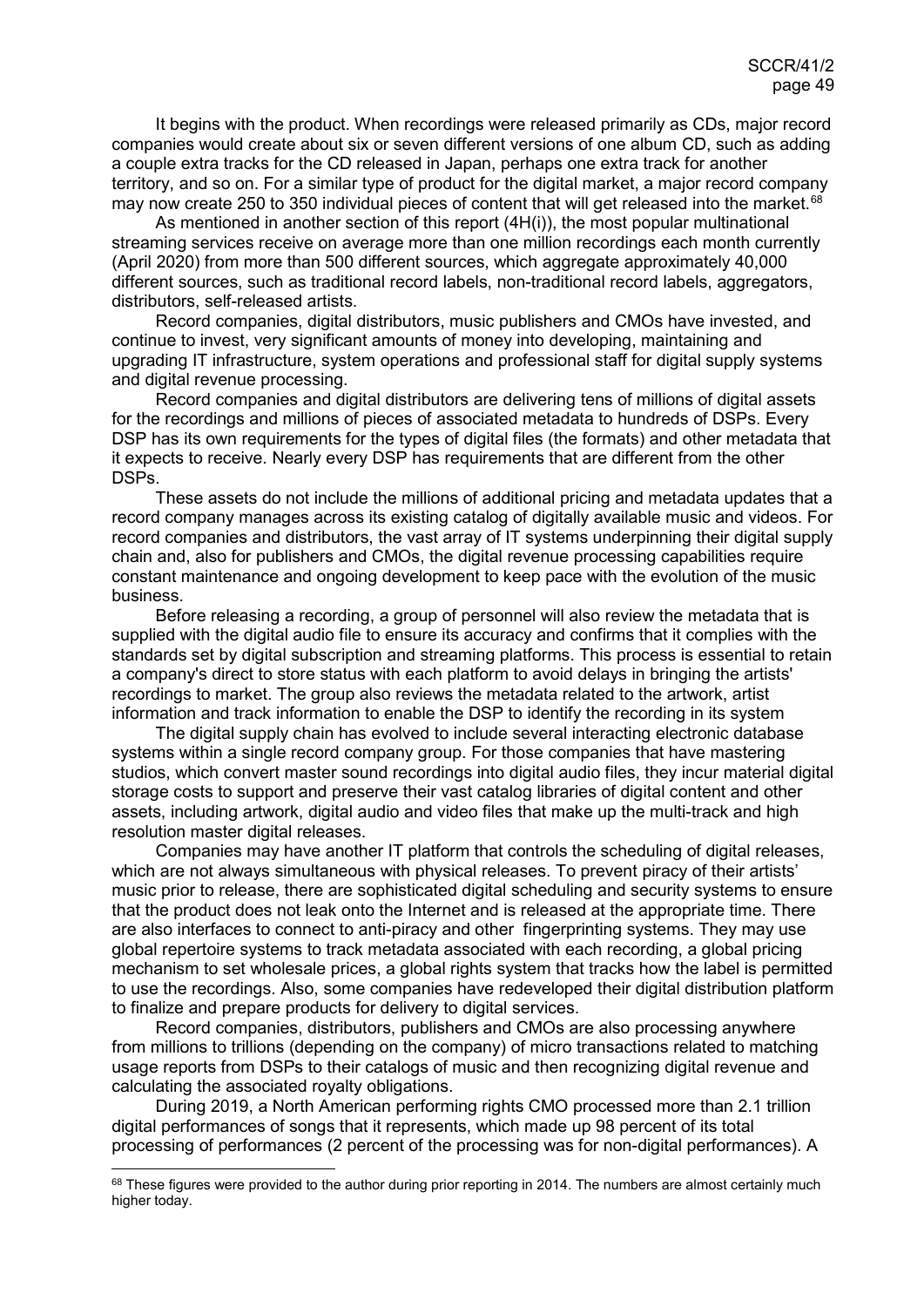U.K. performing rights CMO reported processing in 2018 over 11.2 trillion performances of digital music, up from 6.6 trillion the year before, a 70 percent growth in data volume. This data "explosion" is occurring throughout the global CMO network.<sup>[69](#page-49-2)</sup>

Then as rights in catalogs of music change hands, the systems and DSPs must be updated. This is a constant problem, with the means available at the moment for dealing with it are described as barely 20th century solutions let along 21st century. Acquisitions occur every month in the industry. When EMI Group was sold, it reportedly took the music industry one year to update information about the catalogs with DSPs.

Further descriptions of these processes appear in the Information Flow section, below (section 5).

#### <span id="page-49-0"></span>(M) VALUE GAP, UNAUTHORIZED SERVICES AND THE SHARE OF VALUE

#### <span id="page-49-1"></span>(i) VALUE GAP AND UNAUTHORIZED SERVICES

Often colloquially referred to as the 'Value Gap,' the digital music market is viewed by most rightsholders and many digital music executives as a distorted market caused by unclear liability rules that not only harm rightsholders but skew the competitive market to the disadvantage of licensed digital music services. These rules have allowed some online platforms to distribute music without negotiating licenses or conduct negotiations in the shadow of broad liability privileges. Those digital platforms have built large businesses by providing free access to music and other copyright content.

The market also faces the challenge of the unauthorized use of music online. Despite a gradual reduction, thanks to rightsholders' enforcement efforts and the drive across the recorded music industry to provide easy access to licensed services, unauthorized use of music online continues at unacceptably high levels.

The impact is felt from multinational music companies to the small music publisher, music entrepreneur and professional musician.

Several years ago, a music publisher in Italy discovered music that his company controls being used by a DJ as part of a mix on a multinational user-generated-content (UGC) video site. Being unsuccessful in having the music removed, he decided to file a legal action but did not have confidence in the Italian court system to accomplish this successfully. He began a legal action in Germany. The content was removed.

The music reappeared quickly on the video site in America. Sending a take-down notice to the site in the U.S., the video was removed. The video then reappeared. The UGC operator claimed that the DJ in Japan protested the copyright claim, arguing he had the right to use it in America, and the site allowed the music to be uploaded again. The publisher could not afford to file another lawsuit in America.

A professional musician in Canada finds digital platforms in many cases commercializing her music and the music of her fellow creators without giving the creators the ability to say "no." Widespread legal exceptions have inhibited their ability to realize any commercial gain from many uses of their music in the digital space.

The team of a music entrepreneur in Nigeria prepares promotional material for recording artists and delivered it to online bloggers. The blog hosted the promotional stories but provided links with the stories to the music on unlicensed, piracy sites where it was available for free without authorization.

Addressing these challenges on an international scale is vital to sustain and expand a digital music ecosystem that supports creativity and consumer engagement with music. An indepth review of these issues is beyond the scope of this report and deserves further action. The following is a brief review of the issues at the heart of these challenges.

The Value Gap involves services that host UGC and rely on the so-called safe harbor provisions. These provisions were adopted in the European Union as part of the E-Commerce Directive in 2000; the U.S. as part of the Digital Millennium Copyright Act (DMCA) in 1998;

<span id="page-49-2"></span> <sup>69</sup> BMI Sept. 9, 2019, report on fiscal year ending June 30, 2019; CISAC Global Collections Report 2019 for 2018 Data.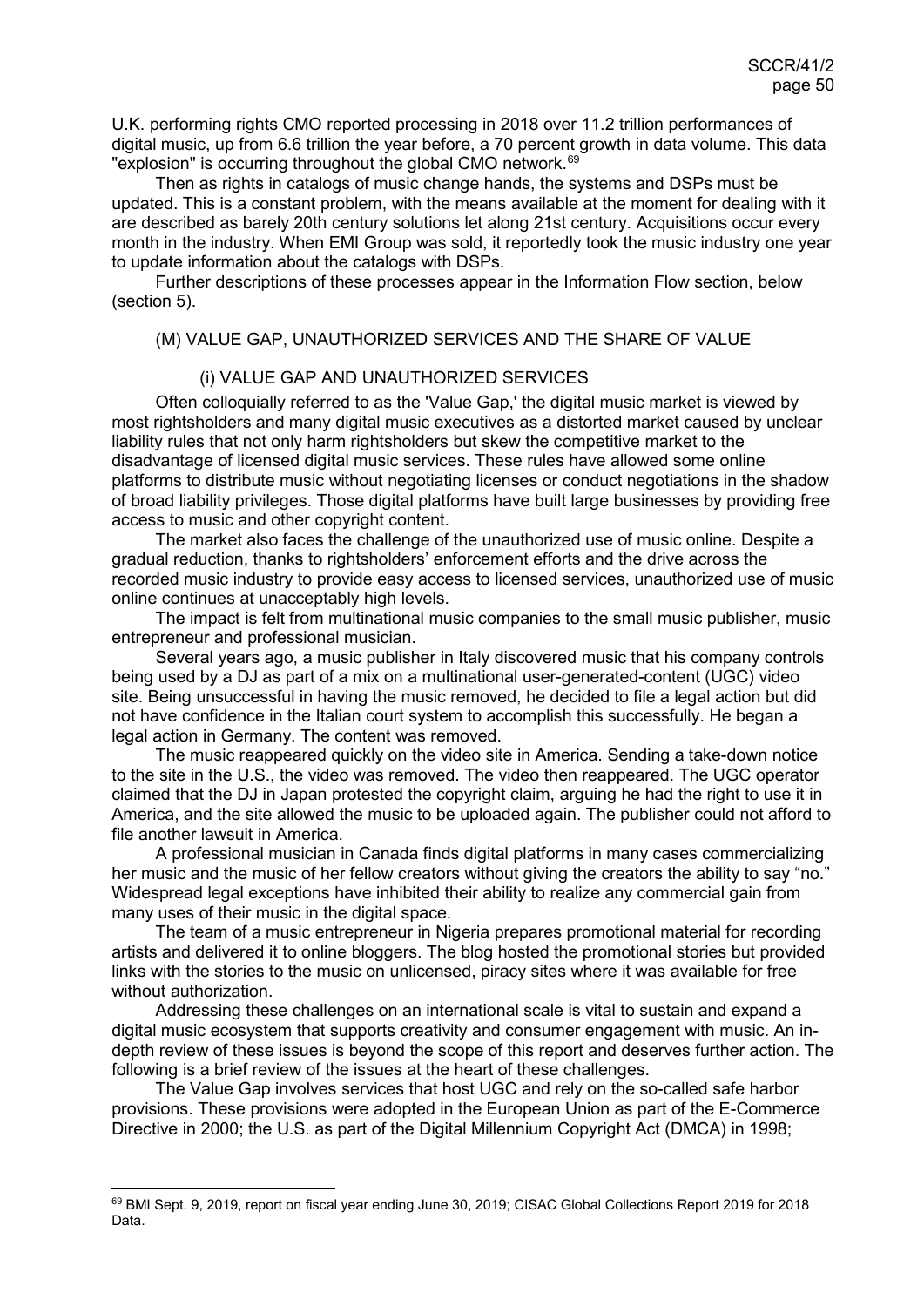China within the Regulation for the Protection of the Right of Communication through Information Network (RPRCIN) in 2006.

UGC services have argued (with some support by court decisions) that they are protected under Safe Harbor provisions of copyright laws because they merely host information provided by users. Many of them have argued that the safe-harbor provisions are a success, enabling them to grow exponentially and serve the public without facing debilitating lawsuits.<sup>[70](#page-50-0)</sup>

Rightsholders and their supporters argue that laws on online copyright liability are not always clear enough, are sometimes outright outdated and are no longer fit for purpose. In particular in certain countries, the so called safe harbor provisions are constructed or applied in a manner that allows UGC platforms to actively engage in the distribution of music without a license, or allows these platforms to resort to a mere take down procedure to remove unauthorized content following a notice from a rightsholder. In these circumstances, the digital marketplace is distorted and, as a result, rightsholders are unable to negotiate fair commercial terms and obtain appropriate payment for their rights or obtain adequate reporting on the use of their music.

More specifically, the complaint from the music industry has been that during license negotiations for content, which may also cover some UGC, many music companies believe that the UGC platform providers negotiate for a lower-than-market royalty rate with them because music companies cannot effectively say 'no' to the license. While music companies could say "no" to the license request because they perceive the offered royalty rate is too low, realistically much of their music—even when removed from the UGC site—will likely reappear when another user uploads that music. Therefore, many music companies believe their only choice is to accept the rate that is lower than digital music services agree to pay or spend money constantly searching for the unlicensed UGC and sending take-down notices over and over again. It is better to take some money than to only spend money.

Rightsholders argue that it is clear that the manner in which creative content is used by UGC platforms goes well beyond the mere role of a 'host' protected under safe harbor provisions. It is also clear that the low level of royalties collected reflect the difficulties that rightsholders have to enter into licenses with them.

The CISAC-commissioned study, "Economy Analysis of Safe Harbor Provisions," (Feb. 2018) is viewed to clarify how safe harbors create an unfair bargaining position between copyright owners and UGC services when they negotiate rates. [71](#page-50-1)

Further, the publication, "Is Copyright Law Fit for Purpose in the Internet Era? An economic and Legal Perspective," argues that the application of exceptions to copyright that benefit intermediary business models, combined with the limitation on the liabilities of intermediaries made possible in the DMCA in the U.S. and the eCommerce Directive in Europe, has led to the situation where rights holders are prevented from giving full consent for use of their works as required under copyright law and that this is damaging to the economy as a whole.<sup>[72](#page-50-2)</sup>

The new European Union Copyright Directive seeks to address the problem by clarifying and confirming the liability of certain User Upload Content (UGC) platforms for the works and recordings made available on their platforms. It also provides: "Member States shall provide that online content-sharing service providers provide rightholders, at their request, with adequate information on the functioning of their practices with regard to the cooperation [related to obtaining authorization for using content and removing content upon notice] and, where licensing agreements are concluded between service providers and rightholders, information on the use of content covered by the agreements." [73](#page-50-3)

<span id="page-50-3"></span><sup>73</sup> EU Directive 2019/790 of the European Parliament and of the Council of 17 April 2019 on copyright and related rights in the Digital Single Market and amending Directives 96/9/EC and 2001/29/EC, Article 17.

https://eur-lex.europa.eu/legal-content/EN/TXT/?qid=1588898690952&uri=CELEX:32019L0790

 <sup>70</sup> U.S. Copyright Office Section 512 Study, May 21, 2020.

<span id="page-50-0"></span>https://www.copyright.gov/policy/section512/section-512-full-report.pdf

<span id="page-50-1"></span><sup>71</sup> https://www.cisac.org/CISAC-University/Library/Studies-Guides/Economic-Analysis-of-Safe-Harbour-Provisions <sup>72</sup> Robert Ashcroft and Dr George Barker 2014,

<span id="page-50-2"></span>https://www.prsformusic.com/-/media/files/prs-for-

music/corporate/is\_copyright\_law\_fit\_for\_purpose\_in\_the\_internet\_era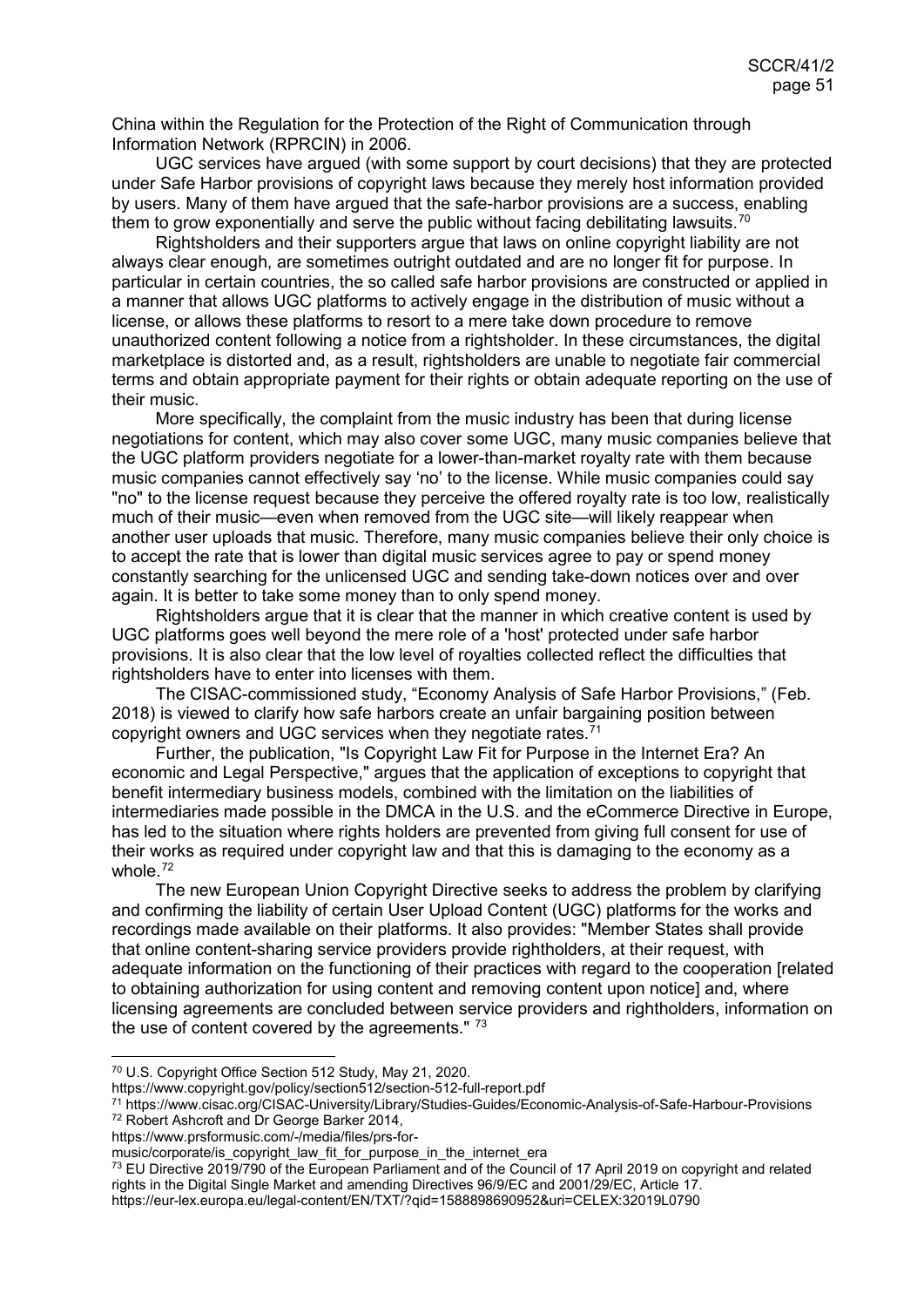Further, rightsholders find that unauthorized services continue to undermine the fair functioning of the digital content market. According to a 21-country IFPI study in 2019, 27 percent of all internet users downloaded unlicensed music in the past month.<sup>[74](#page-51-2)</sup> At these levels, unauthorized online services continue to undermine the functioning of the licensed digital content market and services. They make it more difficult for licensed services to operate. The situation is particularly difficult in many underdeveloped and emerging markets that would otherwise benefit from rich and vibrant music sectors.

Most recently, the U.S. Copyright Office completed a five-year study evaluating the impact and effectiveness of the safe harbor provisions. It concluded that the operation of the safe harbor system today in the U.S. is unbalanced.<sup>[75](#page-51-3)</sup>

#### <span id="page-51-0"></span>(ii) THE SHARE OF VALUE

There are groups of performers that believe the digital music market has resulted in an unfair share of revenue for recorded music performers and songwriters. The reasons include the amounts paid by DSPs for music; remuneration provisions in contracts the performers entered into with record companies; comparisons to past remuneration practices; and issues related to transparency.

The author of this report describes these positions more fully, and provides current information and data obtained in 2020 from direct sources who have access to the data (i.e., not from third parties without direct access to the information), throughout this report as follows.

Issues related to the amounts paid by DSPs are provided in this report in Payment Models, section 4(G)(ii), which also addresses 'per-stream rates.'

Issues related to comparisons of remuneration from the digital market to past remuneration are provided in Different Price Points and Metrics, section 4(H)(i); and Streaming vs. Radio, section 4(H)(ii).

Issues related to remuneration provisions in contracts that performers entered into with record companies are provided in Featured Artist Recording Contracts, section 4(H)(iv); Background Performers, section 4(H)(v); Revenue for Performers and Songwriters, section 4(K)(iv); and Costs of Digital, section 4(L). Revenue for songwriters and composers is also provided in section 4(H)(vi).

Issues related to transparency are provided in Transparency, section 4(I).

Some of the performers' groups are proposing a change in laws or a reinterpretation of laws for these purposes. Reporting on all of the proposals and positions are beyond the agreed-upon scope of this report.

#### <span id="page-51-1"></span>**5. THE INFORMATION FLOW**

The proper flow of information about the music, rightsholders, creators and performers through the music ecosystem, as well as maintaining (updating) that information as rights change hands over time and in specific territories (through acquisitions, mergers, expiring and new contract terms, reversions of rights to creators and other reasons) is vital to ensure that DSPs are able to offer consumers engaging choices and that the correct rightsholders receive the money they are due.

Ensuring that detailed information ('metadata') flows smoothly throughout the ecosystem (a.k.a., the supply chain) and that the metadata is properly maintained (updated and changed) requires the adoption and use of certain standards for identifying and communicating that metadata throughout the industry. How well the metadata is supporting or disrupting the ability for DSPs to offer engaging consumer choices and for every stakeholder to be paid properly depends on the types, amount and accuracy (the 'quality') of the metadata that is shared. How well all of the pieces of metadata that need to be linked to perform these needed functions are actually matched and linked accurately, in the most cost effective ways, depends in large part

<span id="page-51-2"></span> <sup>74</sup> Music Listening 2019, IFPI https://www.ifpi.org/downloads/Music-Listening-2019.pdf

<span id="page-51-3"></span><sup>75</sup> U.S. Copyright Office Section 512 Study, May 21, 2020

https://www.copyright.gov/policy/section512/section-512-full-report.pdf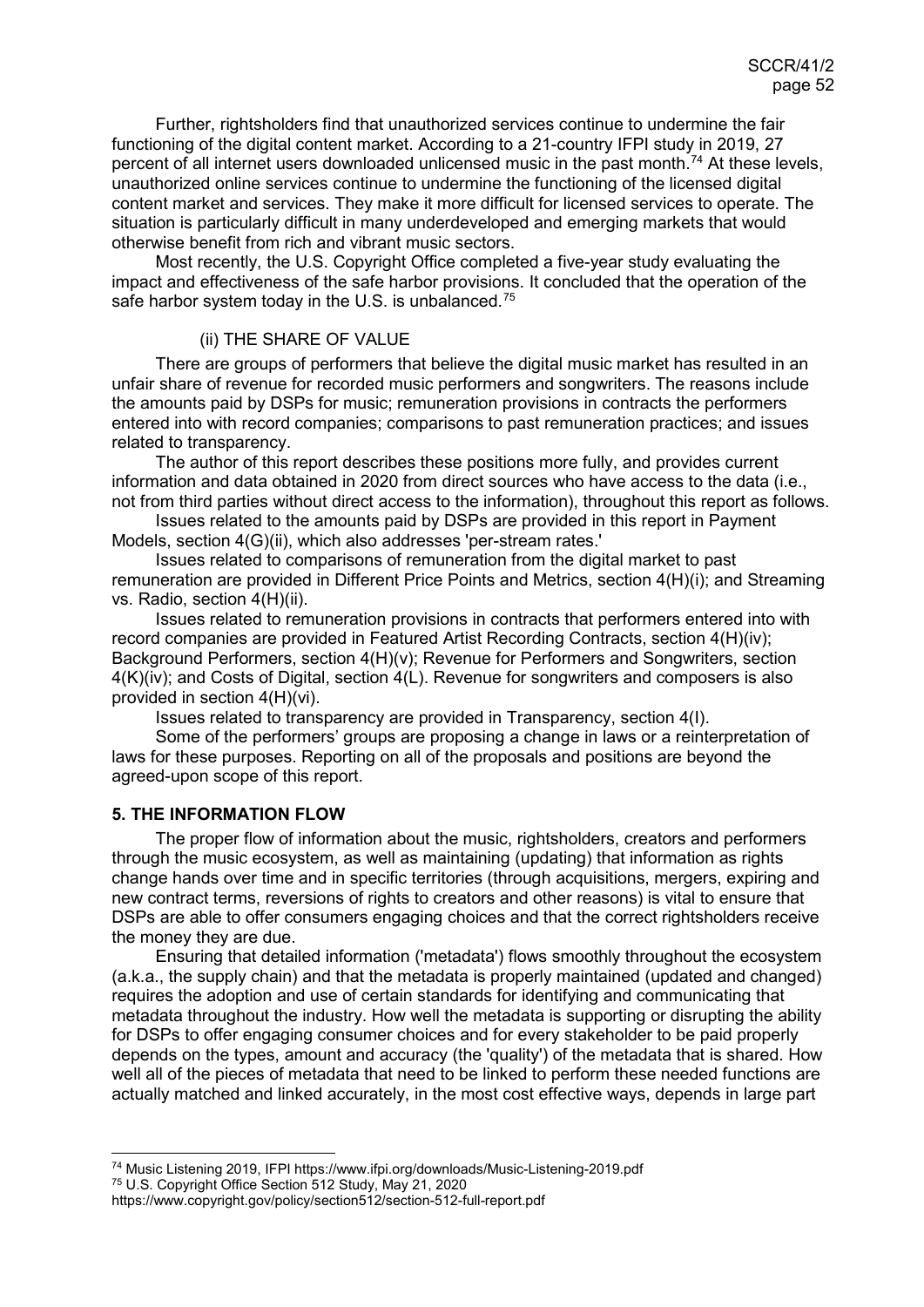on the infrastructure and the communication pipelines within each company and throughout the industry.

This is a highly complex area of music industry operations. Due to its complexity as well as technical and industry-specific nuances, this report merely touches on some of the basic factors impacting the flow of information.[76](#page-52-1)

## <span id="page-52-0"></span>(A) INFRASTRUCTURE AND PIPELINES

The music industry's infrastructure and pipelines for communication consist of the millions of contractual relationships spanning many years around the globe—defining and covering rights, permissible uses of those rights, payment terms, information flows (from registrations of creative works and recordings to royalty statements and audits) and many other areas that touch those relationships—and the IT systems (hardware, software, databases).

Until about 15 years ago, companies in the music industry were in effect working as geographic and organizational silos. Their business models and business operations were shaped to work within national borders and were defined by local languages and cultures. Most of the successful companies had business relationships with foreign companies through ownership interests or contractual agreements, but they still mostly operated separately.

This means that nearly every contractual agreement of every kind and nearly every accounting, administration and IT system, including information about music and rightsholders in their databases, were created to work only within these silos. More and more of these agreements and set-ups and business customs were built on top of the older ones, decade after decade after decade, layer upon layer.

Further, in the physical recorded music market, the amount of information that was needed to be shared and maintained in each territory for each recording and each song was relatively limited. For example, although precise figures are not available today, the author confirmed in 2003 and again in 2016 that the number of recordings released within a few-year period around 2002 in the U.S., the world's largest recorded music market, had been about 35,000 releases per year (the breakdown of album vs. a shorter length release was not available). Even if the figure was only albums, that would correspond to no more than 420,000 songs were recorded for the releases. Likewise, radio only reaches a limited number of people within the broadcast area and can only play a limited number of recorded songs given the number of hours in a day.

The multinational nature of digital music offerings, the multinational operations by the largest and biggest revenue-generating DSPs for the music industry, plus the huge growth in the number of recordings available on DSPs, the growth in the number of recordings delivered to DSPs each week and the number of streams reported to record companies, publishers and CMOs each month have required a seismic shift in the IT systems and CMO administration of this information.

Further, to gain just a glimpse of the infrastructure challenges, if a CMO were to include in its database the global copyright picture for one song (rather than information related to a song in only a few territories), the amount of metadata count reach up to 1,000 pieces of information. Note that as organizations that have operated within their national borders mostly, much of the information in their databases may be in their local language and native scripts (Latin or Chinese scripts, for example).[77](#page-52-2)

<span id="page-52-1"></span> $76$  Over the past 15 years or so, the multiple trials and errors, at great cost, have demonstrated that these challenges are best left to the music industry itself to work through and resolve due to the need to have a very high level of expertise in the inner workings of each particular sector (record companies, music publishers, collective rights managers), which often differs in each particular geographical region, as well as an understanding of the proprietary and privacy interests of the large array of stakeholders.

<span id="page-52-2"></span> $\frac{77}{10}$  The pieces of metadata for a global 'copyright picture' of a song may include: different identifiers (IDs) for the song used by various parties, counting anywhere from 30 to 100 or more IDs per song, such as the ISWC (International Standard Musical Works Code) and separate IDs used in their own systems by the CMO, each publisher, at least one ID at each other CMO and each user (DSP, broadcaster, etc.) and one or more IDs with each publisher that ever held rights in the song, with an average of 40 core numbers; different titles and different spellings of titles for the same song, as many as 100 different titles used in some extreme circumstances but on average about 12; songwriter identifiers, including names (up to 30 or more in some extreme cases), IPIs (Interested Party Information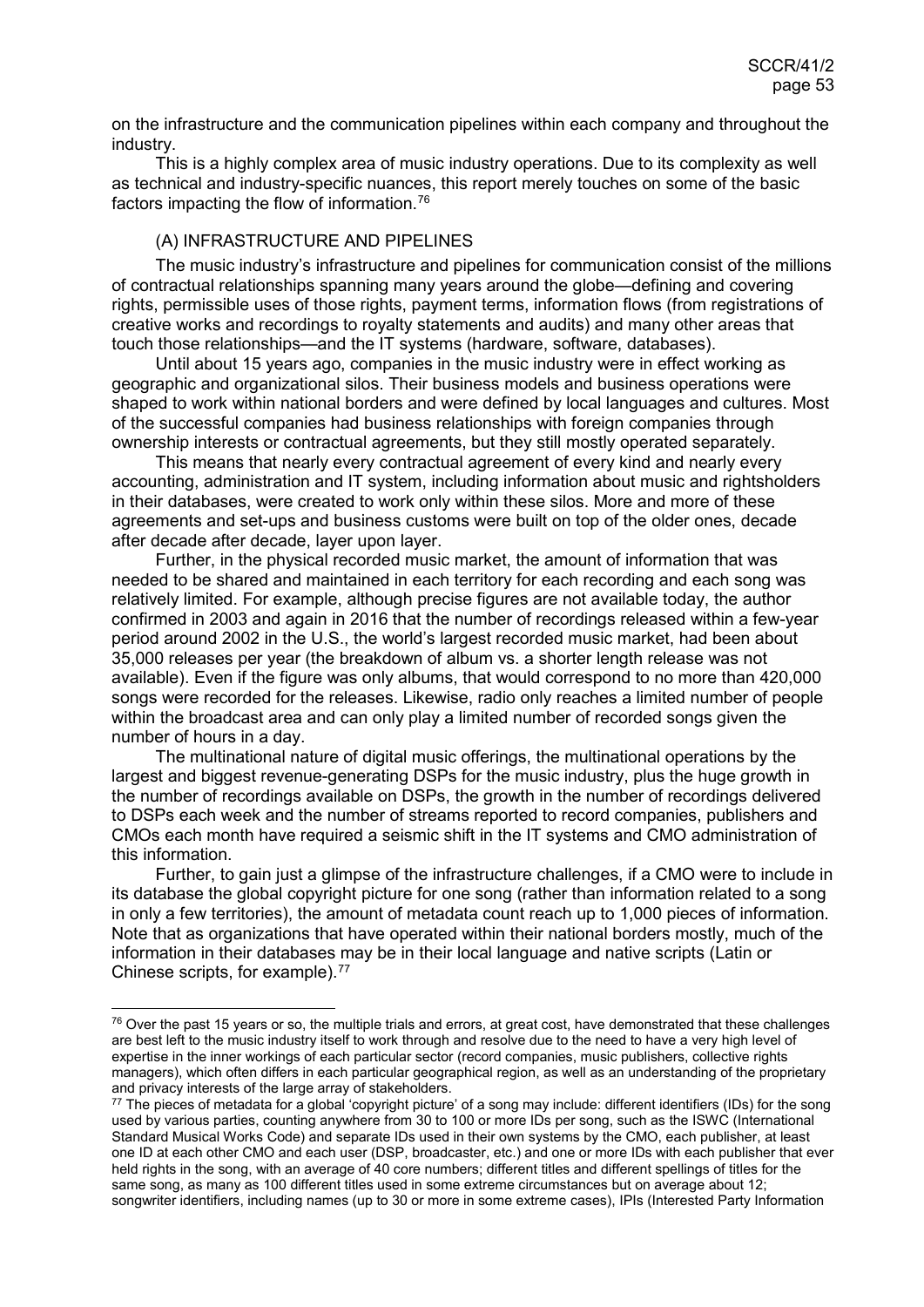While the major music companies, some of the largest indie music companies and some of the largest CMOs have been able to make this shift for the most part, the constant growth in recordings, songs, data and uses that demands the systems to 'scale' presents constant challenges. Companies and CMOs have been faced with the need to re-build the infrastructure for a multinational or a global digital music business.

#### <span id="page-53-0"></span>(B) IDENTIFYING, MESSAGING AND COMMUNICATING

#### <span id="page-53-1"></span>(i) IDENTIFIERS

There are generally no legal restrictions for songs to have the same or similar titles to other songs. There is no requirement that a recording have the same title as the song. The names that recording artists and songwriters may use for their professional work are often different than, or modified from, their complete legal names. Many people have the same names. One electronic dance music artist reportedly uses roughly 100 different pseudonyms.

As a result, text is not an effective way to identify recordings, songs, individuals or companies. This is why the assignment and use of unique alpha-numeric identifiers are extremely important in the music industry.

While each company and each CMO typically has its own internal code to identify their respective recordings, performers, recordings, songs, songwriters and others, most stakeholders recognize the importance and need for unique identifiers that are adopted and used worldwide for more accurate identification. Nevertheless, not all identifiers are adopted and/or used throughout the industry.

The standard identifiers include the following.

For recordings, the International Standard Recording Code (ISRC) is a means for copyright owners (or their designated agent) to identify a particular sound recording and music video. The codes are meant to be tied to a particular recording forever regardless of the owner. IFPI is ultimately responsible for issuing the ISRC in accordance with rules established by the International Organization for Standardization (ISO). IFPI appoints national agencies to assign the numbers. It may be a trade group for record companies or a CMO that licenses and collects payments for performances of sound recordings (a.k.a. neighboring rights). In some instances, the designated agent may also appoint ISRC managers to issue the numbers.

ISRCs are not just assigned as one number per recording. Since the code is meant to identify a unique recording, there may be all sorts of versions of any given recorded performance. Under the standard, any new or "materially changed" recording must be provided with a new ISRC. Recordings are considered to be different based on differences in the actual recorded content, such as: different versions (e.g., differences in playing time); different mixes or edits; restoration of a historical recording that involves creative input, and other changes.

Those performers represented by a performers' CMO that is a member of the international group SCAPR are assigned a unique International Performer Number (IPN), which SCAPR maintains in an International Performers' Database (IPD) for use by member societies. The IPNs are generally not shared with record companies, DSPs or other parties.

numbers), CMO membership or affiliation (1 to 30 pieces of data, which varies by territory, rights and dates), and a songwriter's calculated percentage share of ownership; publisher data, a number that can amount to hundreds of pieces for a worldwide view, with about 1 to 30 pieces of data for a local territorial view, including names, IPIs, links to songwriters, contractual agreement numbers (certain terms of publisher contracts with songwriters and publisher contracts with subpublishers), CMO membership or affiliation for them (1 to 30 pieces of data, which, like information about songwriters, varies by territory, rights and dates), and a publisher's or subpublisher's calculated percentage share of rights; recording information such as ISRC (International Standard Recording Code) identifying a particular sound recording of the song, with 1 to around 100 pieces of data connected to this identifier, and is some cases for huge hit songs more than 200 unique ISRCs for one song; music users information; performers/recording artists' information for the recorded versions of a song, with up to around 30 pieces of data for a single recorded performance of a song; duration of the song; year of publication; genre (sometimes, not always categorized); intended use(s); production title for audiovisual works; original or version information; song type (such as a composite work, normal work, medley and so on); and approximately another 50 to 100 pieces of data that the CMO would hold related to a song but not needed for matching all of the pieces together or for merging with other pieces of data.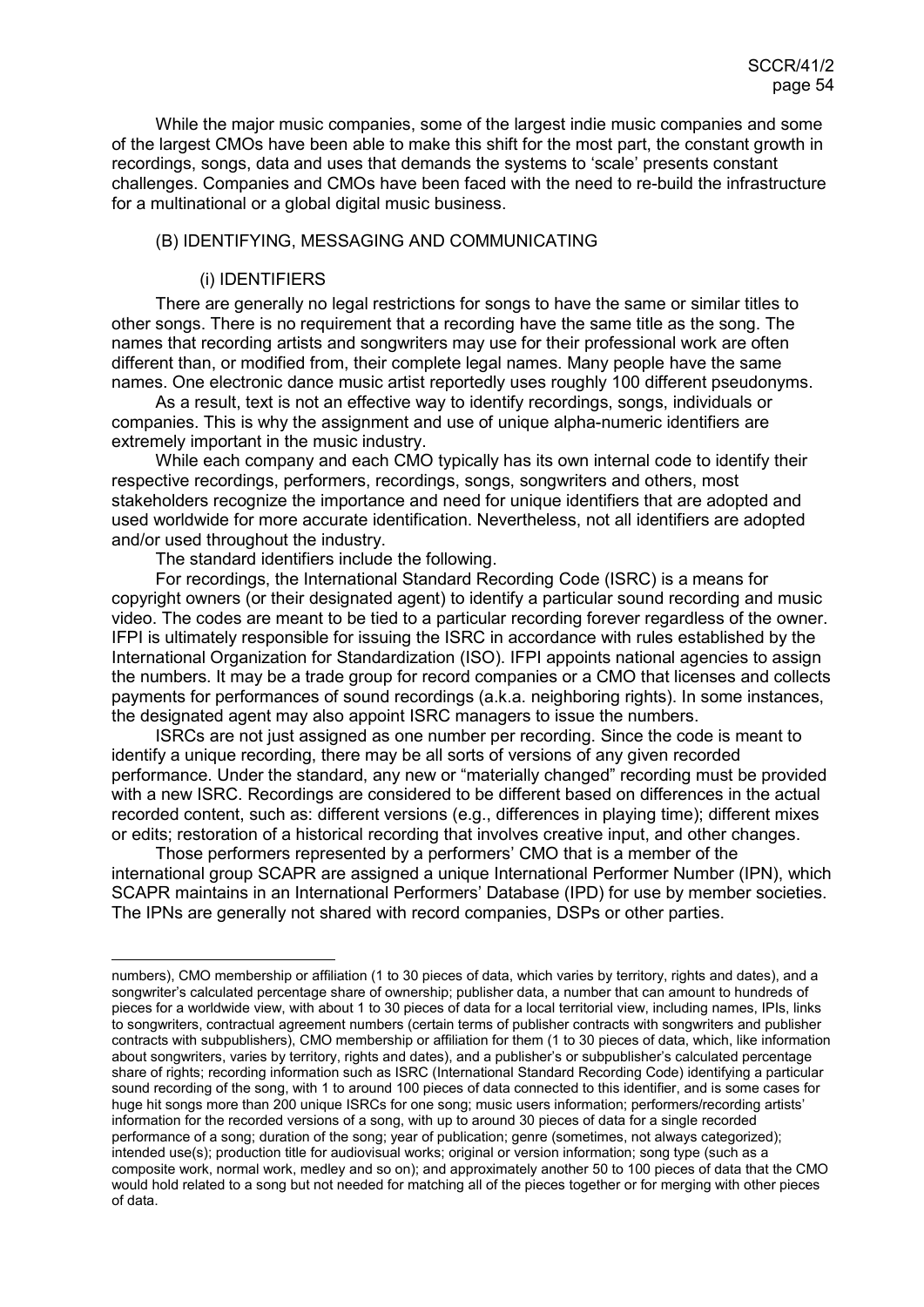Certain performers, although relatively few to date, use the International Standard Name Identifier (ISNI), an ISO-certified global standard number for uniquely identifying the public identities of contributors to creative works and those active in their distribution. Identifying a public name means that a different ISNI would be assigned for each pseudonym used by a performer, for example. While the ISNI database of names is comprehensive, the music industry has not yet fully adopted use of this identifier. There is a movement among some influential DSPs and other stakeholders to adopt and use ISNI for the purpose of more accurately identifying performers.

For songs, the International Standard (Musical) Work Code (ISWC) identifies songs in an abstract way (meaning it identifies the music composed, the leads and the lyrics authored (if any) that come together to create the composition). The International Organization for Standardization (ISO) authorized the International ISWC Authority, created and managed by CISAC, to be responsible for the ISWC. The ISWC Authority maintains the standards and allocates the ISWCs to regional and national (local) registration agencies it appoints. The local agencies are usually managed by the local CMO.<sup>[78](#page-54-1)</sup> ISWCs do not identify rightsholders.

The Interested Party Information (IPI) code, a CISAC standard, is a globally unique code for each natural person and each legal entity that holds rights in songs (e.g., songwriter and publisher) as well as other artistic works (those in the creation class represented by authors' societies). There is an IPI Base Number and IPI Name Numbers, the latter unique codes for each particular spelling of a natural person's legal name such as pseudonyms, alternate spellings, former names, merged companies and so on. Links exist in an IPI database between the Base Number and all Name Numbers. The database is maintained by Swiss CMO SUISA. While the IPI Name Numbers are available within the music industry (but not to licensees such as DSPs), the links are held in confidence by the CMOs.

#### <span id="page-54-0"></span>(ii) MESSAGING AND COMMUNICATION

For recorded music, information is expected to flow from: (i) Record companies, which enter into direct licenses with DSPs, to DSPs (and vice versa); (ii) Record companies (and selfreleased performing artists) to aggregators or distributors to DSPs (and vice versa); (iii) Publishers to DSPs when they entered into voluntary, direct licenses (and vice versa), although often through intermediary entities that gather rights from the publishers and the interested CMOs and then pass data and rights to the DSPs; and (iv) Songwriters and/or publishers to CMOs to DSPs (and vice versa).

When there are new recordings of songs, information is expected to flow from the recording studio (or from the record producer) to the record company. Songwriter information is expected to flow to the songwriter's publisher and/or CMO.

Most record companies, publishers and CMOs have specific formats or information required to be delivered or registered with them for recordings and songs, respectively. There are some standard forms used in each segment for this registration process.

In addition, the standards organization Digital Data Exchange (DDEX) is the only organization in the music industry with member companies from every segment of the music ecosystem: record companies, music licensing companies (neighboring rights); publishers; authors' societies; DSPs; and third parties that work with these sectors in the supply chain.

The importance of adopting and using messaging standards relates to automation. If the vast amounts of information cannot be sent and received within the music ecosystem in a standard way, operations cannot be automated. Given the trillions of pieces of metadata transmitted around the world, automation is essential.

DDEX continually works with member companies and organizations to develop, revise, adopt and use standard ways of transferring information between these stakeholders in order to better automate the sharing and ingesting of needed and accurate information. For example, there are standards that define what information should or may be included: to inform another stakeholder about a new recording; when a DSP reports music sales or usage; to provide information on claims of ownership in a song and the fractional share of ownership in a co-

<span id="page-54-1"></span><sup>&</sup>lt;sup>78</sup> In the past, the actual assignment of new ISWCs was performed by the local or regional registration agencies based on pre-allocated ranges. Today, the assignment is performed centrally.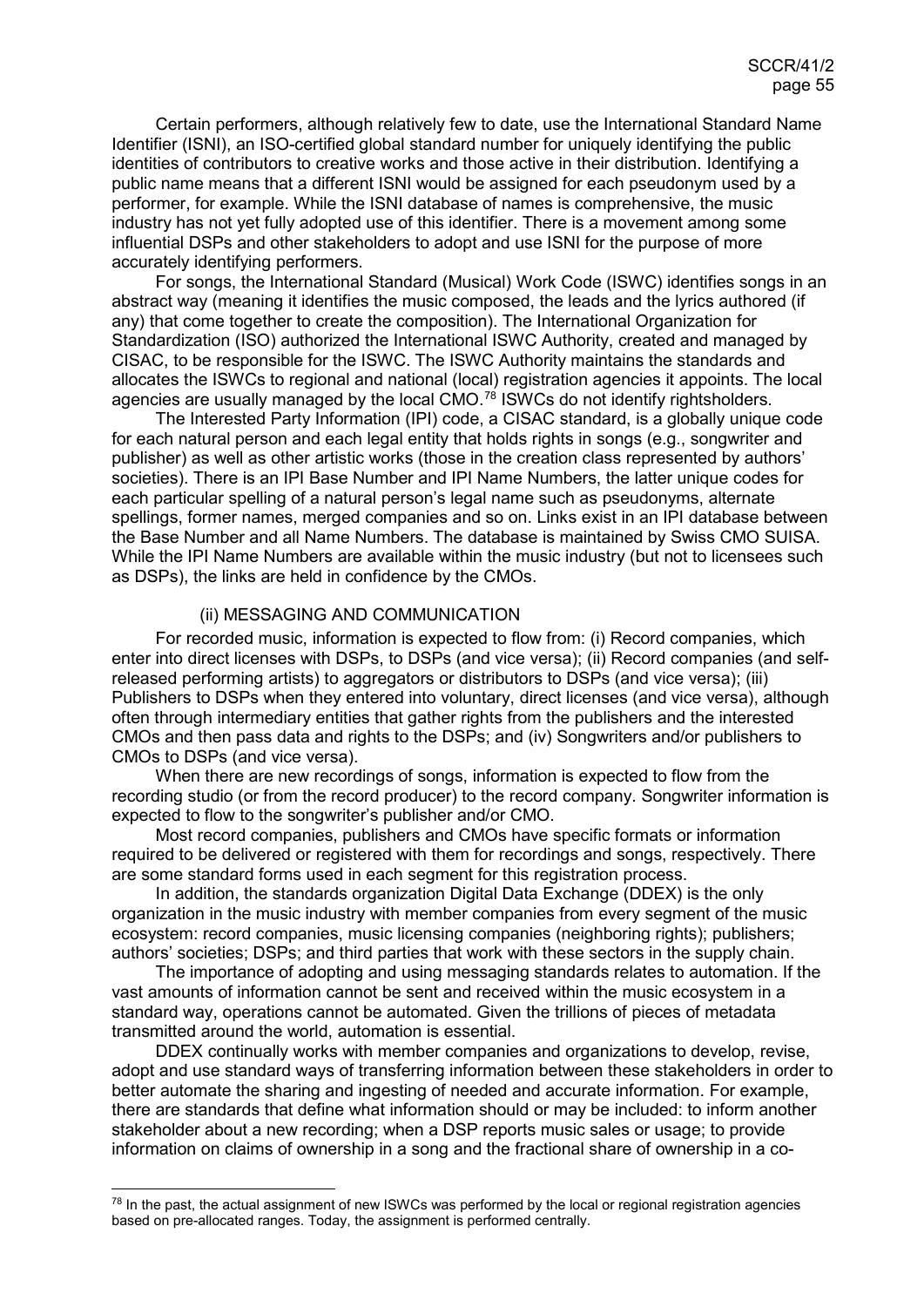written song; to provide information related to recordings for neighboring rights' CMOs; for collecting metadata in the recording studio when songs are being recorded to pass along an extensive amount of information about the recording and related information to stakeholders, and other standards.

#### <span id="page-55-0"></span>(iii) CHALLENGES

Most music industry executives who work in operations view the biggest current challenges in the global digital music market to be related to metadata. More specifically, the lack of quality metadata received by DSPs and, in some cases, the limited information received from DSPs; matching songs to recordings reported in DSP usage reports; and encouraging the CMOs that do not have the capacity to properly administer DSP usage reports to combine efforts with other CMOs or out-source the work to qualified third parties to provide this type of 'back office' service.

## <span id="page-55-1"></span>(iv) DATA QUALITY AND MATCHING

The quality of metadata is generally judged not only by its accuracy but by the amount of information received and the consistency in the same information received from multiple sources.

Accurately identifying the rightsholders in each territory at a particular point in time, especially for songs each fractional share of a co-written song, and who is authorized to collect money for that rightsholder is crucial. Most CMOs only know about songs and recordings when that information is provided to them through registrations by the rightsholders. Typically, rightsholders in songs file registrations with most or all CMOs separately around the world. CMOs also require documentation from rightsholders to establish their rights.

Since only a few CMOs that represent rights in recordings are involved in digital music (other than digital simulcasts of broadcasts), this report focuses on the CMOs that represent rights in songs.

For more than a decade as record companies were delivering digital files with recorded music to DSPs, they were not including much, if any, information about the songs recorded. Major record companies and some of the indie record companies are now providing some information about the songs with the recordings they are delivering to DSPs. Nevertheless, there continues to be a lack of ISWCs to uniquely identify the songs; a lack of IPI numbers to uniquely identify the songwriters in the absence of ISWCs; songwriter names to identify the songwriters in the absence of IPI numbers; or consistent artist names and recording titles for ostensibly the same recording.

One aspect of the challenge is that the most common identifier for songs, the ISWC, is rarely assigned to a new song that is being recorded before the recording is released to the public. This means that the metadata provided to the DSP will not include the ISWC. The reason for this delay is that all of the information expected to be provided for a song before assigning an ISWC by CMOs is often not available before the recording is released to the public. The ISWC may be assigned weeks or even many months after the recording has been released.

The failures to link unique identifiers of the recording and the song recorded before release of new recordings and to link past recordings to the songs recorded are believed by music industry experts who work in this area to be an important impediment to the accurate flow of information. Linking is one important aspect to "matching" recordings to songs.

In the past, the process of matching recordings reportedly used to the songs recorded did not involve huge numbers of recordings. For example, if a radio station is playing 200 tracks in an active rotation in a month and changing 10 tracks in and out of that rotation per month, individuals even doing that matching manually could reasonably stay on top of matching the few new recordings.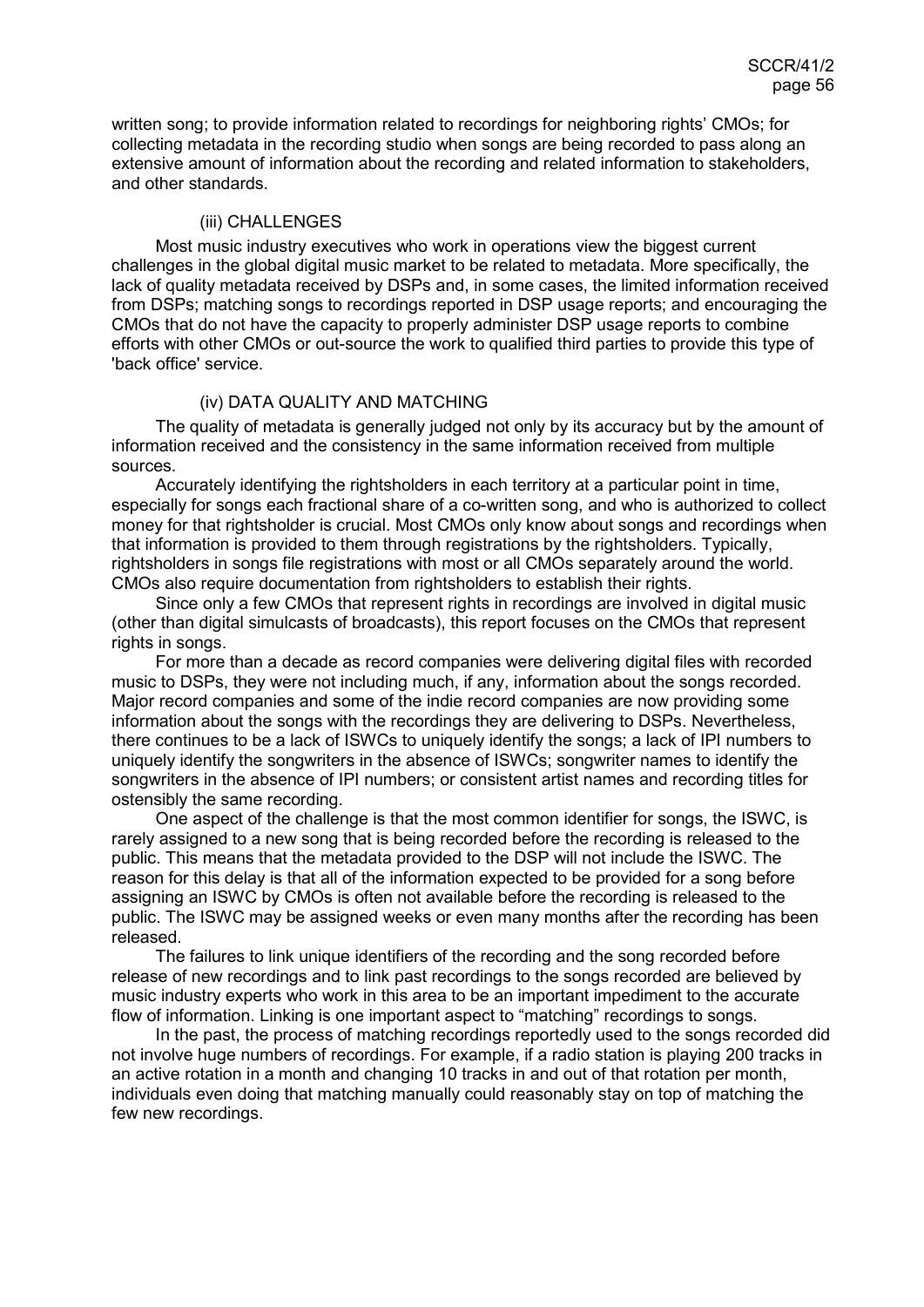But DSPs with more than tens of millions of recordings that may need to be matched is a different story.[79](#page-56-0)

Typically, the process of matching recordings to songs occurs after a DSP delivers its usage report to the CMO. The CMO is expected to claim the songs that it represents for that particular time period in the particular country for that use.

Therefore, the CMO works to identify the songs it represents by matching the recording titles and featured performer information or recording identifiers (like ISRC) that a CMO may have linked to a song in its database. Depending on the particular society and its IT systems, much of this matching can be an automated process.

But then every society and every publisher must perform manual labor—researching for information that can help them identify the recordings and the songs recorded, trying to distinguish similar songs. If those recordings are Karaoke or DJ mixes or 'cover' recordings or if the reports come from user-generated-content (UGC) providers, that job of identifying the songs is enormously difficult, sometimes impossible.

Publishers, at least those with sufficient IT systems and personnel, check for their songs when they have access to a DSP's usage report.

There are a number of reasons that make matching recordings to songs challenging. Most often, the information received from a DSP in the usage report has insufficient information. This is often due to the lack or poor quality of information the DSP received from the distributor, aggregator or record company and acceptance of such poor-quality metadata by DSPs. [80](#page-56-1) [81](#page-56-2) [82](#page-56-3)

Still today, however, when DSPs do actually receive some ISWCs and review multiple submissions of the same ISWCs (for example, many recordings referring to the same ISWC), many DSPs have seen a single ISWC but with different creators for the same title. They have seen for a single ISWC different titles. They have also seen multiple ISWCs linked to the same recording (rather than one ISWC, one recording). These problems all fall under the description of data quality (e.g., poor quality data).

Poor quality metadata also impacts a DSP's offerings.

When a distributor or record company delivers multiple recordings by the same featured artists, and when the metadata delivered spells the artist's name a little differently for the

<span id="page-56-0"></span><sup>&</sup>lt;sup>79</sup> In the U.S. where the statutory mechanical license provisions required a DSP that cannot identify a song or rightsholders in the song to file a Notice of Intent to license in order to obtain that statutory license. DSPs have filed notices for tens of millions of songs. One of the obligations of the new Mechanical Licensing Collective is to attempt to identify those songs or, after a period of years attempting to obtain that information, distribute the royalties according to policies for unclaimed royalties…. (Music Confidential Feb. 23, 2018): "SXWorks reports that on average last year, about 2.5 million NOIs were filed each month with the Copyright Office. Each month. This does not mean that they were not also covered by a direct license, but the number provides a rough picture of how many recordings did not likely link to identifiable information about the songs. There are about 60 million NOI entries indexed by the SXWorks Lookup tool [a tool that makes it easier to search for certain information contained in the U.S. Copyright Office database—specifically, to search for information in the Notices of Intention (NOIs) filed by users of recorded compositions]" The new blanket license under the Music Modernization Act replaces the Notice of Intent.

<span id="page-56-1"></span><sup>80</sup> Majors are generally much better.

<span id="page-56-2"></span><sup>&</sup>lt;sup>81</sup> "A digital music service sent a monthly report of music use to a collective recently. The list included around 20 million recordings. More than 50 percent of those titles had no information identifying the composition (the song) recorded—no songwriter names, no publisher names, no unique identifiers like the ISWC (International Standard Musical Work Code). One month. One DSP. One territory. More than 10 million songs not identified, only the recording information provided. How many of those titles were the same or nearly the same? Well, tens of thousands of recordings had titles with the same few key words. My go-to title [for comparisons] is Angel. This is a title that I previously reported returns more than 14,000 title results in searching a society's song database, returns the maximum of 10,000 titles in searching the U.S. Copyright Office database (it would not return more than 10,000 results [on a quick run]) and, reportedly, turns up tens of thousands of unique recordings with Angel in the title. Think about trying to match each of the 35,000 Angel recordings with just one of the more than 14,000 songs with Angel in the title. There can even be more than one-quarter of one million (more than 250,000) recordings with the same few keywords. Ah, what 'love' does for the creative mind." (Music Confidential, Feb. 28, 2019) Used for anecdotal purposes; no thorough research on this issue has or could be performed for a variety of reasons.

<span id="page-56-3"></span><sup>82</sup> There is ongoing debate over who is most responsible for gathering and sharing high-quality metadata for each recording and each song; who is the most authoritative source of accurate information and for which information; who can most effectively share this metadata through the supply chain (including with whom, in how many formats, and in what standardized way); how to respond when sufficient metadata is not received; and related questions. There is also ongoing effort within the industry to answer these questions and to implement the solutions.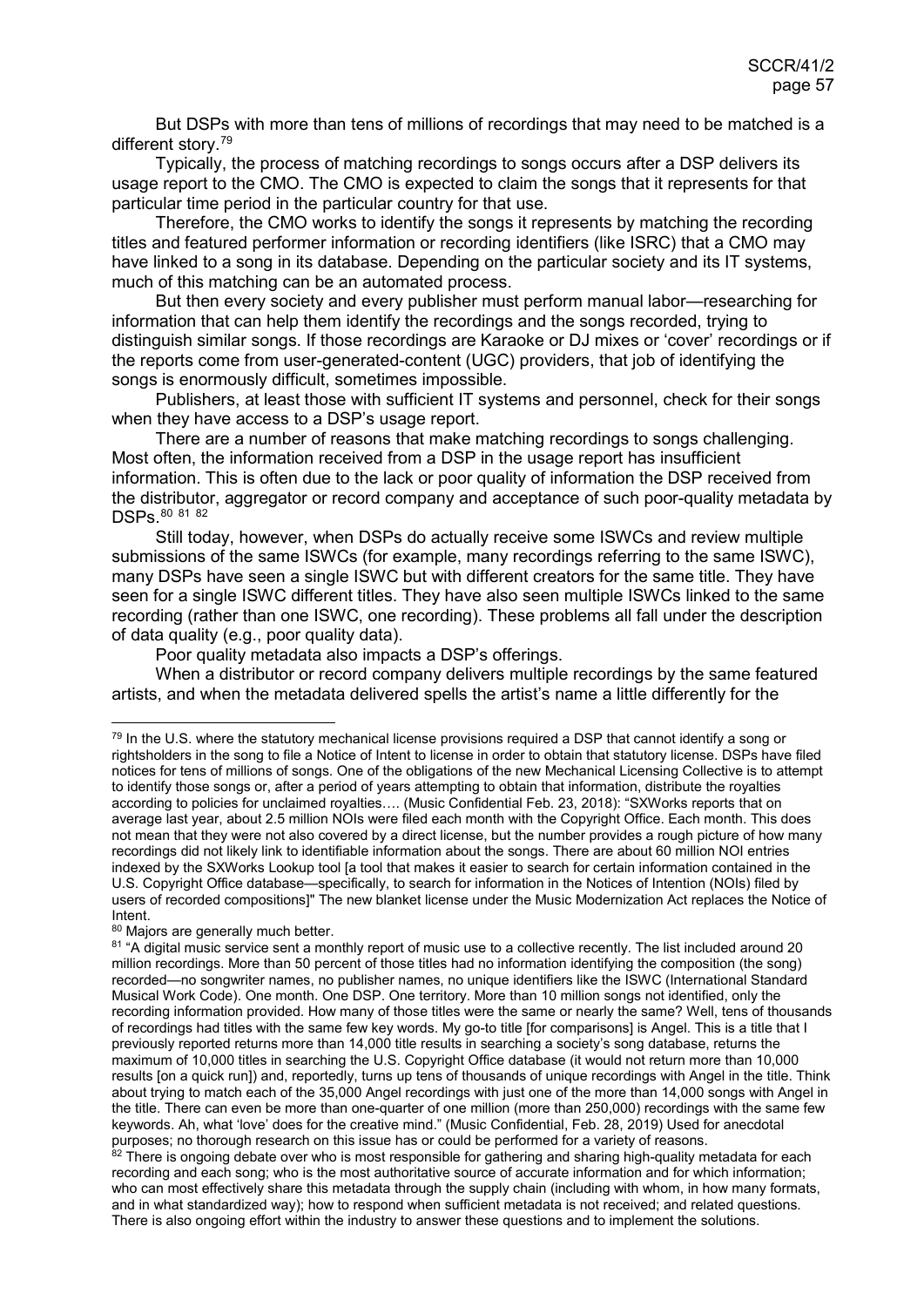recordings, the differences can impair a digital user's experience. It can result in multiple artist pages being created on the DSP with some recordings on one page and other recordings on the other page, which can confuse the user. This can impact a DSP's user engagement.

Inconsistent metadata can also negatively impact some of the tools on a DSP's service, such as recommendations and playlists. For example, a DSP may receive classical recordings with hundreds of different spellings for Tchaikovsky, which can impact

The names of record companies may be provided differently, designated differently by territory or Inc., etc. This can impact transparency in reporting.

In contrast, the more information received about the performers and the songwriters by a DSP, for example, the better search capabilities the DSP can provide when a consumer asks to all recordings by a specific performer or (someday) by a specific songwriter. Most DSPs do not currently have search capabilities for a songwriter who is not also a recording artist. Information provided about genres and the home country for an artist allow a DSP to better provide genrespecific and country-specific offerings. Good quality metadata is especially important for services with virtual assistants (responding to voice requests).

The larger DSPs typically have some type of style guide that they provide to labels/distributors describing what the DSP needs or requires from labels and distributors, with detailed explanations for how to provide various types of information for different types of recordings.

There are bad actors who intentionally provide misleading metadata hoping to cash in on another artist's popularity, such as a 'tribute' band using the spelling of the famous artist to attract listeners to the tribute band or recording a 'cover' version of a song under a wholly different title to avoid monetization by the owner of those rights.

Also, user-generated content essentially puts the onus to identify the music in large part of the public who have the least possible access to the necessary metadata.

## <span id="page-57-0"></span>(v) TRENDS

To reduce poor quality data being sent to DSPs, the larger DSPs have typically implemented non-compliance and scoring mechanisms. Essentially any metadata delivered that does not fully comply with the requirements accumulates points. When a company reaches a certain threshold point level, the DSP would no longer accept any more recordings from that source. There are also typically ways in which a company could clean its slate at some point. Many DSPs also have some type of premium opportunities for companies that meet certain standards or provide additional material, such as song lyrics.

Some CMOs have significantly upgraded their IT systems and are providing their 'back office service' to other CMOs to help save costs and provide more accuracy and efficiency.

Some CMOs have joined forces to build upgraded IT systems and to offer those combined back office services and middle office (data analysis) to other CMOs.

Some of the CMOs are also offering to provide these types of back office services for music publishers that cannot afford to invest large sums of money to upgrade their own systems when effective software solutions are not available to them.

Some CMOs have retained third-party IT companies to provide the services for them, at least for digital uses.

CISAC is working on several projects to speed up the ISWC assignment system and related offerings for CISAC member CMOs. [83](#page-57-1)

Some CMOs and stakeholders are working on projects to link the identifiers for recordings with the identifiers for the songs recorded.

Perhaps most importantly, several CMOs and other entities are developing and/or enhancing matching tools to better identify the songs recorded and used by DSPs and related information.

There are many other projects underway to tackle the challenges in these areas.

<span id="page-57-1"></span><sup>83</sup> CISAC launches major project to upgrade the international musical work identifier.

https://www.cisac.org/Newsroom/News-Releases/CISAC-launches-major-project-to-upgrade-the-internationalmusical-work-identifier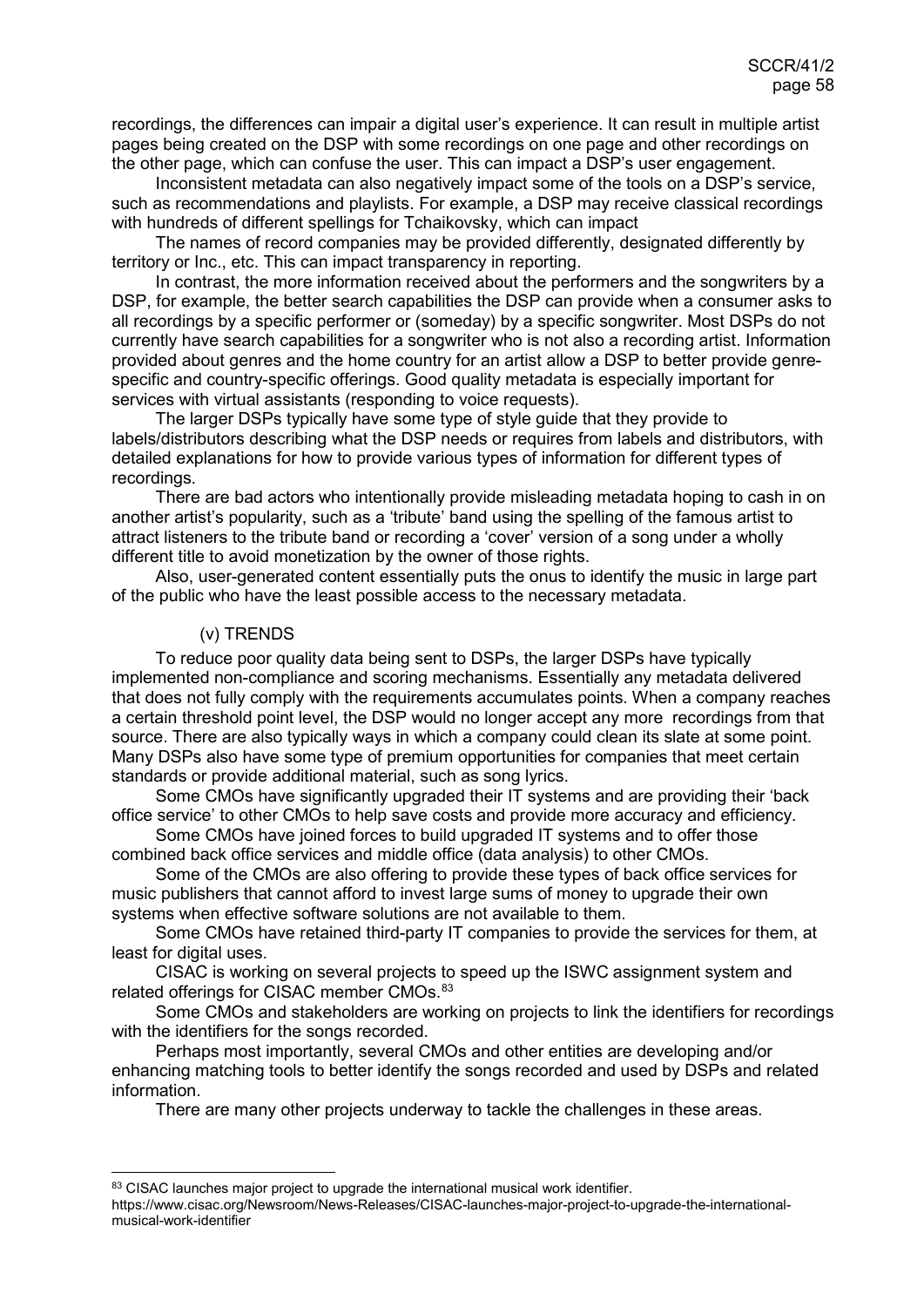#### **CONCLUSION: INFORMATION, CLARIFICATION AND INNOVATION**

<span id="page-58-0"></span>Very few people have the 'bandwidth' to keep their fingers on the pulse of everything that is happening outside of their areas of responsibilities. Whether they are copyright administrators registering sound recordings and songs with CMOs to ensure money flows to the correct rightsholders, IT professionals developing systems to automate the cleansing of 'dirty' metadata, lawyers and business development teams negotiating or renegotiating contractual agreements, or creators writing songs and performing music with collaborators, there is an enormous amount of information related to digital music outside of their focus that directly impacts what they do and their potential earnings. Often, they are simply not aware of these activities and their impacts.

The digital music market is made up of so many different parts that are interconnected in so many complex ways, with new innovations in development around the world every day, that everyone can benefit from more up-to-date information. The trick to achieving a more smoothrunning and profitable marketplace for all stakeholders is to find ways to share information in understandable ways and to clarify it where there are any misunderstandings or misinterpretations about the operations of this marketplace in a much broader way around the world.

There are even innovations being developed in the music industry today to help bring clarity and money to stakeholders. Sophisticated smartphone apps are becoming available for recording artists and songwriters to not only check their royalty statements on their mobile devices but to see where their music is hot at that moment around the world and, with a click or a slide, transfer money from their royalty account into their bank account.

There is a program for mobile phones that are not merely apps in the traditional sense that save and share information about who is doing what when they co-write a song or record a track in the studio. There are innovative programs in advanced development that look like a simple app on a smartphone but are actually very technical programs integrated into a complex IT systems that will allow co-creators to be communicating with their record companies and publishers throughout recording sessions to make sure their music is registered. Merely walking into a studio can trigger the app to see who else on the project is present, connecting them all. Then to identify and tag that new music from the instant of creation through millions of streams later to be tracked with authoritative, verified information about everyone involved and how much money they are each owed.

Indeed, behind the scenes in the music industry, deep in the operational backrooms of companies around the world, there are some mind boggling developments happening to help make sure that creators and everyone in the music ecosystem can benefit as much as possible from the digital music market. There just needs to be better ways to spread the news.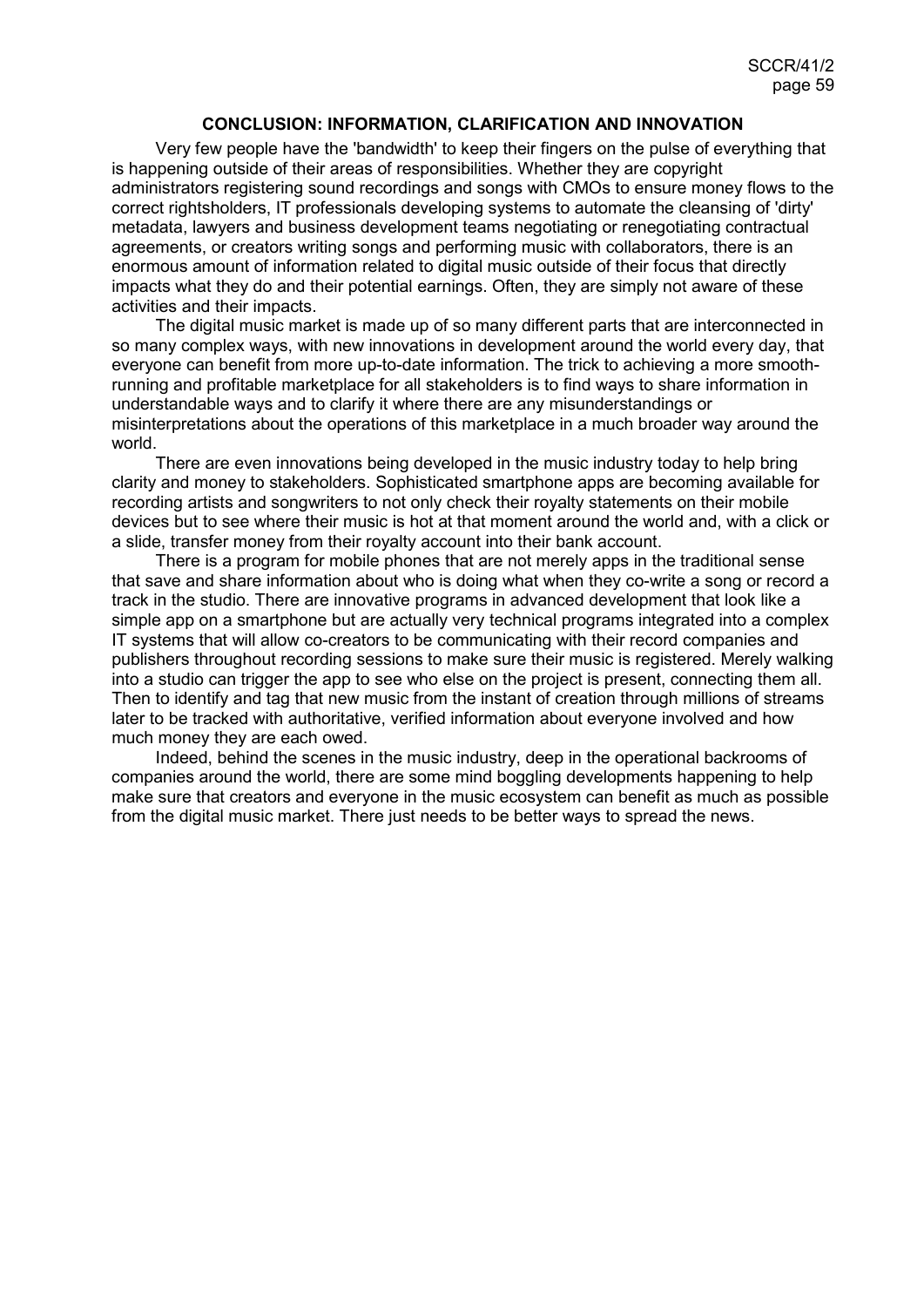## **APPENDIX: SOURCES**

<span id="page-59-0"></span>The author approached the preparation of this report as an investigative trade reporter and business analyst. The author sincerely thanks everyone who contributed to this report.

*The author formally interviewed more than 85 individuals during Q1 2020 in preparation for this report in addition to obtaining source material from the author's prior research and from sources listed in this report.*

*Sources who requested that their contributions be unattributed include music attorneys, personal manager and music business executives in Brazil, Chile, Colombia, Jamaica, Japan, Hong Kong, South Korea, Australia, India, Canada, U.S., Belgium, Denmark, Finland, France, Germany, Italy, Poland, Spain, Sweden, Switzerland, U.K., United Arab Republic, Nigeria and South Africa.* 

*The individuals who agreed to be attributed are:*

## **INDIVIDUALS**

David Alexander (South Africa) Sheer Music Publishing (Founder/Managing Director) Chris Ancliff (U.K.) Attorney Alisa Coleman (U.S.) ABKCO Music & Records (Chief Operating Officer) Richard Constant (U.K.) Attorney Joseph Halbardier (U.S.) King, Holmes, Paterno & Soriano, LLP (Partner) Andreas Lichtenhahn (Germany) Sasse Bachelin Lichtenhahn (Partner) Tracy Maddux (U.S.) AVL Digital Group (CEO) Fernando Marcos (Argentina) BackOffice Music Services (Regional Manager/Owner) Martin Mills (U.K.) Beggars Group (Founder/Chairman) Niclas Molinder (Sweden) Songwriter, Producer, Entrepreneur Miranda Mulholland (Canada) Professional Musician, Record Label Owner Efe Omorogbe (Nigeria) Now Muzik Entertainment Services (Founder/CEO); Hypertek Digital (CEO); BuckWyld Media Network (Principal Consultant/Creative Director) Will Page (U.K.) Economist Louis Posen (U.S.) Hopeless Records (President) David Safir (U.S.) Consultant Spek (Hussain Yoosuf) (UAE) PopArabia (Founder, Musician)

## **COMPANIES AND ORGANIZATIONS**

*In addition to the sources provided in the footnotes in this report, information was obtained either from publicly available information from these sources or through meetings or through unattributed interviews with executives:* AEPO-ARTIS Amazon American Assn. of Independent Music (A2IM) Apple Artistas Intérpretes o Ejecutantes Sociedad de Gestión de España (AIE) The American Society of Composers, Authors and Publishers (ASCAP) Broadcast Music, Inc. (BMI) Confédération Internationale des Sociétés d'Auteurs et Compositeurs (CISAC) Deezer Digital Data Exchange (DDEX) Digital Media Assn. (DiMA) Independent Alliance for Artists Rights (IAFAR) Independent Music Companies Assn. (IMPALA) International Confederation of Music Publishers (ICMP) International Council of Music Creators (CIAM) International Federation of Musicians (FIM) International Federation of the Phonographic Industry (IFPI) La Federación Ibero Latino Americana de Artistas Intérpretes o Ejecutantes (FILAIE) Merlin Music Managers Forum UK